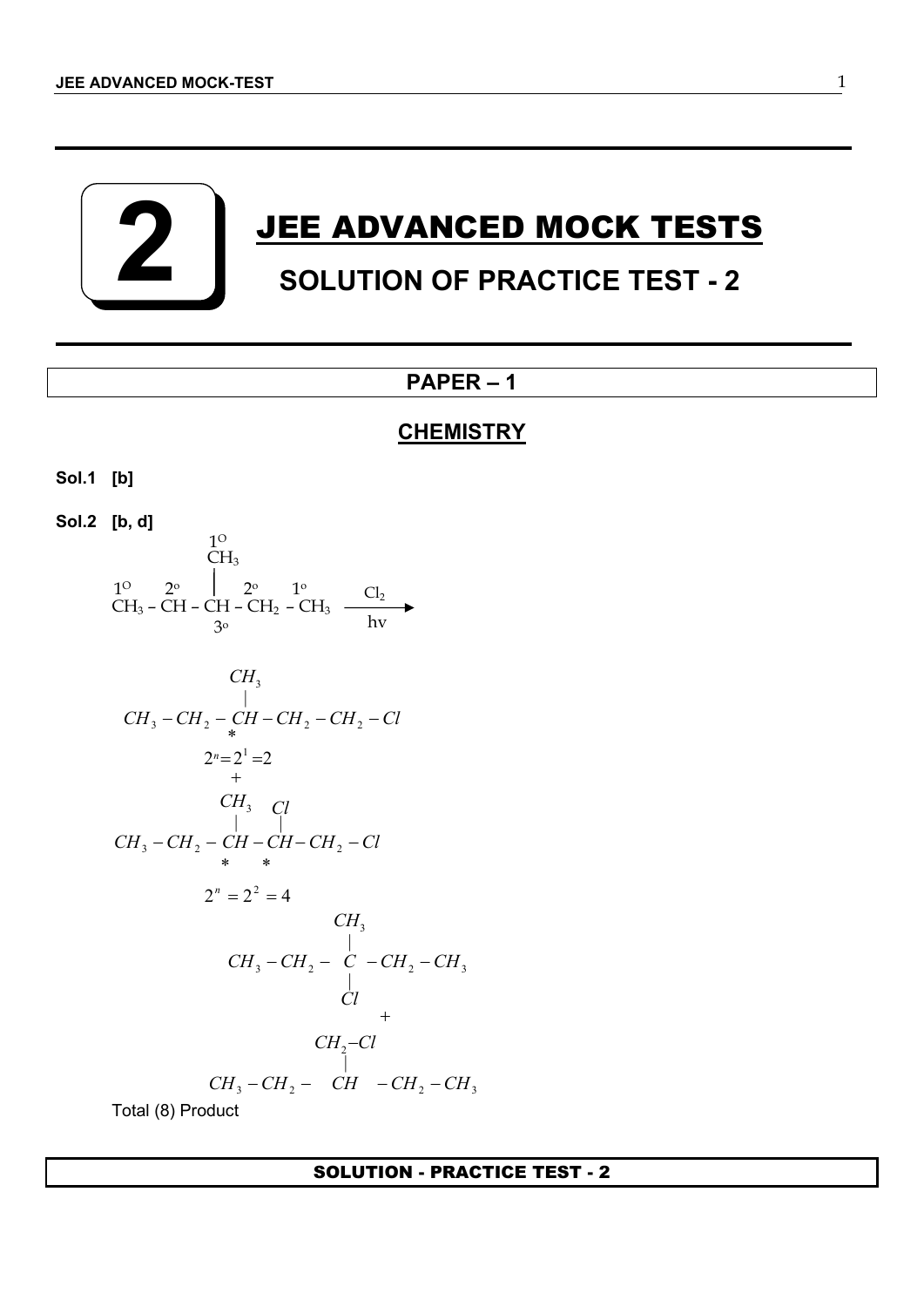## **Sol.3 [c, d]**

Because  $\langle \langle \rangle \rangle$  CH<sub>2</sub> – Cl an d Cl not

have any chiral  $-C$  so that they gives same product by  $SN<sup>1</sup>$ ,  $SN<sup>2</sup>$ 

#### **Sol.4 [a, b, c, d]**

All contains symmetry, with chiral centre

## **Sol.5 [a, b, c, d]**  Theory

## **Sol.6 [a, b, c, d]**

After dilution  $|H^+| = 10^{-2} \Rightarrow pH = 2$ Let *V* litre solution of  $pH = 2$  is added in original solution so that  $pH$  remains fixed.

$$
\therefore \left[ H^+ \right] = \frac{10^{-2} x + V \cdot x \cdot 10^{-2}}{10 + V} = 10^{-2}
$$

This result is independent of volume taken.

## **Sol.7 [a, c, d]**

$$
x_A P_A^{\circ} + x_B P_B^{\circ} = 700
$$
 ....(i)  
\n
$$
x_A^{\circ} P_A^{\circ} + x_B^{\circ} P_B^{\circ} = 0.30 P_A^{\circ} + 0.70 P_B^{\circ} = 600
$$
 ....(ii)  
\nIf moles of *A* & B initially are *x* & y then  
\n
$$
x = 0.75 \times \frac{2}{3} (x + y) + 0.30 \times \frac{1}{3} (x + y)
$$
\n8. 
$$
x_A = \frac{x}{x + y}
$$
 or 
$$
x_B = \frac{y}{x + y}
$$
  
\nsolving gives  
\n
$$
x_A = 0.6, x_B = 0.4, P_A^{\circ} = \frac{2500}{3} \text{ torr}
$$

**8.** 
$$
P_B^{\circ} = 500
$$
 torr

$$
Sol.8 [a, b]
$$

$$
k_1 = k_2
$$
  
\n⇒  $\frac{2}{3}rd$  A has reacted for  $[A] = [C] = [D]$   
\n∴  $k_1 + k_2 = \frac{1}{t} \text{ In } \frac{[A]_0}{\frac{1}{3}[A]_0}$   
\n⇒  $t = \frac{1}{k_1 + k_2} \ln 3 = \frac{1}{2k_1} \ln 3 = \frac{1}{2k_2} \ln 3$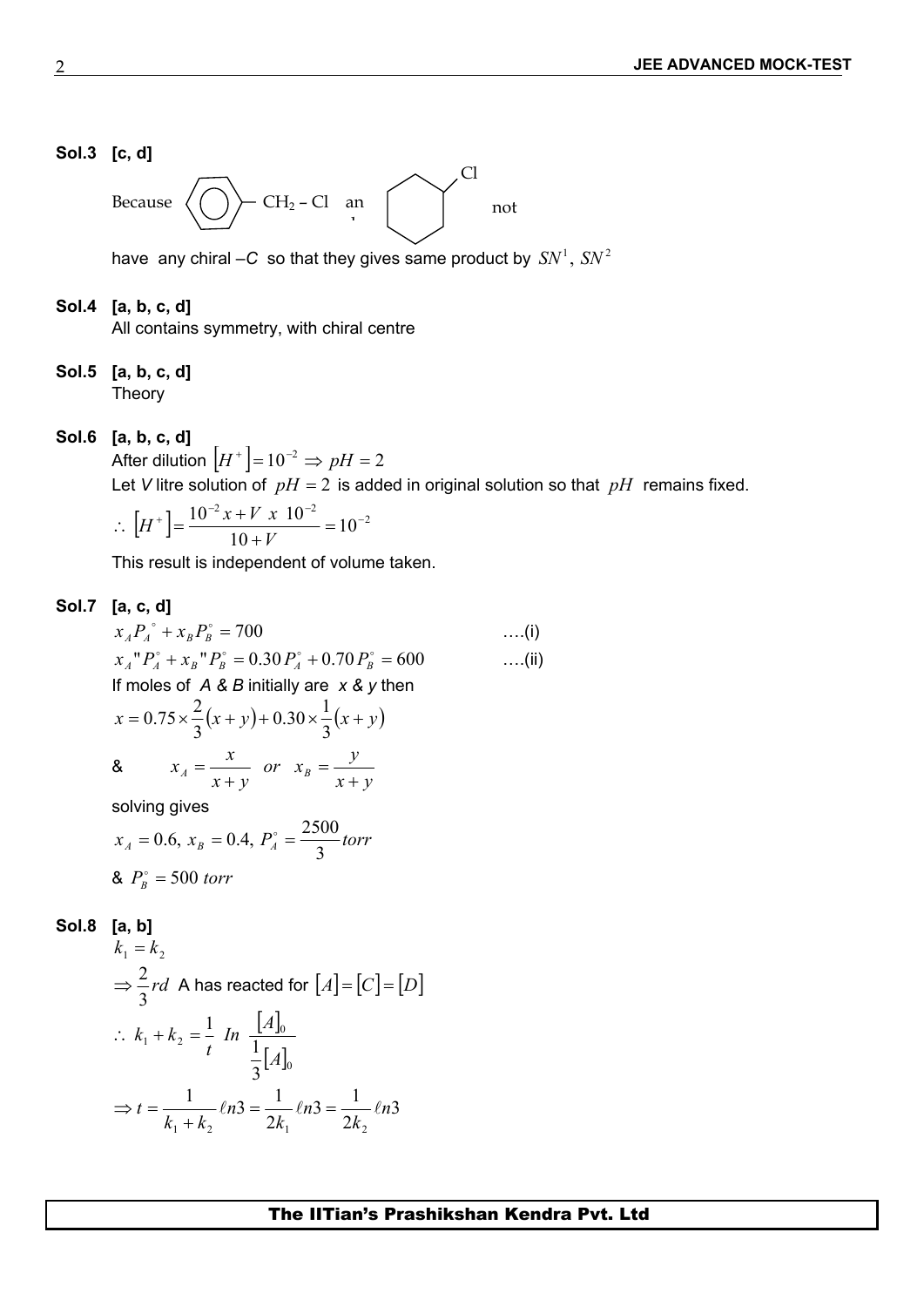## **Sol.9 [a, b, c]**

 ${MCl}_x$ In each mole of  $MCl_x$  there are *x* moles of  $Cl^-\$  $\Rightarrow$   $|CI^{-}| = x \times 0.01$ conc. of  $|M^{x+}| = 0.01$ 

**Sol.10 [b, c]**

The pressure of  $NH_L$  will decrease due to addition of  $CO_2$  (backward, shifting Lechatelies's principle. The pressure of  $CO<sub>2</sub>$  will be more than 0.1 *atm* 

**Section - II [Q. 1 to Q. 10]**

#### **Sol.11 [9]**





 $S.I. = 2<sup>2</sup> = 4$ 

**Sol.13 [3]**

**Sol.14 [4]** (I, II, V, VI are correct)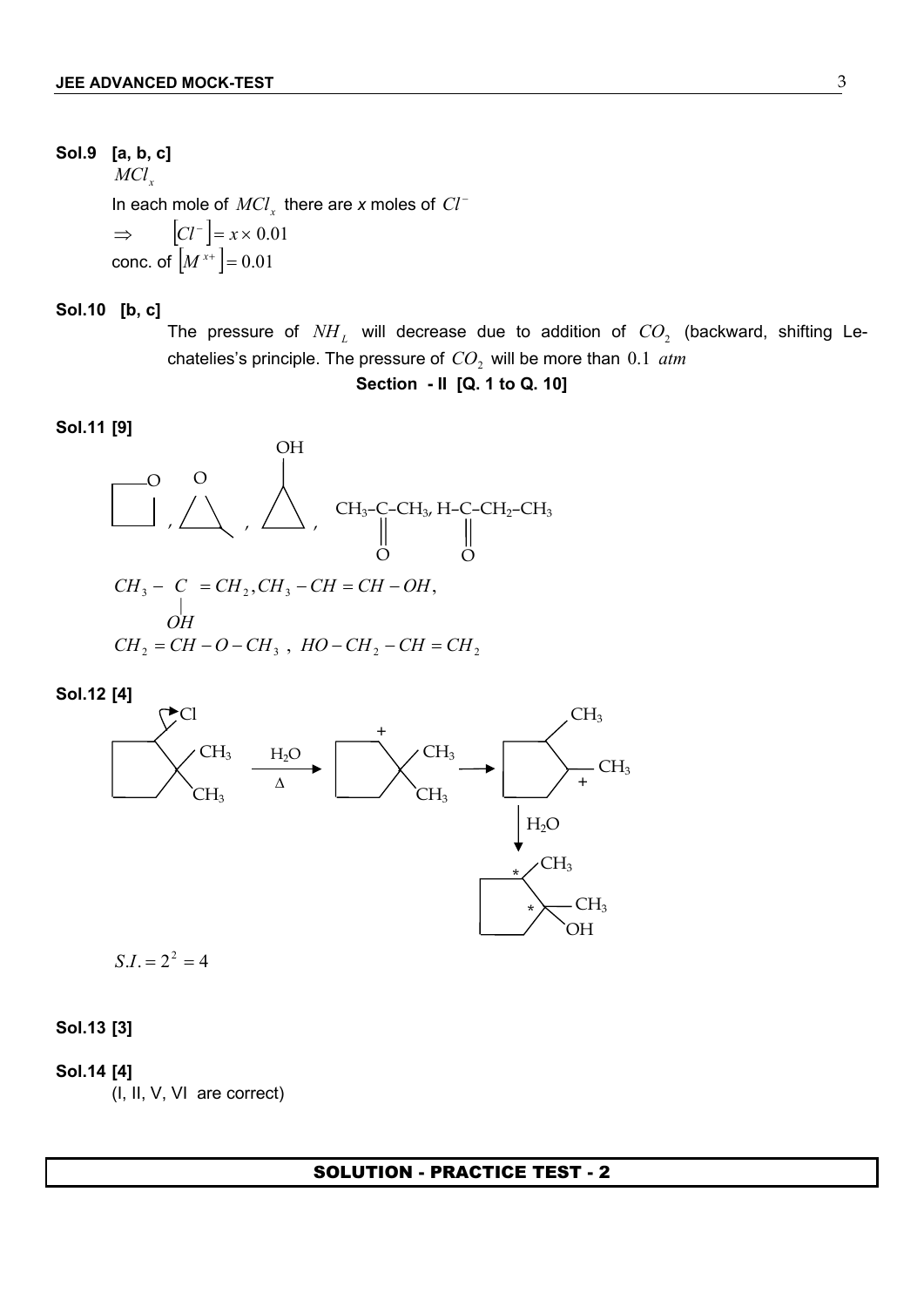## **Sol.15 [2]**

 $2Cl^{-} \rightarrow Cl_{2} + 2e^{-}$  $Cl_2 + 2NaOH \rightarrow NaClO + NaCl + H_2O$ Moles of *NaClO* required  $\frac{6 \times 1 \times 7.45/100}{2 \times 10^{3}} = 10^{3}$  mol  $10^3$  mol 74.5  $=\frac{10^6 \times 1 \times 7.45/100}{7.45/100} = 10^3$  mol Moles of  $Cl_2$  required  $= 10^3$ eq. of  $Cl_2$  required  $= 2 \times 10^3$  $2 \times 10^3 \times 96500 = 9.65 \times t$  $2 \times 10^7 = t$ 

## **Sol.16 [1]**

Discolved 
$$
[Zn(OH)_2] = [Zn^{+2}]_{\omega_q} + [Zn(OH^+)_2]_{\omega_q}
$$
  
\n+  $[Zn(OH)_2]_{\omega_q}] + [Zn(OH)_3^-] + [Zn(OH)_4]^2$   
\nNow,  $[Zn(OH)_2]_{\omega_q} = 10^{-6} M$  in saturated solution.  
\nSo,  $[Zn(OH)]^+ = \frac{10^{-6} \times 10^{-7}}{[OH^-]} = \frac{10^{-13}}{[OH^-]}$   
\nSimilarly,  $[Zn^{+2}] = \frac{10^{-17}}{[OH^-]^2}$ ,  
\n $[Zn(OH)_3] = 10^{-3}[OH^-]$ ,  
\n $[Zn(OH)_4^2] = K_5 [Zn(OH)_5^-]$   
\n $[OH^-] = (10^{-2} M^{-1})[OH^-]^2$   
\nDissolved  $Zn(OH)_2 = \frac{10^{-17}}{[OH^-]^2} + \frac{10^{-13}}{[OH^-]}$   
\n+10<sup>-6</sup> +10<sup>-3</sup> × [OH^-] +10<sup>-2</sup>[OH^-]<sup>2</sup>  
\n=  $\frac{10^{-17}}{10^{-16}} + \frac{10^{-13}}{10^{-8}} + 10^{-6} + 10^{-3} \times 10^{-8} + 10^{-19}$   
\n= 10<sup>-1</sup> + 10<sup>-6</sup> +10<sup>-7</sup> + 10<sup>-7</sup> = 10<sup>-1</sup>  
\n= -log  $Zn(OH)_2(aq) = 1$ 

**Sol.17 [6]**

$$
C_{12}H_{22}O_{11} + H_2O \to C_6H_{12}O_6 + C_6H_{12}O_6
$$
  
mol 0.0125 0 0  
0.0125 - x x x  

$$
\Delta T_b = m_1K_b + m_2K_b + m_3K_b
$$

$$
m_1 + m_2 + m_3 = \frac{0.104}{0.52} = 0.2
$$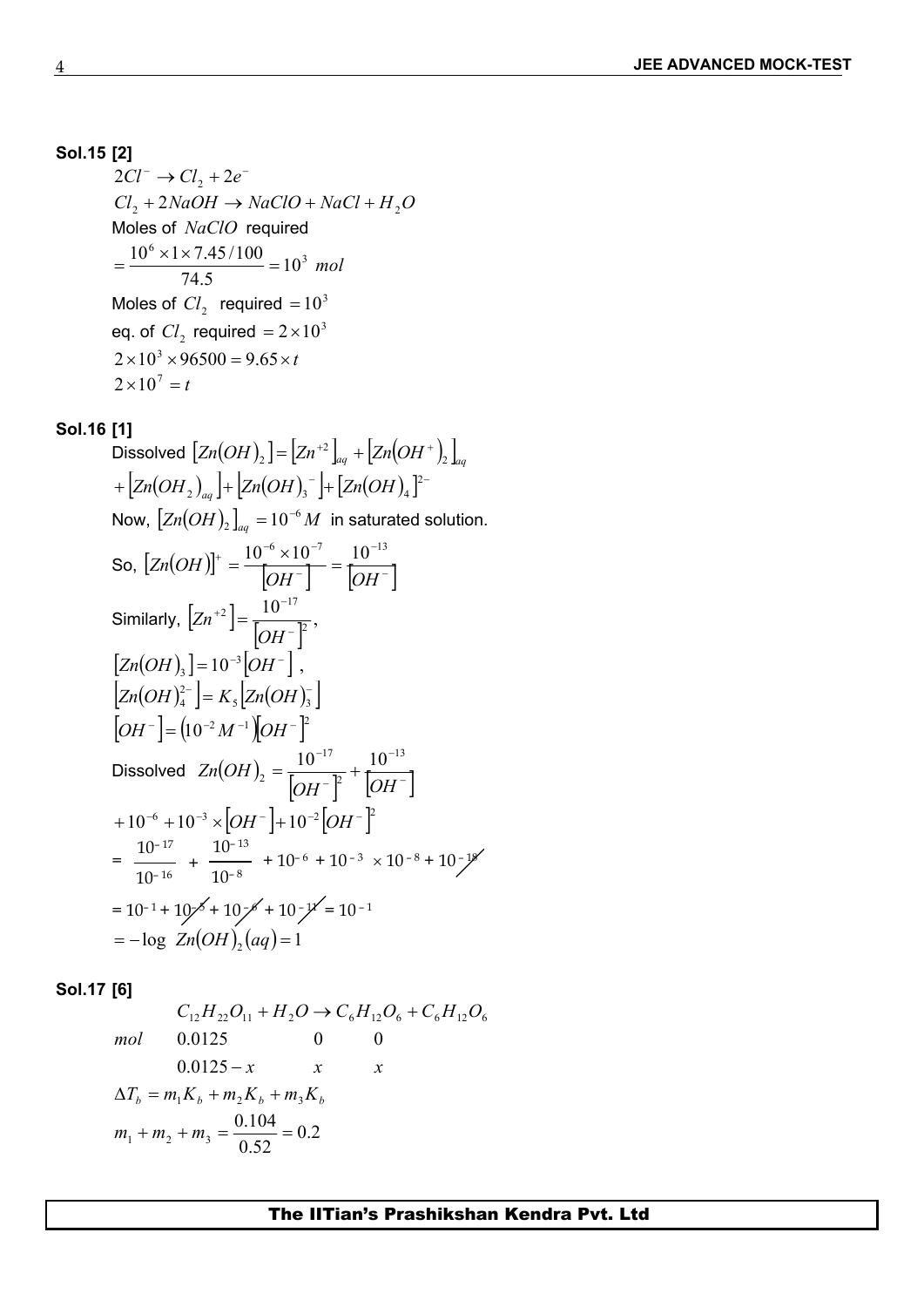$$
\frac{0.125 - x + x + x}{100} \times 100 = 60
$$
  
x = 0.0075  
mol % =  $\frac{0.0075}{0.0125} \times 100 = 60$   
 $\frac{1}{10}$ th of mol % =  $\frac{60}{10} = 6$ 

## **Sol.18 [2]**

2.303 log 
$$
K = -\frac{E_a}{RT} + 2.303 \log A
$$
  
Thus,  $-\frac{E_a}{2.303R} = \tan \theta = -\frac{1}{2.303}$   
 $\therefore E_a = R = 2$  Cal.

#### **Sol.19 [4]**

 $\frac{144}{144 + m + 35.5(10-m)} \times 100 = 40$ % of carbon =  $\frac{144}{(1.6 \times 100)} \times 100 = 40$ of  $carbon = \frac{144}{144 + m + 35.5(10 - m)} \times 100 = 40$ On solving  $m = 4$ 

## **Sol.20 [3]**



## **PHYSICS**

## **Sol.21 [b, c, d]**

at point 3  $=0$ *dr dv*

$$
\therefore E = 0
$$

Since near charge  $Q_2$ , *V* is  $-ve$  while  $Q_1$  it is  $+ve$ , we can conclude  $Q_2$  *and*  $Q_1$  are negative and positive respectively.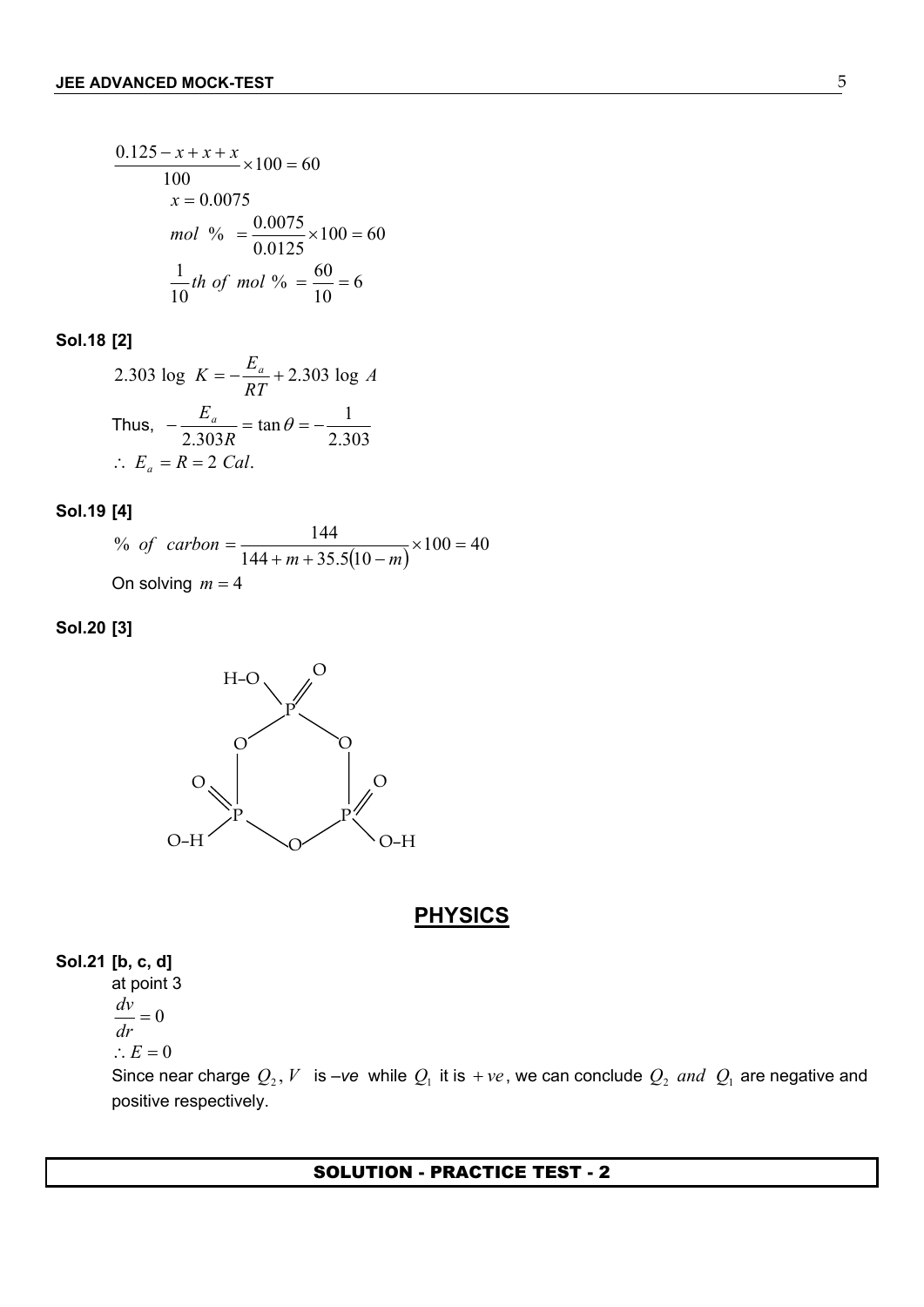To the right of  $Q_2$  the potential is  $+ve$  this implies that in the entire region to the right of  $Q_2$  the potential produced by  $Q_1$  is greater in absolute value than the potential produced by  $Q_2$  $\therefore$   $|Q_1|$  >  $|Q_2|$ 

**Sol.22 [b, c]**



$$
\mu \sin(90^\circ - \theta) = \frac{3}{2} \sin 60^\circ
$$
\n
$$
\mu \cos \theta = \frac{3\sqrt{3}}{4}
$$
\n
$$
\theta = \cos^{-1}\left(\frac{3\sqrt{3}}{4\mu}\right)
$$

**Sol.23 [a, c, d]**



in steady state



**Sol.24 [a, d]**

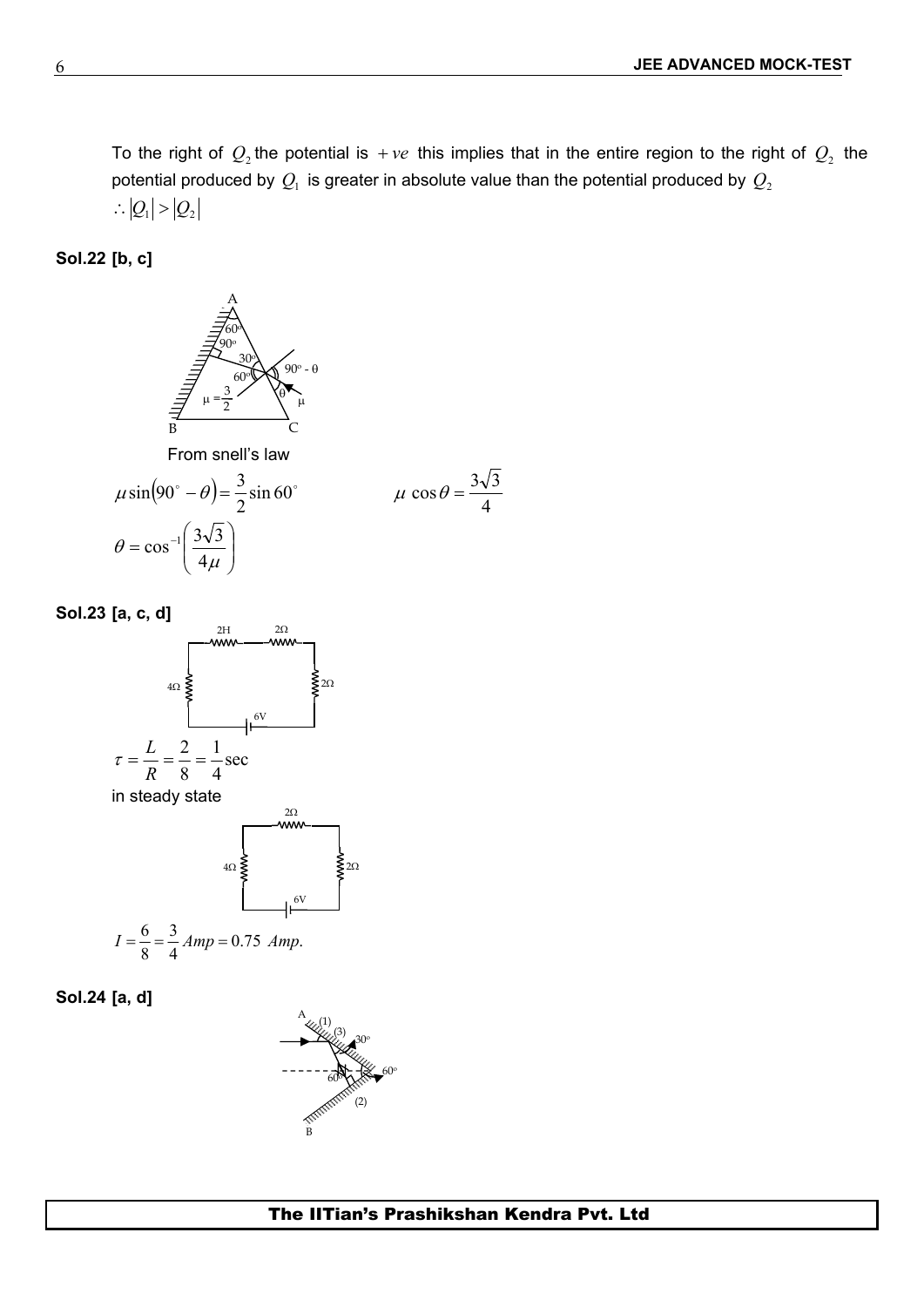An mirror light fall normally. Thus light retrace and reflect at mirror *A*. Total no. of reflection is 3. Deviation of light is  $\pi$ .

**Sol.25 [a, b, d]**

By mass moment  
\n
$$
m_1 \times x_1 = m_2 \times x_2
$$
  
\n $mR = 2m \times x_2$   
\n $x_2 = R/2$   
\nDistance from launch point =  $3R/2$   
\n $R = \frac{u^2 \sin 2\theta}{g} = 108m$   
\n**Sol.26 [b, d]**  
\n $F_{net} = \frac{GMm}{4R^2} - \frac{GMm}{18R^2}$   
\n $F_{net} = \frac{7}{36} \frac{GMm}{R^2}$ 

**Sol.27.[ a, b, c, d]** By **FBD** of particle M= 2 kg  $m = 1$  kg a T T  $mg - T = ma$  $10 - T = a$  …..(i) By **FBD** of disc 2 2  $\sim$ 2  $R^2$  $T = \frac{MR^2}{2} \frac{a}{R^2}$  $R$  2  $R^2$  $TR = I \propto L \frac{a}{R} \Rightarrow T = \frac{MR^2}{R} \frac{a}{R^2}$  $T = Ma/2 = a$  …..(ii) By eq. (i) and (ii) (a)  $a = 5$  *m*/ $s^2$  *and*  $T = 5N$  *and*  $\infty = a/R = 5$  *rad*/ $s^2$ (b) For angular displacement of disc :  $\theta = \omega t + 1/2 \propto t^2$ (c) Work done by torque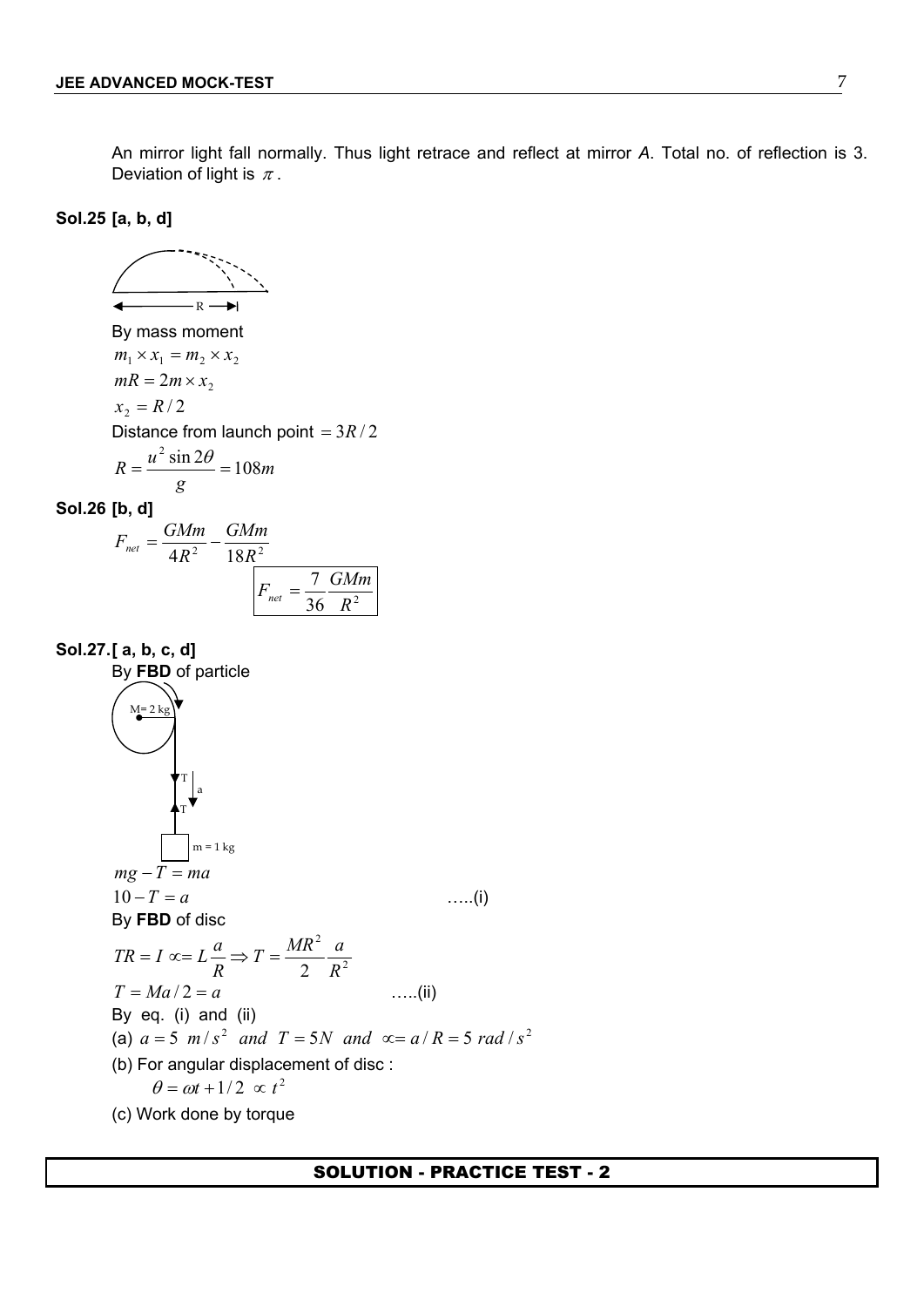$$
= \int \tau \, d\theta = \tau \int d\theta = 5 \times 40 = 200 \, J
$$
  
(d)  $\Delta K.E. = \Delta w = 200 \, J$   
 $K_2 - K_1 = 200 \, J$ 

## **Sol.28 [a, b, c]**

(a) Heat required is  $Q = nCp\Delta T = n(Cv + R)\Delta T$  $[5 + 2] \times 120 = 30 \times 10^3$  cal 28  $=\frac{1000}{20} [5 + 2] \times 120 = 30 \times 10^3$  cal  $Q = 30$  *Kcal* (b) The increase in the internal energy is  $5 \times 120$ 28  $\Delta U = nCv\Delta T = \frac{1000}{20} \times 5 \times 120$ = 21 Kcal (c)  $Q = nCV\Delta T + P\Delta V$ for constant volume  $\Delta V = 0$  $Q = nCv\Delta T = 21$  *Kcal* (d) external work done is  $W = Q - \Delta U = 8.6$  *KCal* 

## **Sol.29 [a, c]**

Maximum speed of any point on the string  $= a\omega$  $= a(2 \pi f)$  $\therefore = \frac{v}{10} = \frac{10}{10} = 1$  (Given : v = 10 m/s)  $10 \t 10$  $v = 10$  (Oher extent :  $2\pi a f = 1$  <br>  $\therefore f = \frac{1}{2\pi a}$ *a* 1  $a = 10^{-3} m$ (Given)  $f = \frac{1}{2}$   $\frac{1}{2}$   $\frac{1}{2}$   $\frac{1}{2}$   $\frac{1}{2}$   $\frac{1}{2}$  $\pi \times 10^{-3}$  2 $\pi$  $10^3$   $\overline{u}$  $2\pi \times 10^{-3}$   $2\pi$ 1  $10^3$   $\frac{1}{11}$  $\therefore f = \frac{1}{2\pi \times 10^{-3}} = \frac{10}{2\pi} Hz$ Speed of wave,  $v = f\lambda$  $(10 m/s) = \left(\frac{10}{2\pi} s^{-1}\right) \lambda$  $\lambda$  $\int$  $\int_{\Omega}$  $\left(10^3\right)$   $\left(10^3\right)$  $\therefore (10 \, m/s) = \left(\frac{10^3}{2} s^{-1}\right) \lambda$  $2\pi$   $\int$  $(10 \frac{m}{s}) = \left(\frac{10^3}{2} s^{-1}\right) \lambda$ *m*  $\therefore \lambda = 2\pi \times 10^{-2} m$ 

**Sol.30 [a, d]**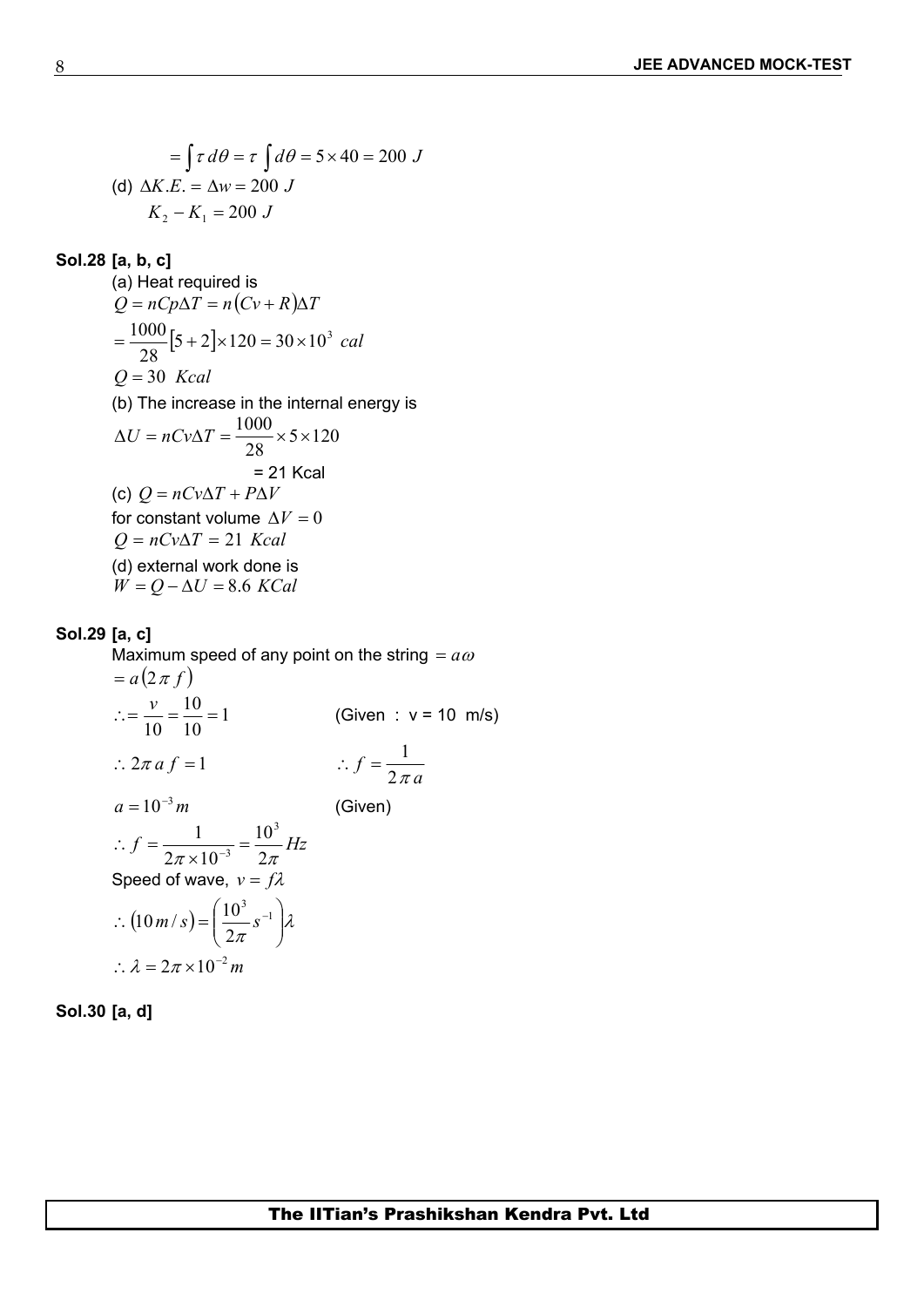

**Sol.31 [4]**



**Sol.32 [3]**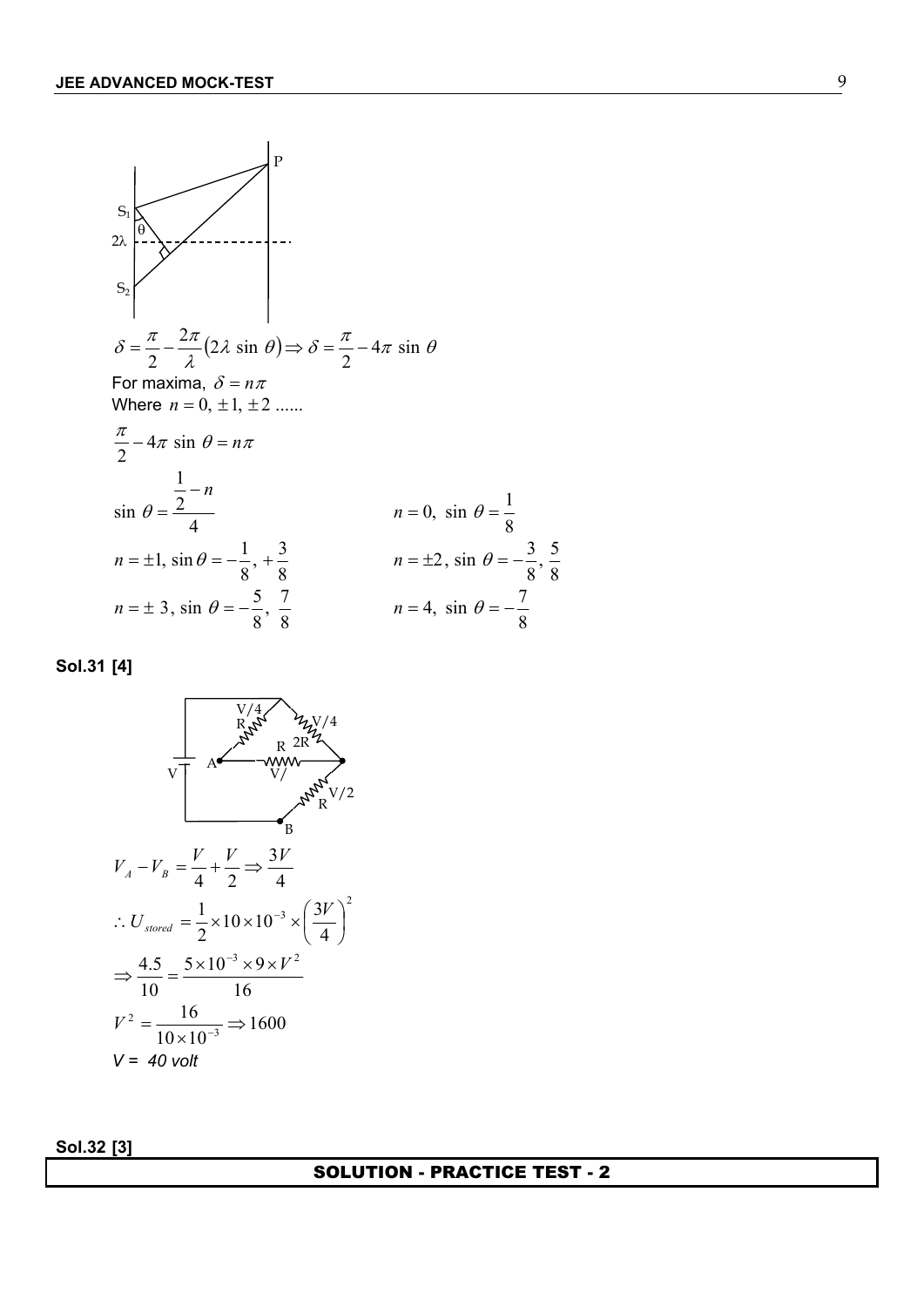Range will become twice of velocity of efflux becomes twice. Now as

 $v = \sqrt{2gh}$ 

Therefore, *h* should become 4 times or 40 m Thus, an extra pressure equivalent to 30 m of water should be applied.

1  $atm = 0.76 \times 13.6$  *m* of water

= 10.336 *m* of water 30 *m of* water  $\approx$  3.0 *atm* 

**Sol.33 [3]**

$$
R = \frac{\ell}{KA}
$$

When heat is transferred from first vessel to second, temperature of first vessel decreases while that of second vessel increases. Due to both there reasons, difference between temperature of vessels decreases.

Let at an instant *t*, the temperature difference between two vessels be  $\theta$ .

$$
H = \frac{\theta}{R} = \frac{KA\theta}{\ell}
$$
  

$$
dQ = Hdt = \frac{KA\theta}{\ell}dt
$$
 ....(i)

Since gases are contained in two vessels, therefore, processes on gases in two vessels are isochoric.

Hence, decrease in temperature of gas in first vessel,

$$
\Delta \theta_1 = \frac{dQ}{nC_v} = \frac{dQ}{2 \times \frac{5R}{2}} = \frac{dQ}{5R}
$$

Increase in temperature of gas in second vessel is

$$
\Delta \theta_2 = \frac{dQ}{4 \times \frac{3R}{2}} = \frac{dQ}{6R}
$$

 $\therefore$  Decrease in temperature difference

$$
(-d\theta) = \Delta\theta_1 + \Delta\theta_2
$$
  
\n
$$
-d\theta = \frac{dQ}{R} \times \frac{11}{30}
$$
  
\nor 
$$
-\int_{50}^{25} \frac{d\theta}{\theta} = \frac{KA \times 11}{30/R} \int_{0}^{t} dt
$$

 $t = 3$  seconds.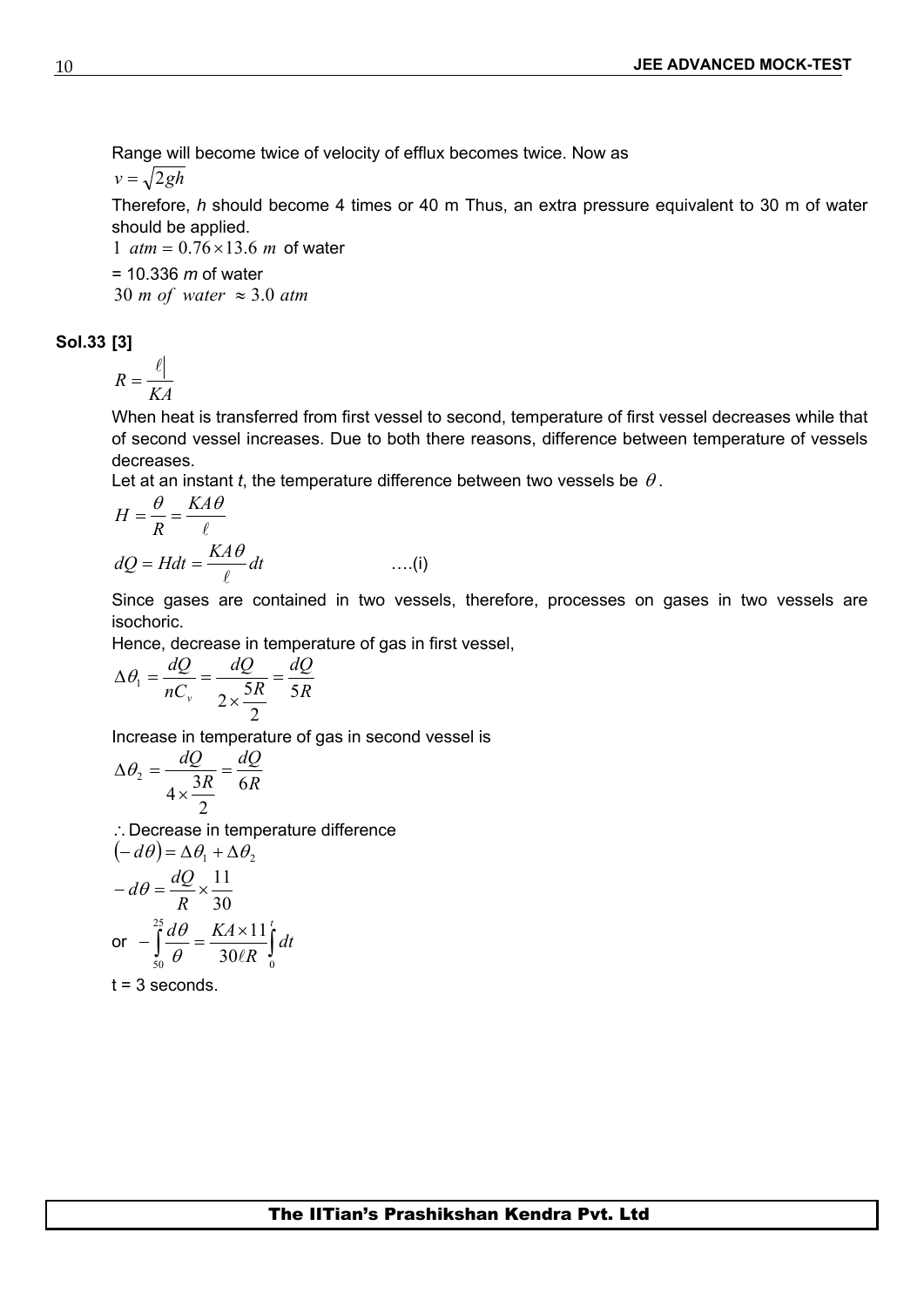#### **Sol.34 [5]**

 $v_o = 15 \text{ m/s}$  $v_a = 10 \text{ m/s}$ O S  $v_s = 5$  m/s  $\therefore$   $v_{\text{observer}, \text{air}} = 5 \, m/s$  $v_{source, air} = -5 \frac{m}{s}$  $v = \frac{336 + 3}{225} \times 325 = 335$  Hz  $330 - 5$  $\frac{330+5}{222} \times 325 = 335 Hz$  $-5$  $\Rightarrow v = \frac{330 + 5}{200} \times 325 = 335 Hz$  $\therefore$   $v - 330 = 5$  *Hz* 

#### **Sol.35 [5]**



## **Sol.36 [4]**

 $Ne \to \frac{23}{11}Na + e^- + \overline{v}$  $11^{1}$   $\mathbf{u}$   $\mathbf{c}$   $\mathbf{v}$  $^{23}$   $M_{\odot}$   $\sqrt{^{23}$   $M_{\odot}$   $\sqrt{^{2}}$   $\sqrt{^{2}}$  $10^{10}$   $\epsilon$   $11^{10}$   $\epsilon$   $\epsilon$   $\epsilon$  $Q = |m|^{(23)}$  *Ne*  $|-m|^{(23)}$  *Na*  $\parallel \times$  931.5 *MeV*  $A = 4.375$  *MeV* = 4.4 *MeV*  $Q \approx 4$  *MeV*  $Q = KE_v + KE_e + E \overline{v}$  $KE<sub>v</sub>$  is very very small  $A \approx KE_e + E\overline{v}$ when  $KE_e$  is maximum  $E\bar{v}$  is negligible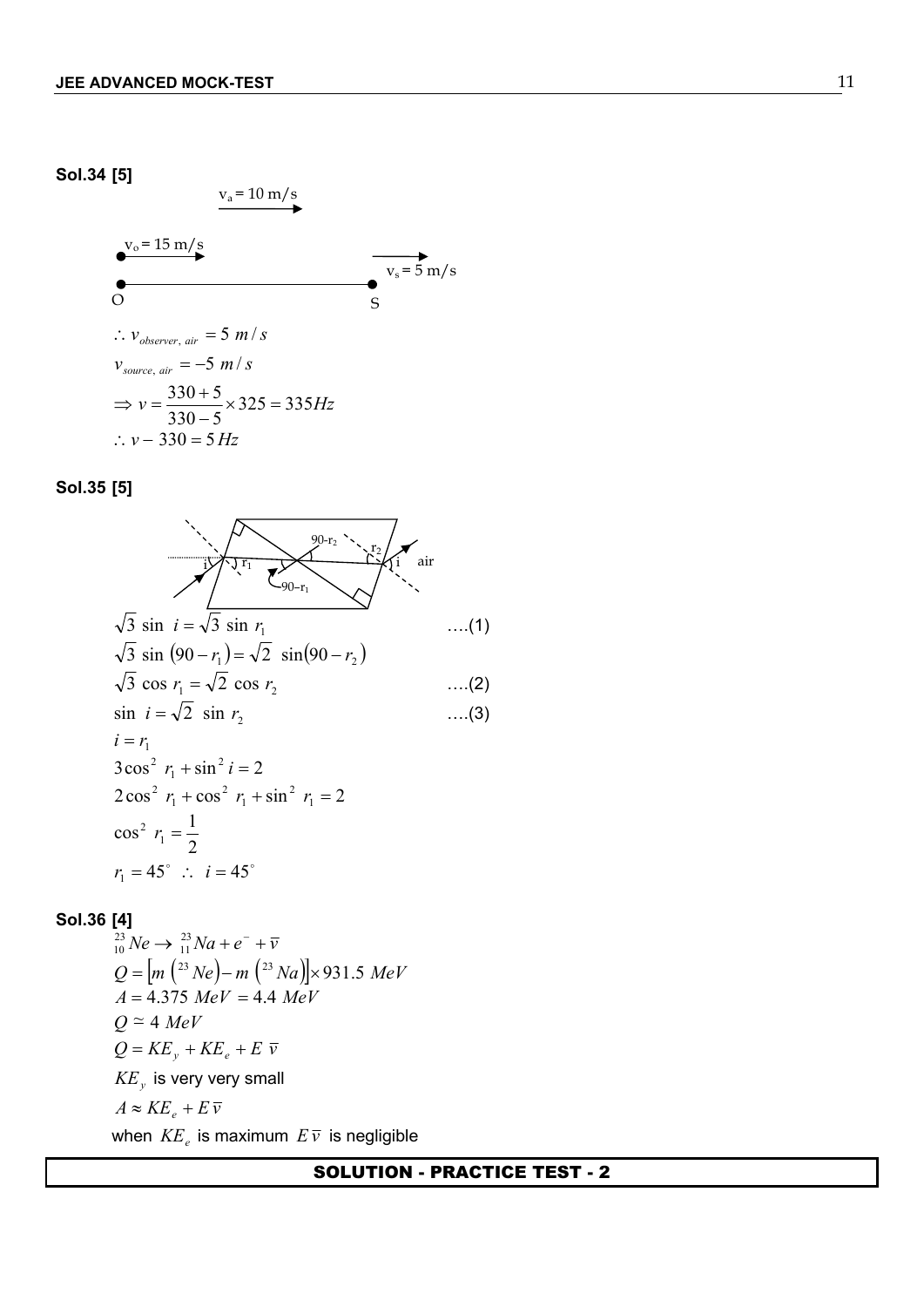$$
KE_e \simeq Q = 4 \; MeV
$$

## **Sol.37 [5]**

The energy of the electron in the  $n^{th}$  state of  $He^+$  ion of atomic number *Z* is given by

$$
E_n = -(13.6) \, eV \frac{Z^2}{n^2} \, \text{for} \, H^+ \, \text{ion} \, Z = 2 \, .
$$

**Therefore** 

$$
E_n = -\frac{(13.6 \text{ eV}) \times (2)^2}{n^2} = -\frac{54.4}{n^2} \text{ eV}
$$

The energies  $E_1$  *and*  $E_2$  of the two emitted photons in *eV* are

$$
E_1 = \frac{12431}{1085}eV = 11.4 eV
$$
  
and  $E_2 = \frac{12431}{304}eV = 40.9 eV$ 

Thus total energy  $E = E_1 + E_2 = 11.4 + 40.9$  $=$  52.3*eV* 

Let *n* be the principle quantum number of exited state. Now we have for the transition from  $n = n$  to  $n = 1$ 

$$
E = -(54.4)eV\left(\frac{1}{1^2} - \frac{1}{n^2}\right)
$$
  
But  $E = 52.3 eV$ . Therefore  
52.3  $eV = 54.4 eV \times \left(\frac{1}{1^2} - \frac{1}{n^2}\right)$   
or  $1 - \frac{1}{n^2} = \frac{52.3}{54.4} = 0.96$   
Which gives  $n^2 = 25$  or  $n = 5$ 

The energy of the incident electron =100 eV (given). The energy supplied to  $He^+$  *ion* = 52.3  $eV$ Therefore, the energy of the electrons left after the collision  $= 100 - 52.3 = 47.7$  *eV* 

**Sol.38 [8]**



Angular momentum about A is conserved as

 $\tau_{\text{external}} = 0$ 

 $mv \sin 30^\circ \times R = v_1 \times m \times r_{\text{min}}$ 

12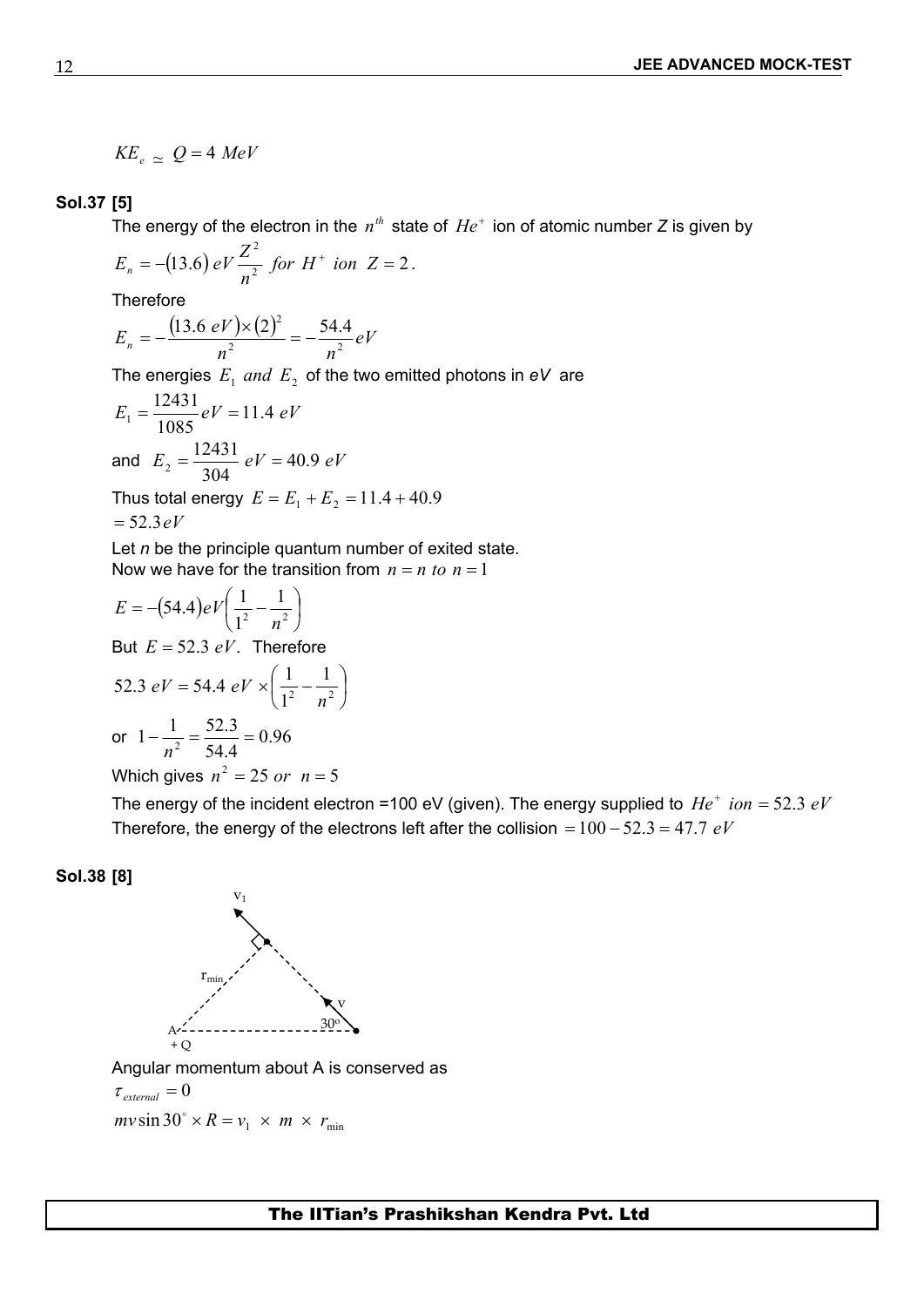$$
\frac{Rv}{2} = \frac{1}{\sqrt{3}} \times r_{\text{min}}
$$
  

$$
r_{\text{min}} = \frac{\sqrt{3}R}{2} = \frac{1.713 \times 10}{2} = 8.665 = 8 \text{ cm}
$$

#### **Sol.39 [9]**

At *y* according to Kirchoff's junction law 0 2  $50\quad\alpha$ 2 2  $50 y y - 50$ 2 2 2 2  $\frac{y-x}{2} + \frac{y-x-100}{2} + \frac{y-50}{2} + \frac{y}{2} + \frac{y-50}{2} = 0$  $5y - 2x = 200$  ….(1) Similarly at *x*  $\frac{x}{2} + \frac{y}{2}$  .....(2)  $i = \frac{50 - x}{2} + \frac{y - x}{2}$  (2) *at*  $x + 100$  $\frac{33}{2}$  ....(3)  $100 - y$ 2 2  $\cdots$  $i = \frac{x+100-50}{2} + \frac{x+100-y}{2}$  ....(3) We get  $y - 2x = 50$  ....(4) From (1) and (4)  $y = 37.5 V$ So current through *R* is 18.75 *A*.

#### **Sol.40 [1]**

Let  $V_w = u \& U_{sw} = v$ 

Time taken by swimmer to go from *M* to *O* and *O* to *B* = time taken by float to reach *B* from *M*.



$$
\frac{1}{2} + \frac{1 + \frac{v - u}{2}}{v + u} = \frac{1}{u}
$$
  
\n⇒  $\frac{1}{2} + \frac{2 + v - u}{2(v + u)} = \frac{1}{u}$   
\n⇒  $\frac{(v + u + 2 + v - u)}{2(v + u)} = \frac{1}{u}$   
\n⇒  $(2v + 2)u = 2(v + u)$   
\n⇒  $2vu + 2u = 2v + 2u$   
\n $u = 1 \text{ km}/hr$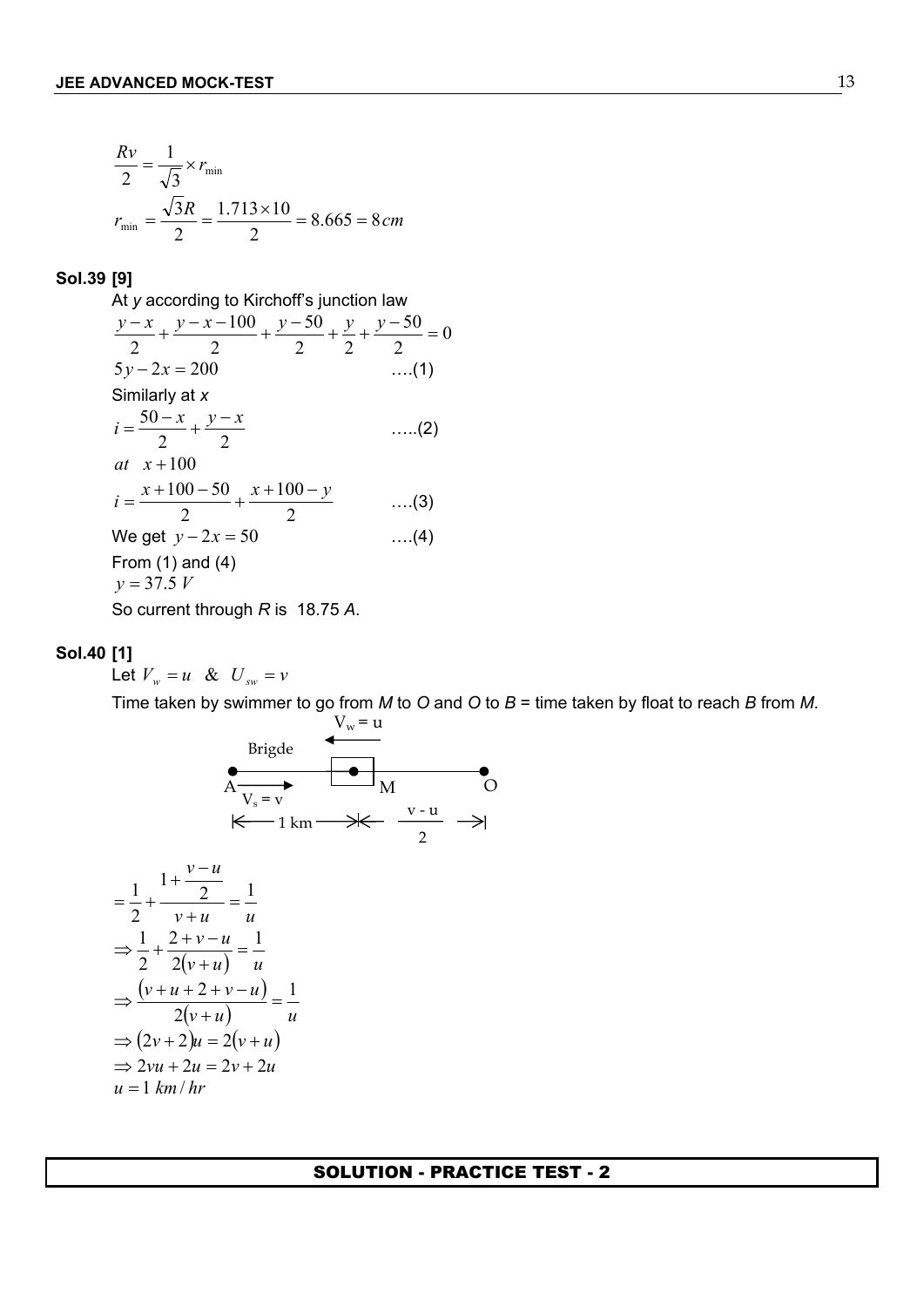# **MATHEMATICS**

## **Section – I [Q.1 to Q. 10]**

**Sol.41 [a, b, d]**  
\n
$$
f(x) = \begin{cases}\n\frac{1}{x+1}, & 0 \le x < 1 \\
\frac{2}{x}, & 1 \le x < 2 \\
\frac{3}{x-1}, & 2 \le x < \frac{5}{2} \\
\text{Clearly } f(x) \text{ is discontinuous and bijective function} \\
\frac{Lim}{x+1}f(x) = \frac{1}{2} \\
\frac{Lim}{x+1}f(x) = 2 \\
\frac{min(Lim}{x+1}f(x), \lim_{x \to 1^{-}} f(x)) = \frac{1}{2} \ne f(1) \\
\frac{Max(1, 2) = 2 = f(1)}{2} \\
\frac{3}{2} \\
\frac{1}{2} \\
\frac{1}{2} \\
\frac{1}{2} \\
\frac{1}{2} \\
\frac{1}{2} \\
\frac{1}{2} \\
\frac{1}{2} \\
\frac{1}{2} \\
\frac{1}{2} \\
\frac{1}{2} \\
\frac{1}{2} \\
\frac{1}{2} \\
\frac{1}{2} \\
\frac{1}{2} \\
\frac{1}{2} \\
\frac{1}{2} \\
\frac{1}{2} \\
\frac{1}{2} \\
\frac{1}{2} \\
\frac{1}{2} \\
\frac{1}{2} \\
\frac{1}{2} \\
\frac{1}{2} \\
\frac{1}{2} \\
\frac{1}{2} \\
\frac{1}{2} \\
\frac{1}{2} \\
\frac{1}{2} \\
\frac{1}{2} \\
\frac{1}{2} \\
\frac{1}{2} \\
\frac{1}{2} \\
\frac{1}{2} \\
\frac{1}{2} \\
\frac{1}{2} \\
\frac{1}{2} \\
\frac{1}{2} \\
\frac{1}{2} \\
\frac{1}{2} \\
\frac{1}{2} \\
\frac{1}{2} \\
\frac{1}{2} \\
\frac{1}{2} \\
\frac{1}{2} \\
\frac{1}{2} \\
\frac{1}{2} \\
\frac{1}{2} \\
\frac{1}{2} \\
\frac{1}{2} \\
\frac{1}{2} \\
\frac{1}{2} \\
\frac{1}{2} \\
\frac{1}{2} \\
\frac{1}{2} \\
\frac{1}{2} \\
\frac{1}{2} \\
\frac{1}{2} \\
\frac{1}{2} \\
\frac{1}{2} \\
\frac{1}{2} \\
\frac{1}{2} \\
\frac{1}{2} \\
\frac{1}{2} \\
\frac{1}{2} \\
\frac{1}{2} \\
\frac{1}{2} \\
\frac{1}{2} \\
\frac{1}{2
$$

**Sol.42 [b, c]** 

From hyperbola and conjugate hyperbola

 $\overline{O}$ 

 $\frac{1}{2}$ 

$$
\frac{1}{e^2} + \frac{1}{(f(e))^2} = 1
$$
  
\n
$$
\Rightarrow f(e) = \frac{e}{\sqrt{\frac{e^2 - 1}{e^2 - 1}}}
$$
  
\n
$$
\underbrace{f(f(f(e)))}_{n \text{ times}} = \begin{cases} e, & n \text{ is even} \\ \frac{e}{\sqrt{e^2 - 1}}, & n \text{ is odd} \end{cases}
$$

*n* is even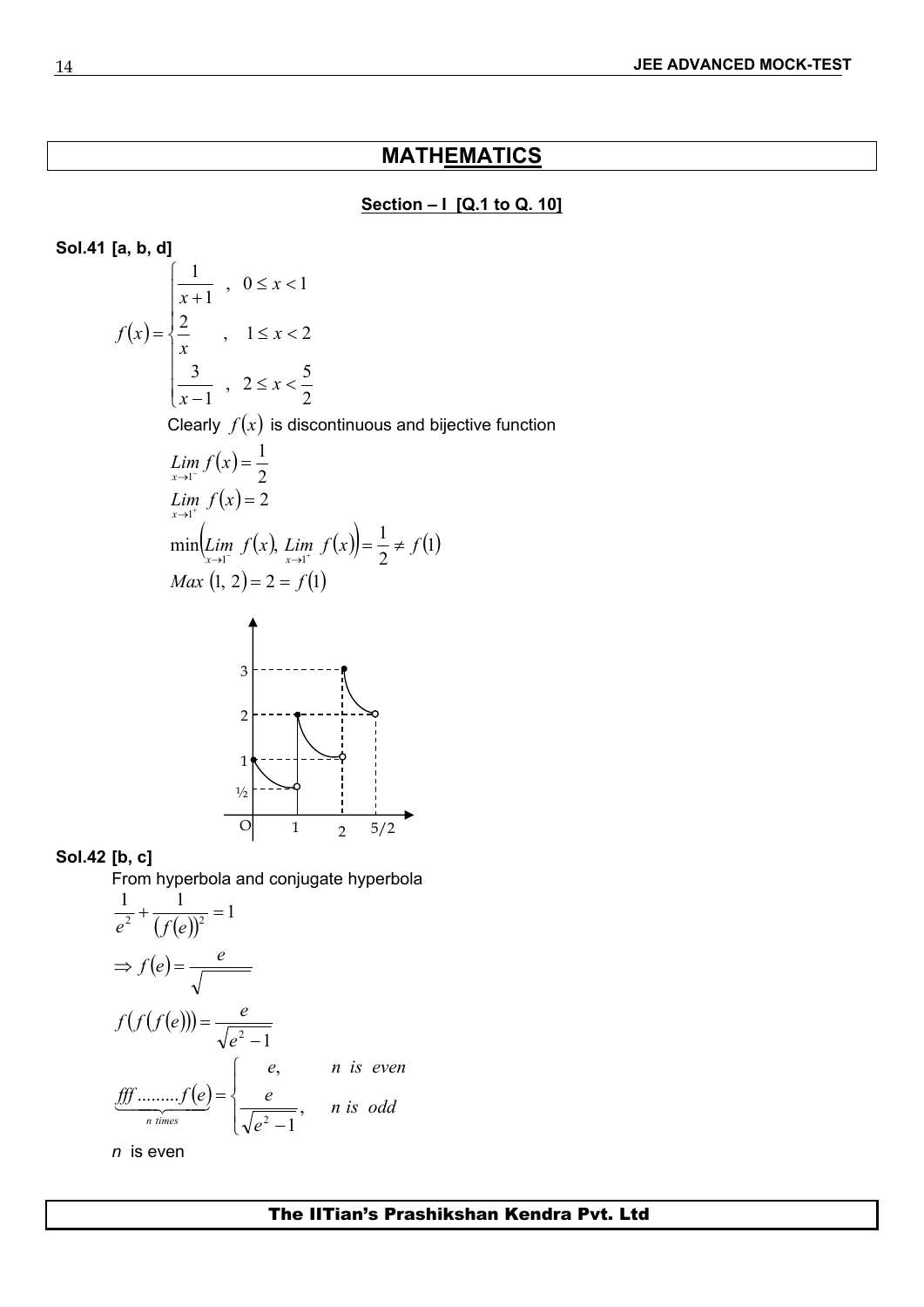$$
\int_{1}^{3} \underbrace{fff \dots f(e)}_{n \text{ times}} de = \int_{1}^{3} e \, de = \frac{e^{2}}{2} \Big|_{1}^{3} = 4
$$
\n  
\nn is odd\n
$$
\int_{1}^{3} \underbrace{fff \dots f(e)}_{n \text{ times}} de = \int_{1}^{3} \underbrace{e}_{\sqrt{e^{2} - 1}} de = \sqrt{e^{2} - 1} \Big|_{1}^{3}
$$
\n
$$
= \sqrt{8} - 0 = 2\sqrt{2}
$$

# **Sol.43 [a, c]**

Equation of tangent at  $P(4 \cos \theta, 2 \sin \theta)$  is  $x \cos \theta + 2y \sin \theta = 4$ It pass through (4, 2)  $\therefore$  sin  $\theta$  + cos  $\theta$  = 1  $\theta = 0, \frac{\pi}{2}$ 

$$
\begin{array}{c}\n\text{Sol.44 [a, c, d]}\n\end{array}
$$

$$
\sin\left(x\frac{dy}{dx} - y\right) = \frac{dy}{dx}
$$
\n
$$
x\frac{dy}{dx} - y = \sin^{-1}\frac{dy}{dx}
$$
\n
$$
x\frac{dy}{dx} + \frac{xd^2y}{dx^2} - \frac{dy}{dx} = \frac{1}{\sqrt{1 - \left(\frac{dy}{dx}\right)^2}} \frac{d^2y}{dx^2}
$$
\n
$$
\frac{d^2y}{dx^2}\left(x - \frac{1}{\sqrt{1 - \left(\frac{dy}{dx}\right)^2}}\right) = 0
$$
\n
$$
\frac{d^2y}{dx^2} = 0 \Rightarrow \frac{dy}{dx} = c
$$
\nFrom equation (i)\n
$$
cx - y = \sin^{-1}c
$$
\n
$$
c = 0, \ y = 0
$$
\n
$$
y = \frac{1}{\sqrt{1 - \left(\frac{dy}{dx}\right)^2}}
$$
\n
$$
\Rightarrow \left(\frac{dy}{dx}\right)^2 = 1 - \frac{1}{x^2} \Rightarrow \frac{dy}{dx} = \frac{\sqrt{x^2 - 1}}{x}
$$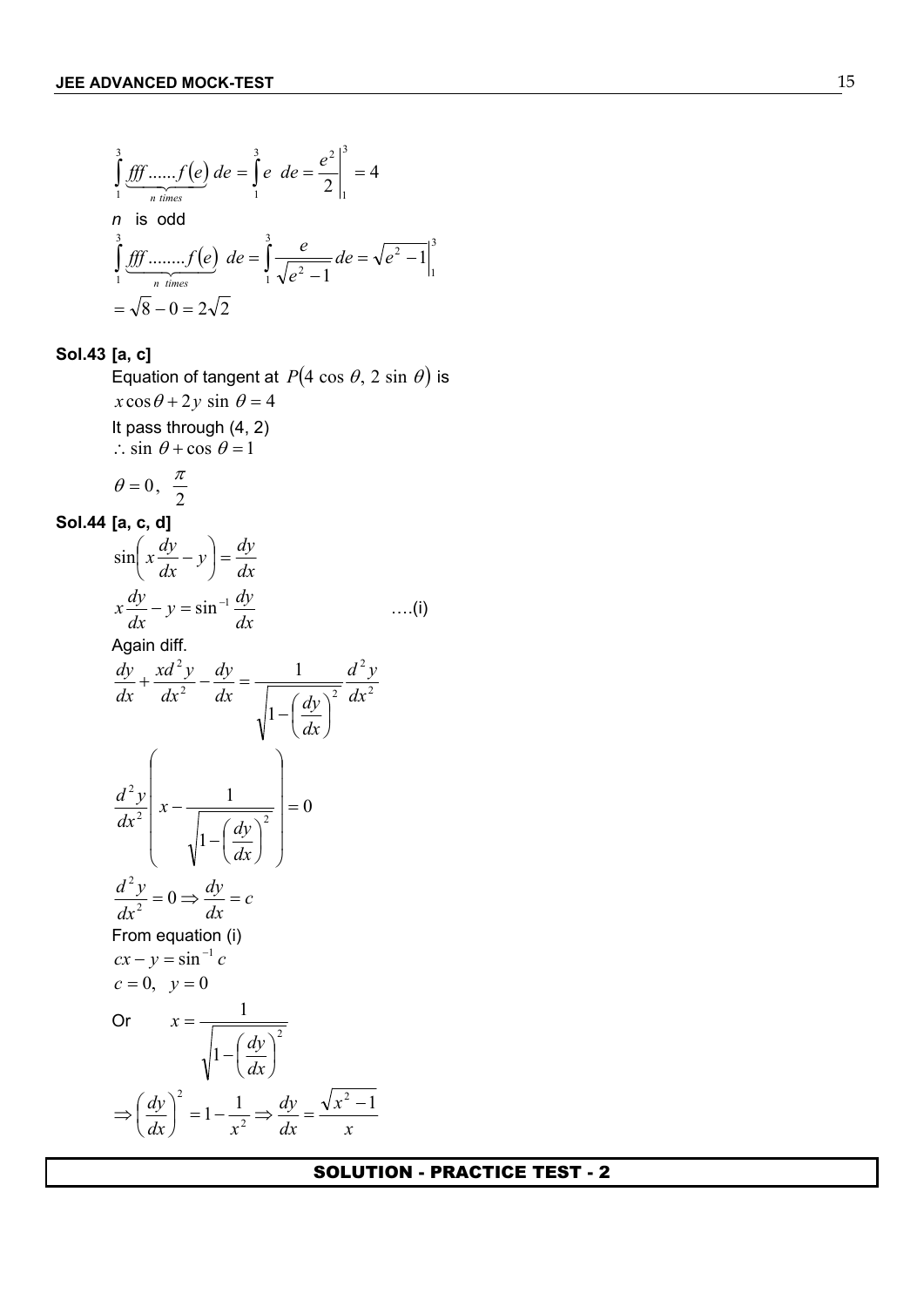25

10 25

From equation (i)  
\n
$$
\frac{x\sqrt{x^2 - 1}}{x} - y = \sin^{-1} \frac{\sqrt{x^2 - 1}}{x}
$$
\n
$$
y = \sqrt{x^2 - 1} - \sin^{-1} \frac{\sqrt{x^2 - 1}}{x}
$$

**Sol.45 [b, d]**  
\n
$$
f(x) = x^2 + ax^2 + bx^3 = (a+1)x^2 + bx^3
$$
\n
$$
a = \int_{-1}^{1} t f(t) dt = \int_{-1}^{1} (a+1)t^3 + bt^4 dt
$$
\n
$$
= 2b \int_{0}^{1} t^4 dt
$$
\n
$$
a = \frac{2b}{5} \qquad ....(1)
$$
\n
$$
b = \int_{-1}^{1} f(t) dt = \int_{-1}^{1} (a+1)t^2 + bt^3 dt
$$
\n
$$
= \frac{(a+1)t^3}{3} \Big|_{-1}^{1}
$$
\n
$$
b = (a+1)\frac{2}{3} \qquad ....(2)
$$
\n
$$
a = \frac{4}{11} \qquad b = \frac{10}{11}
$$
\n
$$
f(x) = \frac{15x^2}{11} + \frac{10x^3}{11}
$$
\n
$$
f(1) = \frac{15}{11} + \frac{10}{11} = \frac{25}{11}
$$
\n
$$
f(-1) = \frac{15}{11} - \frac{10}{11} = \frac{5}{11}
$$
\n
$$
f(1) - f(-1) = \frac{20}{11}
$$

**Sol.46** [a, b, c, d]  
\n
$$
|\vec{a}| = |\vec{b}| = |\vec{c}| = 1
$$
  
\nAngle between  $\vec{b}$  and  $\vec{c}$   
\n $\Rightarrow \vec{b} \cdot \vec{c} = \vec{a} \cdot \vec{c} = \cos \alpha$   
\n $(\because |\vec{a}| = |\vec{b}| = |\vec{c}| = 1)$   
\nalso  $\vec{a} \perp \vec{b} \Rightarrow \vec{a} \cdot \vec{b} = 0$   
\nso  $\vec{c} = \ell \vec{a} + m\vec{b} + n(\vec{a} \times \vec{b})$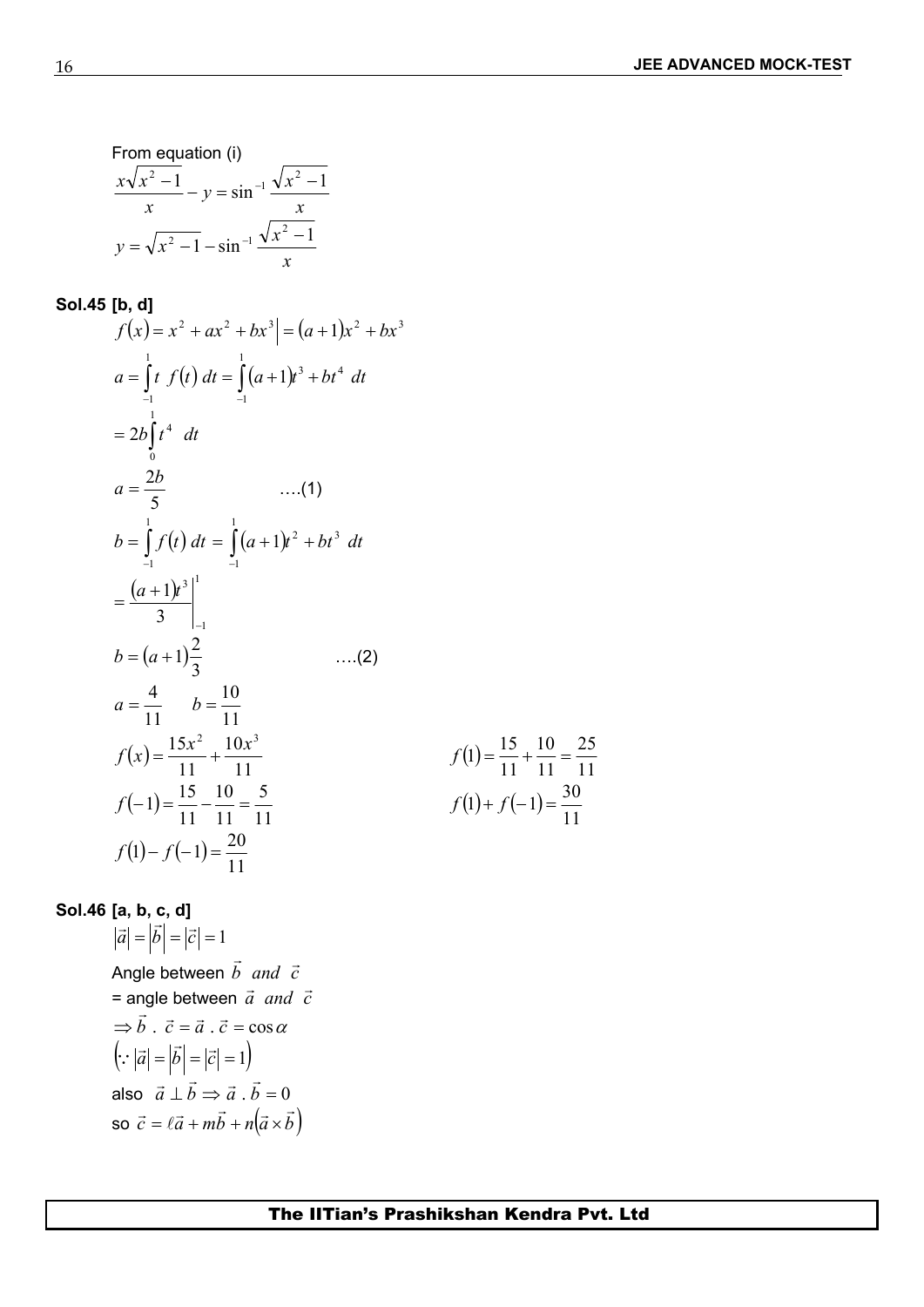$$
\therefore \vec{a} \cdot \vec{c} = \ell = \cos \alpha, \vec{b} \cdot \vec{c} = \cos \alpha = m
$$
  
\nNow  $|\vec{c}| = 1 \Rightarrow \vec{c} \cdot \vec{c} = 1 = 2\ell^2 + n^2 |\vec{a} \times \vec{b}|^2$   
\n
$$
\Rightarrow m = \ell = \cos \alpha
$$
  
\n
$$
\Rightarrow 1 = 2\ell^2 + n^2
$$
  
\n
$$
\Rightarrow n^2 = 1 - 2\ell^2 = 1 - 2\cos^2 \alpha = -\cos 2\alpha
$$
  
\n
$$
\Rightarrow \ell^2 = m^2 = \frac{1 - n^2}{2} = \frac{1 + \cos 2\alpha}{2}
$$
  
\nHence all are correct

Hence all are correct.

## **Sol.47 [b, c]**

$$
x2 + 400 = y2 \t\t\t....(1)
$$
  
\n& 900 + (x - 5)<sup>2</sup> = (y + 5)<sup>2</sup>  
\n⇒ 900 + x<sup>2</sup> - 10x = y<sup>2</sup> + 10y  
\n⇒ 900 + x<sup>2</sup> - y<sup>2</sup> = 10(x + y)  
\n⇒ 500 = 10(x + y)  
\n⇒ x + y = 50 \t\t....(2)





Form (1) & (2)  $y - x = 8$ From (2)  $\&$  (3)  $\qquad \qquad \qquad \qquad \dots (3)$ So,  $y = 29 \& x = 21$ ∴  $\Delta_1 = 210 \Delta_2 = 240$  $1 - \sqrt{2}$  $1$  and  $\sqrt{ }$  and  $\sqrt{ }$  and  $\sqrt{ }$  and  $\sqrt{ }$  and  $\sqrt{ }$  and  $\sqrt{ }$  and  $\sqrt{ }$  and  $\sqrt{ }$  and  $\sqrt{ }$  and  $\sqrt{ }$  and  $\sqrt{ }$  and  $\sqrt{ }$  and  $\sqrt{ }$  and  $\sqrt{ }$  and  $\sqrt{ }$  and  $\sqrt{ }$  and  $\sqrt{ }$  and  $\sqrt{ }$  and  $\sqrt{ }$  and  $\sqrt{$  $\frac{2}{2} = \frac{8}{2} \Rightarrow 8\Delta_1 = 7\Delta_2$  $7 \t 7$  $=\frac{8}{5} \Rightarrow 8\Delta_1 = 7\Delta_2$  $\Delta_1$  7  $\sim$   $\Delta_1$   $\sim$   $\Delta_2$  $\therefore \frac{\Delta_2}{\Delta_1} = \frac{8}{7} \Rightarrow 8\Delta_1 = 7\Delta_2$ Also,  $P_1 = \frac{P_1}{Q_1} = \frac{210}{25} = 6$ 35  $P_1 = \frac{\Delta_1}{\Delta_1} = \frac{210}{35} = 6$ *S* 35  $P_1 = \frac{P_1}{r} = \frac{246}{r} = 6$  $R_2 = \frac{42}{3} = \frac{240}{10} = 6$ 40  $\sum_{2}^{3} = \frac{\Delta_{2}}{S} = \frac{240}{40} = 6$ *S P*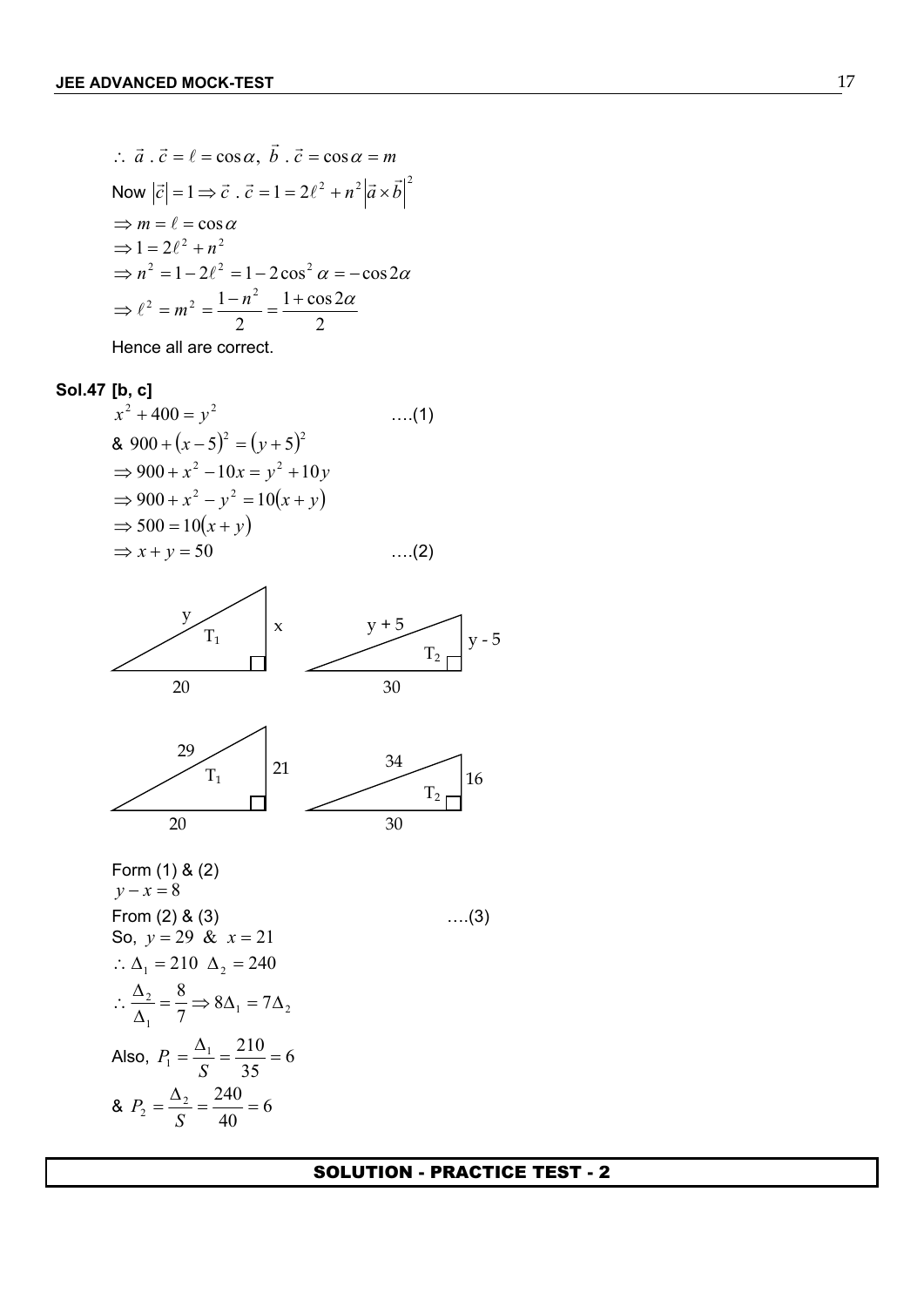## **Sol.48 [a, b, c]**

Clearly *O* is the mid point of *SS'* and *HH'*  $\Rightarrow$  diagonals of quadrilateral HSH'S' bisect each other so, it is a parallelogram. Let  $H'OH = 2r \Rightarrow OH = r = ae$ , *H* lies on  $\frac{x}{a^2} + \frac{y}{b^2} = 1$  (suppose) 2 2  $\mu^2$  capped, 2  $\ldots$ <sup>2</sup>  $+\frac{y}{12}=1$  (suppose)  $b^2$  $y^2$  1 (*zurnozo*)  $a^2$   $b^2$   $(2a)^2$  $x^2$ ,  $y^2$ , 1 (2) (2) 1  $\cos^2 \theta \, r^2 \sin^2 \theta$ 2  $\overline{1}$  $2 \sin^2 \theta$ 2  $\mu^2$   $\mu^2$  $^{2}$  2  $^{2}$   $^{2}$   $^{12}$   $^{2}$   $^{2}$   $^{2}$   $^{2}$  $\therefore \frac{7}{2} + \frac{603}{12} = 1$  $b^2$  $r^2 \sin^2 \theta$  $a^2$   $b^2$  $r^2 \cos^2 \theta$   $r^2 \sin^2 \theta$ H S O S' H'  $\left(\because b^2 = a^2(1-e_1^2)\right)$  $1 \mathcal{Y}$  $2 - a^2 \left( 1 - a^2 \right)$ 2  $\cdots$   $\cdots$   $\cdots$   $\cdots$ 1  $\frac{2}{2} \cos^2 \theta + \frac{e_2^2 \sin^2 \theta}{1 - e_1^2} = 1 \left(\because b^2 = a^2 \left(1 - e_1^2\right)\right)$  $\cos^2 \theta + \frac{e_2^2 \sin^2 \theta}{4} = 1 \div b^2 = a^2 (1 - e_1^2)$  $e_1^2$  (1)  $e_2^2 \cos^2 \theta + \frac{e_2^2 \sin^2 \theta}{2} = 1 \left( \because b^2 = a^2 (1 - e_1^2) \right)$  $-e_1^2$   $\left(\begin{array}{cc} -e_1 & \cdots & -e_n \\ \cdots & \cdots & -e_n \end{array}\right)$  $\theta + \frac{e_2^2 \sin^2 \theta}{2} = 1(:, b^2 = a^2(1-e_1^2))$ 2 1 2 2 2  $\frac{1}{2}$   $\frac{2}{2}$ 1  $1 - \epsilon_1$  $e^2$  2  $e^2$   $\cos^2 \theta$   $-1$   $e^2$  $\frac{2}{2}$  cos<sup>2</sup>  $\theta - \frac{e_2}{1 - e_1^2} = 1 - \frac{e_2}{1 - e_1^2}$  $1-e_1^2$   $1-e_1^2$  $\cos^2 \theta - \frac{e_2^2 \cos^2 \theta}{e^2} = 1 - \frac{e_2^2}{e^2}$  $e_1^2$  $e_1^2$   $1-e_1^2$  $e_2^2 \cos^2 \theta - \frac{e_2^2 \cos^2 \theta}{1 - e_1^2} = 1 - \frac{e_2^2}{1 - e_1^2}$  $-e_1^2$   $1-e_1^2$  $\theta - \frac{e_2^2 \cos^2 \theta}{e_2^2} = 1 - \frac{e_2^2}{e_2^2}$ 2 2 2  $\alpha$ <sup>2</sup>  $\alpha$ <sup>2</sup>  $1\,\epsilon_2$ 2  $\epsilon_1 \epsilon_2$ 2  $2^2$   $2^2$  $\epsilon_1$   $\epsilon_2$   $\epsilon_1$   $\epsilon_2$  $\cos^2\theta = \frac{1}{2} + \frac{1}{2} - \frac{1}{2}$  $e_1^2$   $e_2^2$   $e_1^2 e_2^2$  $\Rightarrow \cos^2 \theta = \frac{1}{2} + \frac{1}{2} - \frac{1}{2}$ If  $\theta = 90^\circ$ 1  $1$   $2^{2}$   $2^{2}$  1  $2^{\frac{1}{2}}$ 2  $\sqrt{2}$  1  $\frac{1}{2} - e_1 + e_2 - 1$ 2  $2a^2 - 1$   $c_1$   $c_2$   $-1$  $1\,\epsilon_2$ 2  $\frac{2}{a^2 a^2}$   $\frac{1}{a^2}$   $\frac{1}{a^2}$ 2  $\epsilon_1 \epsilon_2$  $2a^2$   $a^2$   $a^2$   $a^2$   $a^2$  $1\epsilon_2$   $\epsilon_1\epsilon_2$ 2  $\qquad$  1  $2 = \frac{1}{2}$   $2^2$   $2^2$   $1$ 2  $^2$  1  $\frac{e^{2}+e^{2}}{1^{2}e^{2}}=-\frac{1}{2^{2}e^{2}}=e^{2}+e^{2}e^{2}=1$  $e_1^2 + e_2^2 = 1$  $e_1^2 e_2^2$   $e_1^2 e_2^2$   $e_1^2 e_2^2$  $e_1^2 + e_2^2$  1<sub>2, 2</sub>,

## **Sol.49 [c, d]**

$$
\lim_{n \to \infty} \tan(1/n) \ln (1/n)
$$
\n  
\n
$$
= \lim_{n \to \infty} \frac{\tan(1/n)}{(1/n)} \cdot \frac{\ln(1/n)}{n}
$$
\n  
\n
$$
= -\lim_{n \to \infty} \frac{\tan(1/n)}{(1/n)} \cdot \frac{\ln(n)}{n}
$$
\n  
\n
$$
= -1 \cdot \lim_{n \to \infty} \frac{1/n}{1} = 0
$$
\n  
\nThen,  $f(x) = e^0 = 1$ \n  
\n
$$
\therefore \int \frac{f(x)}{\sqrt[3]{(\sin^{11} x \cos x)}} dx = \int \frac{1}{\sin^{11/3} x \cos^{1/3} x} dx
$$
\n  
\n
$$
= \int \sin^{-11/3} x \cdot \cos^{-1/3} x dx
$$
\n  
\n
$$
= \int (\tan x)^{-11/3} \cos^{-4} x dx = \int (\tan x)^{-11/3} \cdot \cos^{-4} x dx
$$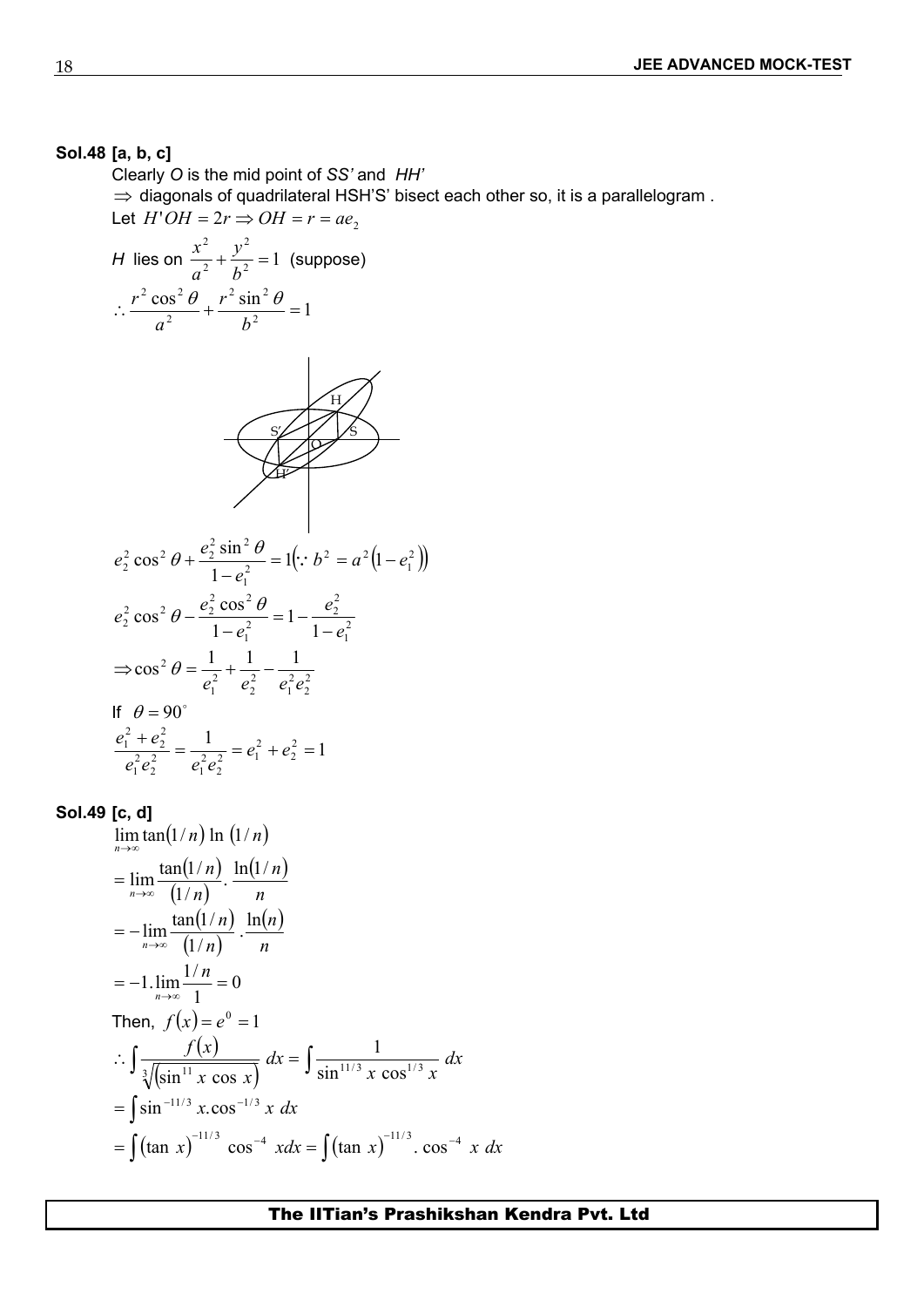$$
= \int (\tan x)^{-11/3} \cdot (1 + \tan^2 x) \sec^2 x \, dx
$$
  
\n
$$
= \frac{(\tan x)^{-\frac{11}{3}+1}}{\left(-\frac{11}{3}+1\right)} + \frac{(\tan x)^{-2/3}}{\left(-\frac{2}{3}\right)} + c
$$
  
\n
$$
= -\frac{3}{8}(\tan x)^{-8/3} - \frac{3}{2}(\tan x)^{-2/3} + c
$$
  
\n
$$
\therefore g(x) = -\frac{3}{8}(\tan x)^{-8/3} - \frac{3}{2}(\tan x)^{-2/3}
$$
  
\n
$$
\therefore g(\pi/4) = -\frac{3}{8} - \frac{3}{2} = -\frac{15}{8}
$$

and  $g(x)$  is non differentiable at  $\tan x = 0$  *or*  $x = n\pi$ ,  $n \in I$ 

## **Sol.50 [b, c]**

Given 
$$
f_6(x) = \frac{x-1}{x}
$$
 ....(1)  
\n
$$
f_6(f_m(x)) = f_4(x) = \frac{1}{1-x}
$$
 (given)  
\n
$$
\therefore f_6(f_m(x)) = \frac{f_m(x)-1}{f_m(x)} = \frac{1}{1-x}
$$
  
\n(using given relation  $f_6(x) = \frac{x-1}{x}$ )  
\nPut  $f_m(x) = k$   
\n
$$
\frac{k-1}{k} = \frac{1}{1-x}
$$
  
\n
$$
k = kx - 1 + x = k \Rightarrow k = \frac{x-1}{x}
$$
  
\n
$$
\Rightarrow f_m(x) = \frac{x-1}{x} = f_6(x) \Rightarrow m = 6
$$
  
\nAgain  $f_n(f_4(x)) = f_3(x) = \frac{1}{x}$   
\n
$$
f_n\left(\frac{1}{1-x}\right) = \frac{1}{x}; \text{ let } \frac{1}{1-x} = t
$$
  
\n
$$
\Rightarrow t - tx = 1 \Rightarrow x = \frac{t-1}{t}
$$
  
\n
$$
\therefore f_n(t) = \frac{t}{t-1} \Rightarrow f_n(x) = \frac{x}{x-1} = f_5(x)
$$
  
\nHence  $n = 5$ 

**Sol.51 [2]**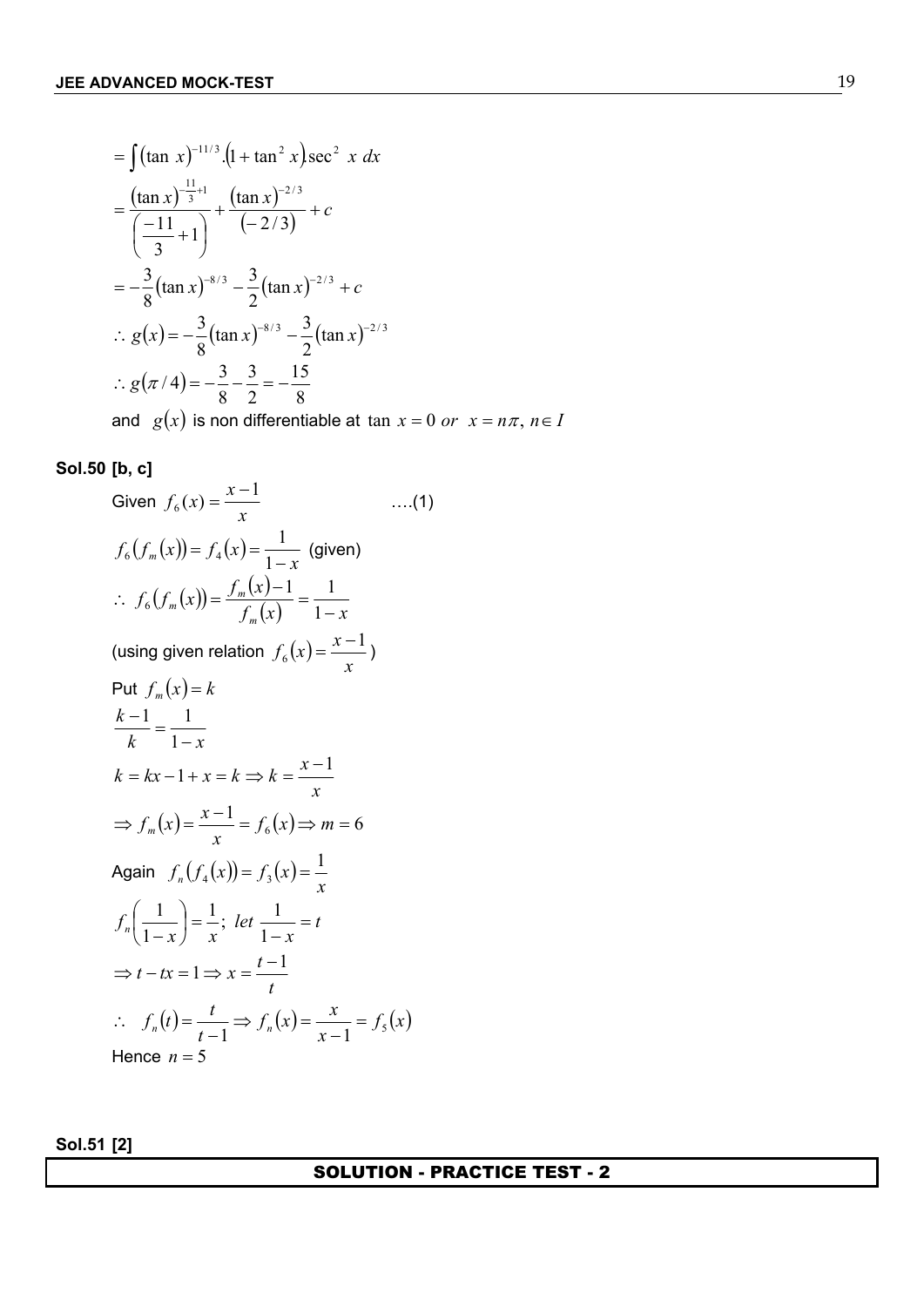Volume of the parallelepiped formed by  $\vec{a}', \vec{b}', \vec{c}'$  is 4

∴ Volume of the parallelopiped formed by  $\vec{a}$ , $\vec{b}$ , $\vec{c}$  *is*  $\frac{1}{4}$ 1

$$
\vec{b} \times \vec{c} = \frac{(\vec{c}' \times \vec{a}') \times \vec{c}'}{4} = \frac{1}{4} \vec{a}'
$$
  
\n
$$
\therefore |\vec{b} \times \vec{c}| = \frac{\sqrt{2}}{4} = \frac{1}{2\sqrt{2}}
$$
  
\n
$$
\therefore \text{ length of altitude} = \frac{1}{4} \times 2\sqrt{2} = \frac{1}{\sqrt{2}}
$$

**Sol.52 [1]**

$$
AB = \begin{bmatrix} 1 & 2 \\ 3 & 4 \end{bmatrix} \begin{bmatrix} a & b \\ c & d \end{bmatrix} = \begin{bmatrix} a+2c & b+2d \\ 3a+4c & 3b+4d \end{bmatrix}
$$
  
\n
$$
BA = \begin{bmatrix} a & b \\ c & d \end{bmatrix} \begin{bmatrix} 1 & 2 \\ 3 & 4 \end{bmatrix} = \begin{bmatrix} a+3b & 2a+4b \\ c+3d & 2c+4d \end{bmatrix}
$$
  
\nIf  $AB = BA$ , then  $a+2c = a+3b$   
\n $\Rightarrow 2c = 3b \Rightarrow b \neq 0$   
\n $b+2d = 2a+4b \Rightarrow 2d-2a = 3b$   
\n
$$
\frac{d-a}{3b-c} = \frac{\frac{3}{2}b}{3b-\frac{3}{2}b} = 1
$$
  
\n**SoI.53 [4]** 
$$
\frac{E(1)+E(2)+E(3)+.....+E(100)}{100}
$$
  
\n
$$
= \frac{E(010203.....99.100)}{100}
$$
  
\n
$$
= \frac{20(2+4+6+8)}{100} = \frac{400}{100} = 4
$$

## **Sol.54 [5]**

Highest power of *x* in numerator & denominator is 2010

$$
\therefore \lim_{x \to \infty} \frac{x^{2010} \sum_{r=1}^{10} \left(1 + \frac{r}{x}\right)^{2010}}{x^{1006} \left(1 + \frac{1}{x^{1006}}\right) x^{1004} \left(2 + \frac{1}{x^{1004}}\right)}
$$

$$
= \frac{\sum_{r=1}^{10} (1)}{(1+0)(2+1)} = \frac{10}{2} = 5
$$

**Sol.55 [3]**

The IITian's Prashikshan Kendra Pvt. Ltd.

2 a set of  $\sim$  2 a set of  $\sim$  2 a set of  $\sim$  2 a set of  $\sim$  3 a set of  $\sim$  3 a set of  $\sim$  3 a set of  $\sim$  3 a set of  $\sim$  3 a set of  $\sim$  3 a set of  $\sim$  3 a set of  $\sim$  3 a set of  $\sim$  3 a set of  $\sim$  3 a set of  $\sim$ 1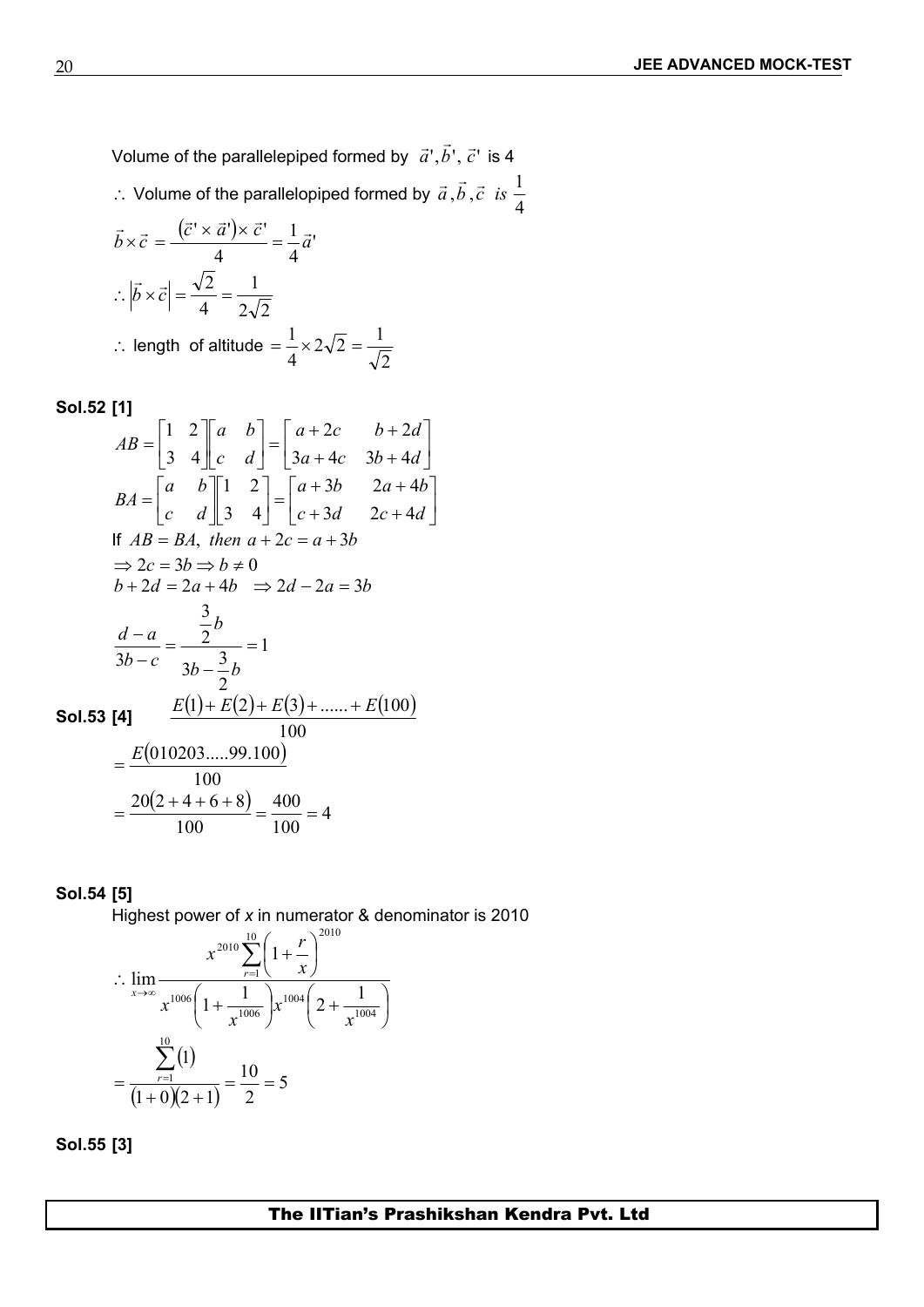$$
\lim_{x\to 0} \frac{\sin x^4 - x^4 \cos x^4 + x^{20}}{x^4 [e^{2x^4} - 1 - 2x^4]}
$$
\n
$$
= \lim_{t\to 0} \frac{\sin t - t \cos t + t^5}{t(e^{2t} - 1 - 2t)}
$$
\n
$$
t - \frac{t^3}{3!} + \frac{t^5}{5!} + \dots - t \left(1 - \frac{t^2}{2!} + \frac{t^4}{4!} + \dots\right) + t^5
$$
\n
$$
= \lim_{t\to 0} \frac{t^3 + t^3 + 3^3 + 16t^4 + \dots - 1 - 2t}{t^2 + 2!} + \frac{t^3}{3!} + \frac{16t^4}{4!} + \dots - 1 - 2t
$$
\n
$$
= \lim_{t\to 0} \frac{t^3 + t^3}{2t^3 + \frac{t^5}{3!} + \dots} + \frac{t^5}{t^5}
$$
\n
$$
= \frac{1}{t^5} + \frac{1}{2} - \frac{1+3}{12} = \frac{1}{6}
$$
\n**Sol.56 [2]**\n
$$
\lim_{E_1 = 1 \text{ or } 2 \text{ on die}}
$$
\n
$$
E_2 = 3, 4, 5, 6 \text{ on die}
$$
\n
$$
E_3 = 3, 4, 5, 6 \text{ on die}
$$
\n
$$
E_4 = \frac{1}{2} - \frac{1+3}{2} = \frac{1}{2}
$$
\n
$$
P(E) = P(E_1) \cdot P(E/E_1) + P(E_2) (E/E_2)
$$
\n
$$
V = \lim_{E_1 = 0} \frac{E_2}{E_1} = 3, 4, 5, 6 \text{ on die}
$$
\n
$$
E = (E \cap E_1) \cdot (E \cap E_2)
$$
\n
$$
P(E) = P(E_1) \cdot P(E/E_1) + P(E_2) (E/E_2)
$$
\n
$$
V = \lim_{E_3 = 0} \frac{E_3}{E_3} = \frac{2}{5} \cdot \frac{4}{5} + \frac{12}{15} = \frac{41}{60}
$$

**Sol.57 [1]**  $f(1) = -6$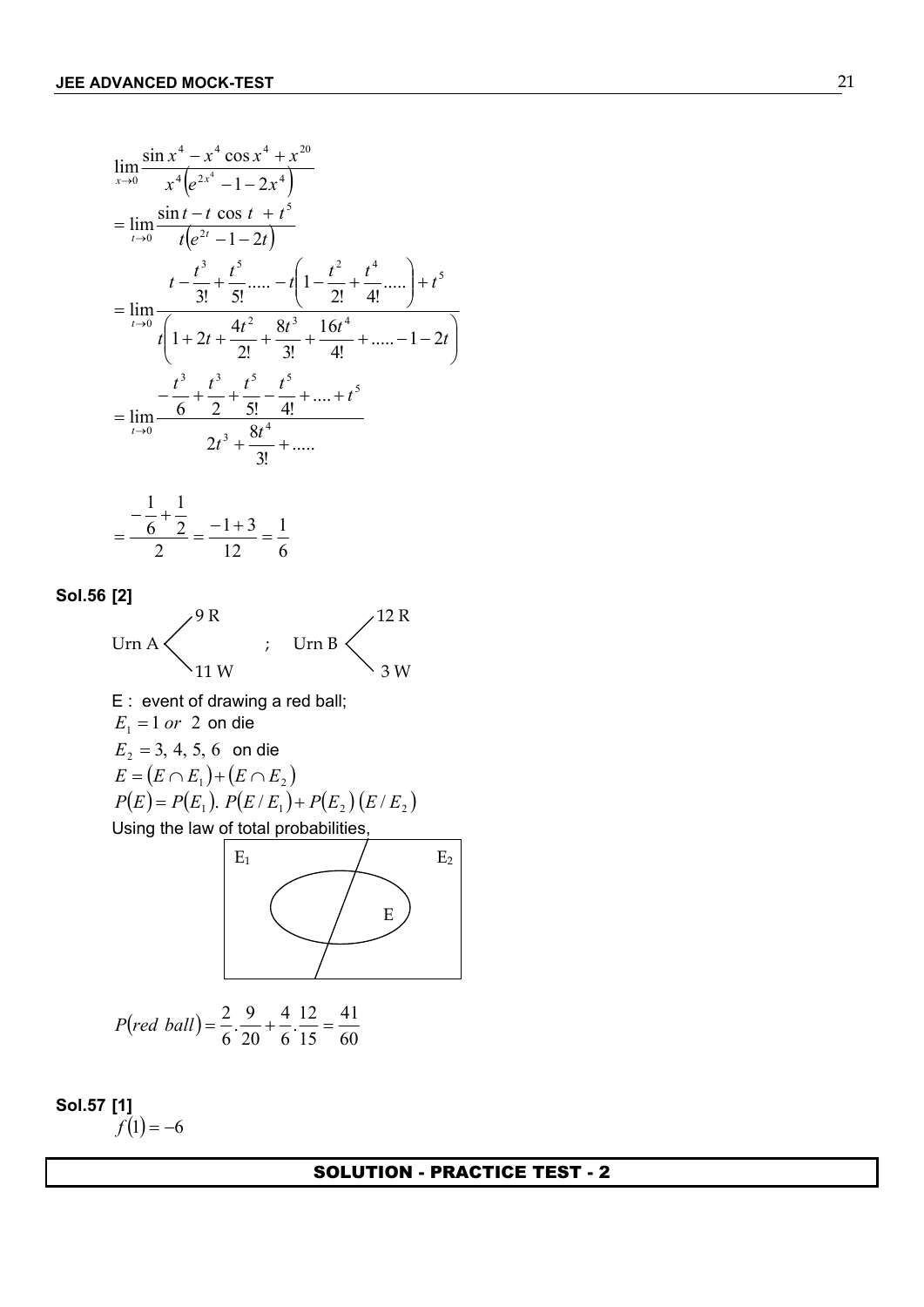For maximum at  $x = 1$  $\lim_{x \to 1^{-}} f(x) = \tan^{-1} \alpha - 5 < -6$  $\Leftrightarrow$  tan<sup>-1</sup>  $\alpha$  < -1  $\iff \alpha$  < -tan 1

**Sol.58 [4]**



## **Sol.59 [3]**

$$
y = \frac{e^x - e^{-x}}{2} \Rightarrow e^{2x} - 1 = 2ye^x
$$
  
Therefore,  $t^2 - 2yt - 1 = 0, t = e^x$   

$$
\Rightarrow t = \frac{2y \pm \sqrt{4y^2 + 4}}{2} = y \pm \sqrt{y^2 + 1}
$$
  

$$
\Rightarrow x = \log(y + \sqrt{y^2 + 1})(Since \ e^x > 0)
$$
  

$$
\therefore f^{-1}(x) = g(x) = \log(x + \sqrt{x^2 + 1})
$$
  

$$
g\left(\frac{e^{1002} - 1}{2e^{501}}\right) = \log\left(\frac{e^{1002} - 1}{2e^{501}} + \frac{e^{1002} + 1}{2e^{501}}\right)
$$
  

$$
= \log e^{501} = 501
$$

**Sol.60 [4]**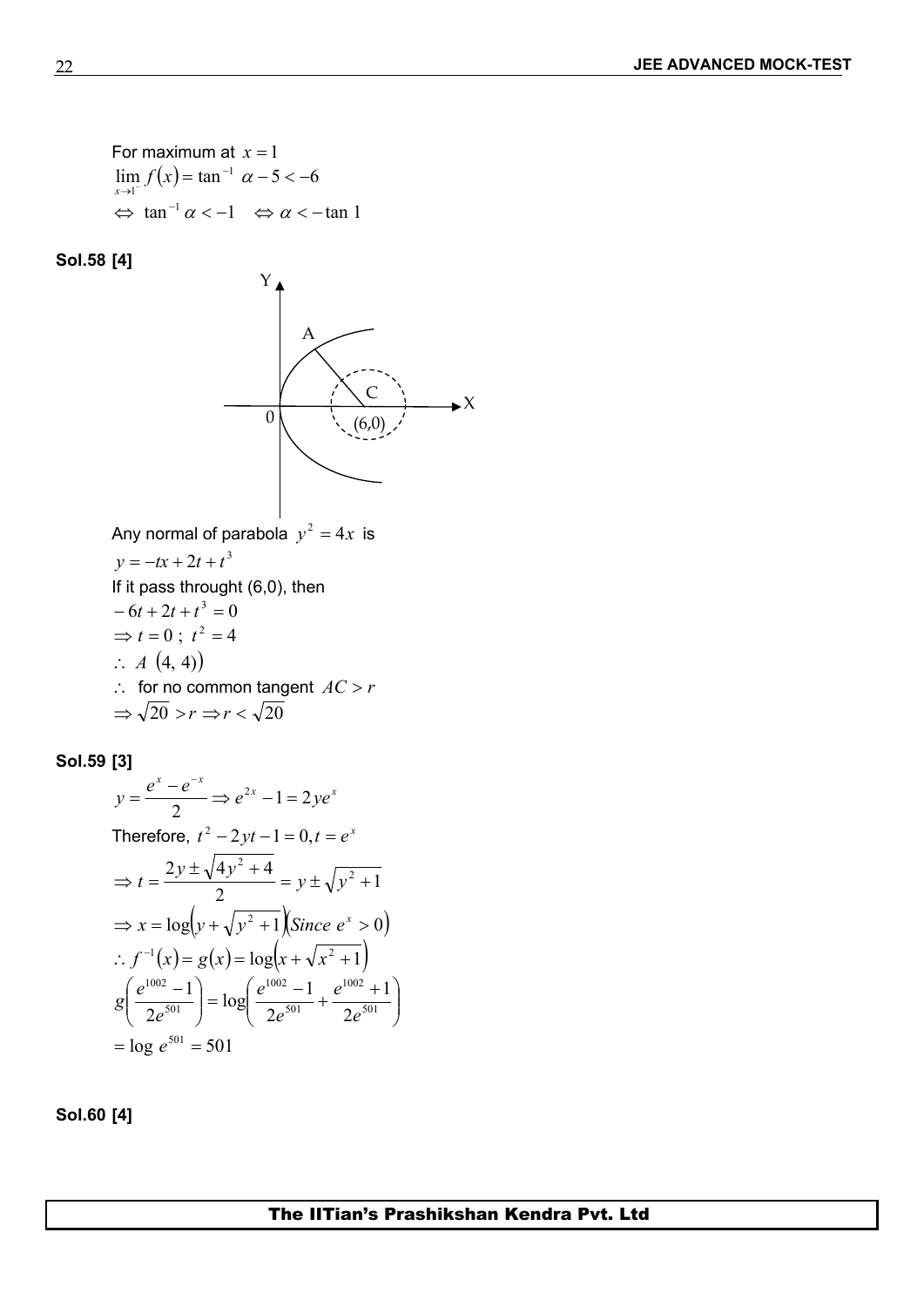Equation of plane 
$$
\begin{vmatrix} x-3 & y-2 & z-1 \ 1 & 5 & 2 \ 1 & -4 & 5 \ \end{vmatrix} = 0
$$
  
\n
$$
\Rightarrow 11x - y - 3z = 28
$$
  
\n $m = -1, n = -3$   
\n $|m + n| = 4$ 

## **PAPER – 2**

## **CHEMISTRY**

#### **Sol.1 (d)**

Phenolic structure [Stabilised by Resonance]

#### **Sol.2 (d)**

For benzyne mechanism at least 1  $\beta$  -hydrogen is necessary.

**Sol.3 (c)**



(Five hydroxyl groups) (Five hydroxyl groups)

#### **Sol.4 (c)**

It is given by  $1^\circ$  amide

#### **Sol.5 (b)**

  $ClO_3^- + 2H_2 + 4e^- \rightarrow ClO^- + 4OH^-; \Delta G_1^{\circ}$  $\sim$  0.000  $\sim$  0.000  $\sim$  0.000  $\sim$  0.000  $\sim$  0.000  $\sim$  0.000  $\sim$  0.000  $\sim$  0.000  $\sim$  0.000  $\sim$  0.000  $\sim$  0.000  $\sim$  0.000  $\sim$  0.000  $\sim$  0.000  $\sim$  0.000  $\sim$  0.000  $\sim$  0.000  $\sim$  0.000  $\sim$  0.000  $\sim$  0.000  $ClO^{-} + H_2O + e^{-} \rightarrow \frac{1}{2}Cl_2 + 2OH^{-}$ ;  $\Delta G_2^{\circ}$   $\frac{1}{2}Cl_2 + e^- \to Cl^-$  ;  $\Delta G_3$ °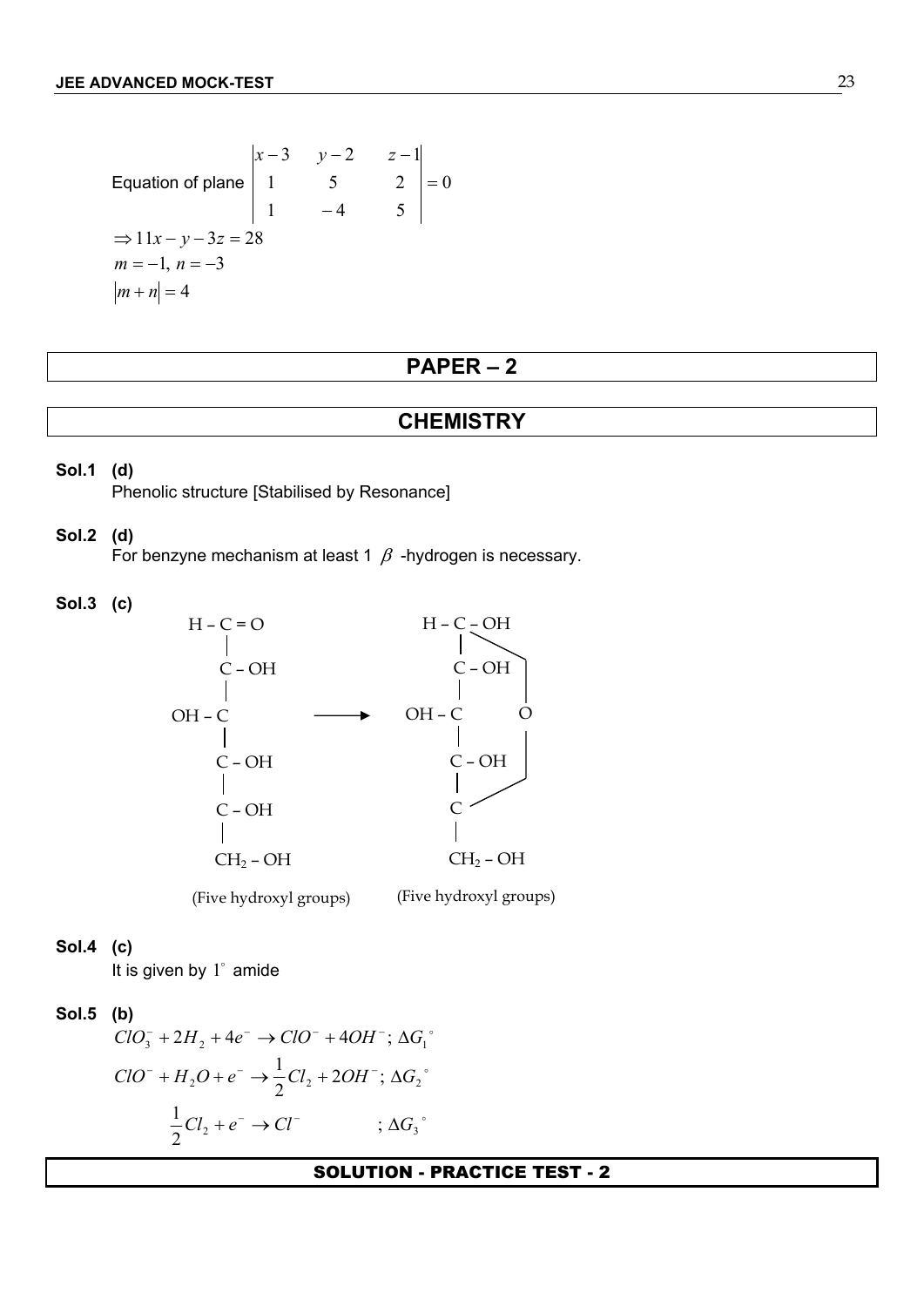------------------------------------------------------  $ClO_3^- + 3H_2O + 3e \rightarrow Cl^- + 6OH^-; \ \Delta G^{\circ}$ ------------------------------------------------------  $E^{\circ} = +\frac{3.00}{I} = +0.61 V$  $-6FE^{\circ} = -4F \times 0.54 - 1F \times 0.45 - 1F \times 1.07$  $\therefore \Delta G^{\circ} = \Delta G_1^{\circ} + \Delta G_2^{\circ} + \Delta G_3^{\circ}$  $\epsilon$  6.000  $\epsilon$  6.000  $\epsilon$  $\therefore E^{\circ} = +\frac{3.68}{4.61} = +0.61 V$ 

## **Sol.6 (d)**

 $n_{H^+} = 10^{-2} V$  $n_{OH^-} = 10^{-2} V$ so, solution is neutral  $\&$   $pH = 6$ 

## **Sol.7 (c)**

The loss in weight should be proportional to vapour pressure above that solution :

So,  
\n
$$
P_{S_A} \propto 2gm
$$
\n
$$
P_{S_n} \propto 1.5 \, gm
$$
\n
$$
P_{S_C} \propto 2.5 \, gm
$$

So, maximum vapour pressure is above *C* solution hence, it is having minimum lower and hence minimum mole fraction (hence minimum number of moles of solute) So max, molar mass of substance.

## **Sol.8 (b)**

 $\left[A\right]_2^{\scriptscriptstyle\mathrm{I}}\left[B\right]_2^{\scriptscriptstyle\mathrm{I}}\,$  for a certain run  $r_{2} = k_{2} \big[A]_{2}^{\text{l}} \ \big[B]_{2}^{\text{l}} \ \ \ \text{for a certain run}$  $\left[A\right]_{{\rm l}}^{{\rm l}}\left[B\right]_{{\rm l}}^{{\rm l}}$  for a previous run  $r_{\scriptscriptstyle\rm I}=k_{\scriptscriptstyle\rm I}[A]_{\scriptscriptstyle\rm I}^{\scriptscriptstyle\rm I}$  [ $B$ ] $\scriptscriptstyle\rm I\hspace{-1pt}I}^{\scriptscriptstyle\rm I}$  for a previous run  $\left|A\right|_2$   $\left|B\right|_2$  $\left|A\right|_1$   $\left|B\right|_1$  $|B|_2$  $\begin{bmatrix} B \end{bmatrix}$ 2 2  $\mathbf{P}$   $\mathbf{I}$ 2  $1$   $\lfloor$ <sup>2</sup>  $\rfloor$ 1  $\lfloor$   $\lfloor$   $\lfloor$   $\rfloor$ 1  $\lfloor$ 2  $\begin{bmatrix} 1 & 1 \\ 2 & 1 \end{bmatrix}$   $\begin{bmatrix} 1 & 1 \\ 2 & 1 \end{bmatrix}$  $1 \quad N_1$   $\lfloor 1 \rfloor$   $\lfloor 1 \rfloor$   $\lfloor 1 \rfloor$ 2  $B\vert_{\rm I}$  $B\vert_{2}$  $A_{\parallel}$  |  $B_{\parallel}$  $A\vert_{2}$   $\vert B\vert_{2}$  $k_1$  |  $A$ | |  $B$ |  $k_2 |A|_2 |B|_2$  $r_1$   $k_1$   $A$ <sub>1</sub>  $B$ <sub>1</sub>  $r_2 = \frac{k_2}{I} \frac{A}{I} \frac{B}{I} \frac{B}{I}$ 

Substituting the given information

$$
1.5 = 2^{\frac{(t_2 - 27)}{10}} \times \frac{1}{2} \times \frac{1}{2}
$$
  
\n
$$
\Rightarrow 6 = 2^{\frac{t_2 - 27}{10}}
$$
  
\n
$$
\Rightarrow \frac{t_2 - 27}{10} \ln 2 = \ln 6
$$
  
\n
$$
\Rightarrow \frac{t_2 - 27}{10} = \frac{\ln 6}{\ln 2}
$$
  
\n
$$
\Rightarrow \frac{t_2 - 27}{10} = 2.585
$$
  
\n
$$
\Rightarrow t_2 = 52.85^\circ C = 53^\circ C
$$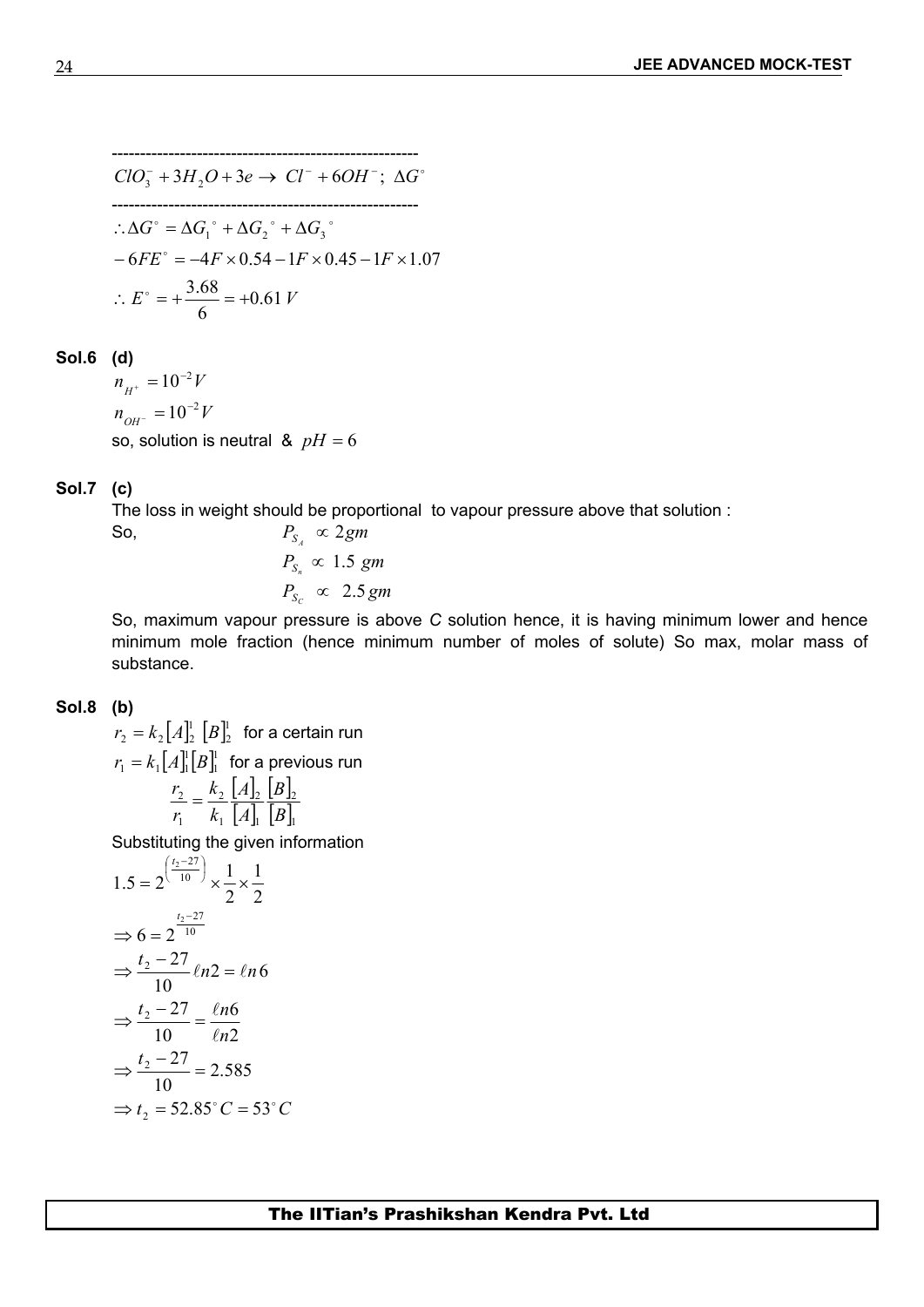**Sol.9 (c)**  $\Delta G^{\circ} = RT \ln K_{eq}$ Or,  $-1743 = -8.3 \times 300 \times \ln \text{ keq}$  $k_{eq} = 2 = k_{eq}$  for reaction  $2A \rightarrow B + C$  from given data.]

**Sol.10 (c)**

(a), (b) M. O. for  $C = \sigma 1s^2 < \sigma 1s^2 < \sigma 2s^2 < \sigma 2s^2$  $\frac{\pi 2p_y^2 = \pi 2p_z^2}{P_{\text{M}}^2} < \underbrace{\sigma 2p_x}_{\text{LOMO}}$ , two  $\pi$  molecular orbitals are involved in bonding. *HOMO*  $<\pi 2p_{_{{\cal Y}}}^{\,2}=\pi 2p_{_{{\cal Z}}}^{\,2}<\sigma 2p_{_{{\scriptscriptstyle X}}}$  , two  $\,\pi\,$  molecular orbitals are involved in bonding

(c) It is isoelectronic with  $N_2$  and has one sigma and two pie-bonds.

(d) In both, all electrons are paired so diamagnetic.



**Sol.15 (c)**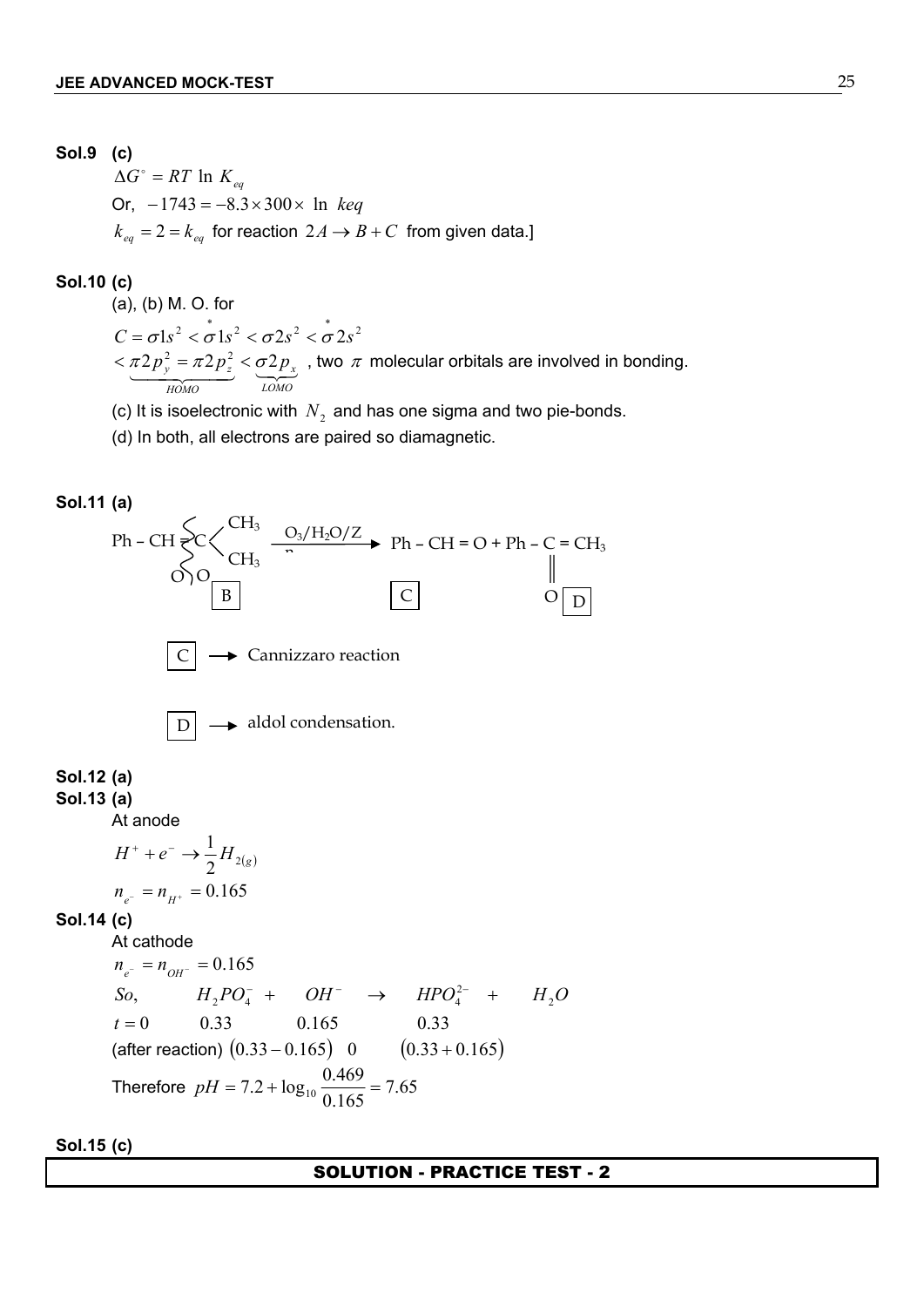$A \xrightarrow{\lambda_1} B \xrightarrow{\lambda_2} C \xrightarrow{\lambda_3} D$ Since  $\lambda_1 >> \lambda_2 << \lambda_3$ 

We can assume that all the '*A*' has been converted in '*B*' in small duration Number of moles of *C* formed = number of moles of '*B*' dissociated

$$
\Delta B = \lambda_2 \quad N \ t = \frac{\ln 2}{6930} \times 10^{20} \times 10 = 10^{17}
$$

#### **Sol. 16(b)**

Number of nuclei of '*D*' formed = number of nuclei of '*B*' disintegrated  $=\frac{1}{2}\times 10^{20}$  ]

Each Question from 17 to 20 has matching lists. The codes for the lists have choices (A, B, C and D) out of which ONLY ONE is correct. Match List – I with List – II and select the correct answer using the code given below the lists. +3 marks for the SINGLE CORRECT ANSWER and -1 for the INCORRECT ANSWER.

## **Sol.17 (a)**

**Sol.18 (c)** 



*Phenol* + *neutrul*  $FeCl_3 \rightarrow violet$  *colour* 



2,4,6 – Tribromo phenol  $(white$  nnt $)$ 

**Sol.19 (b) Theory Sol.20 (d) Theory**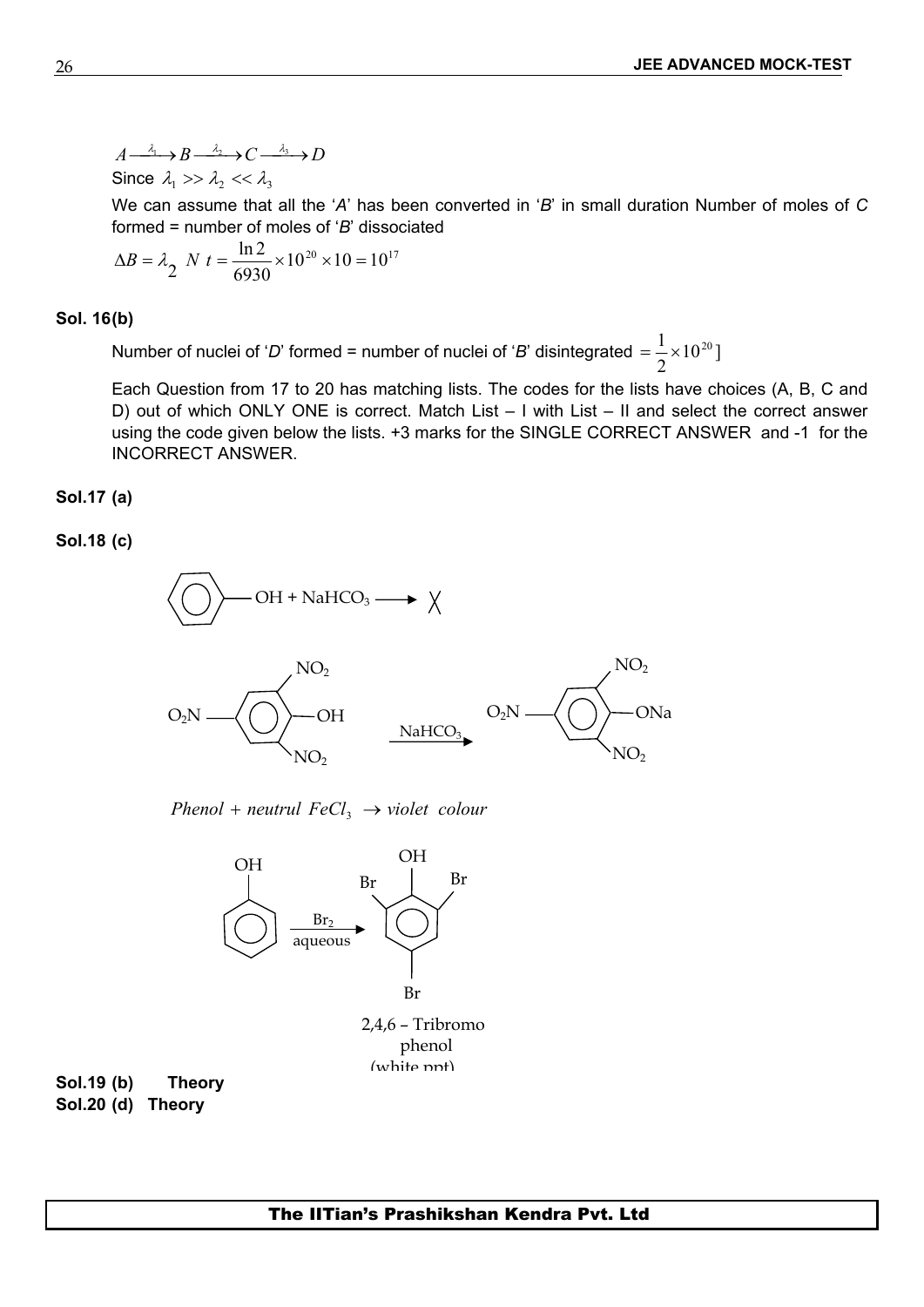## **Sol.21 [a]**

$$
\begin{pmatrix}\nx \\
\frac{1}{x} \\
\frac{1}{x} \\
\frac{1}{x} \\
\frac{1}{x} \\
\frac{1}{x} \\
\frac{1}{x} \\
\frac{1}{x} \\
\frac{1}{x} \\
\frac{1}{x} \\
\frac{1}{x} \\
\frac{1}{x} \\
\frac{1}{x} \\
\frac{1}{x} \\
\frac{1}{x} \\
\frac{1}{x} \\
\frac{1}{x} \\
\frac{1}{x} \\
\frac{1}{x} \\
\frac{1}{x} \\
\frac{1}{x} \\
\frac{1}{x} \\
\frac{1}{x} \\
\frac{1}{x} \\
\frac{1}{x} \\
\frac{1}{x} \\
\frac{1}{x} \\
\frac{1}{x} \\
\frac{1}{x} \\
\frac{1}{x} \\
\frac{1}{x} \\
\frac{1}{x} \\
\frac{1}{x} \\
\frac{1}{x} \\
\frac{1}{x} \\
\frac{1}{x} \\
\frac{1}{x} \\
\frac{1}{x} \\
\frac{1}{x} \\
\frac{1}{x} \\
\frac{1}{x} \\
\frac{1}{x} \\
\frac{1}{x} \\
\frac{1}{x} \\
\frac{1}{x} \\
\frac{1}{x} \\
\frac{1}{x} \\
\frac{1}{x} \\
\frac{1}{x} \\
\frac{1}{x} \\
\frac{1}{x} \\
\frac{1}{x} \\
\frac{1}{x} \\
\frac{1}{x} \\
\frac{1}{x} \\
\frac{1}{x} \\
\frac{1}{x} \\
\frac{1}{x} \\
\frac{1}{x} \\
\frac{1}{x} \\
\frac{1}{x} \\
\frac{1}{x} \\
\frac{1}{x} \\
\frac{1}{x} \\
\frac{1}{x} \\
\frac{1}{x} \\
\frac{1}{x} \\
\frac{1}{x} \\
\frac{1}{x} \\
\frac{1}{x} \\
\frac{1}{x} \\
\frac{1}{x} \\
\frac{1}{x} \\
\frac{1}{x} \\
\frac{1}{x} \\
\frac{1}{x} \\
\frac{1}{x} \\
\frac{1}{x} \\
\frac{1}{x} \\
\frac{1}{x} \\
\frac{1}{x} \\
\frac{1}{x} \\
\frac{1}{x} \\
\frac{1}{x} \\
\frac{1}{x} \\
\frac{1}{x} \\
\frac{1}{x} \\
\frac{1}{x} \\
\frac{1}{x} \\
\frac{1}{x} \\
\frac{1}{x} \\
\frac{1}{x} \\
\frac{1}{x} \\
\frac{1}{x} \\
\frac{1}{x} \\
$$

$$
dB = \frac{\mu_0 dI}{2x} \Rightarrow dB = \frac{\mu_0}{2x} \frac{dq\omega}{2\pi}
$$
  
\n
$$
B = \int dB = \frac{\mu_0 \omega}{4\pi} \int_0^R \frac{\sigma 2\pi x \, dx}{x}
$$
  
\n
$$
B = \frac{\mu_0 \omega \sigma R}{2} = \frac{\mu_0 2\pi f \, qR}{2\pi R^2} = \frac{\mu_0 q \, f}{R}
$$

**Sol.22 [d]**

$$
V_{L} = V_{C} = V_{R},
$$
\n
$$
V_{source} = \sqrt{10^{2} + (10 - 10)^{2}} = 10V
$$
\n
$$
V_{source} = \sqrt{10^{2} + (10 - 10)^{2}} = 10V
$$
\n
$$
V_{source} = \sqrt{10^{2} + 10^{2} + 10^{2}} = 10V
$$
\n
$$
V_{L} = ix_{C} = R
$$
\n
$$
V_{L} = ix_{C}
$$
\n
$$
= \frac{V_{source}}{\sqrt{R^{2} + x_{C}^{2}}} x_{C}
$$
\n
$$
= \frac{V_{source}R}{\sqrt{R^{2} + R^{2}}} = \frac{10V}{\sqrt{2}}
$$

## **Sol.23 [b]**

 $energy = power \times time = 10^6 \times 24 \times 60 \times 60$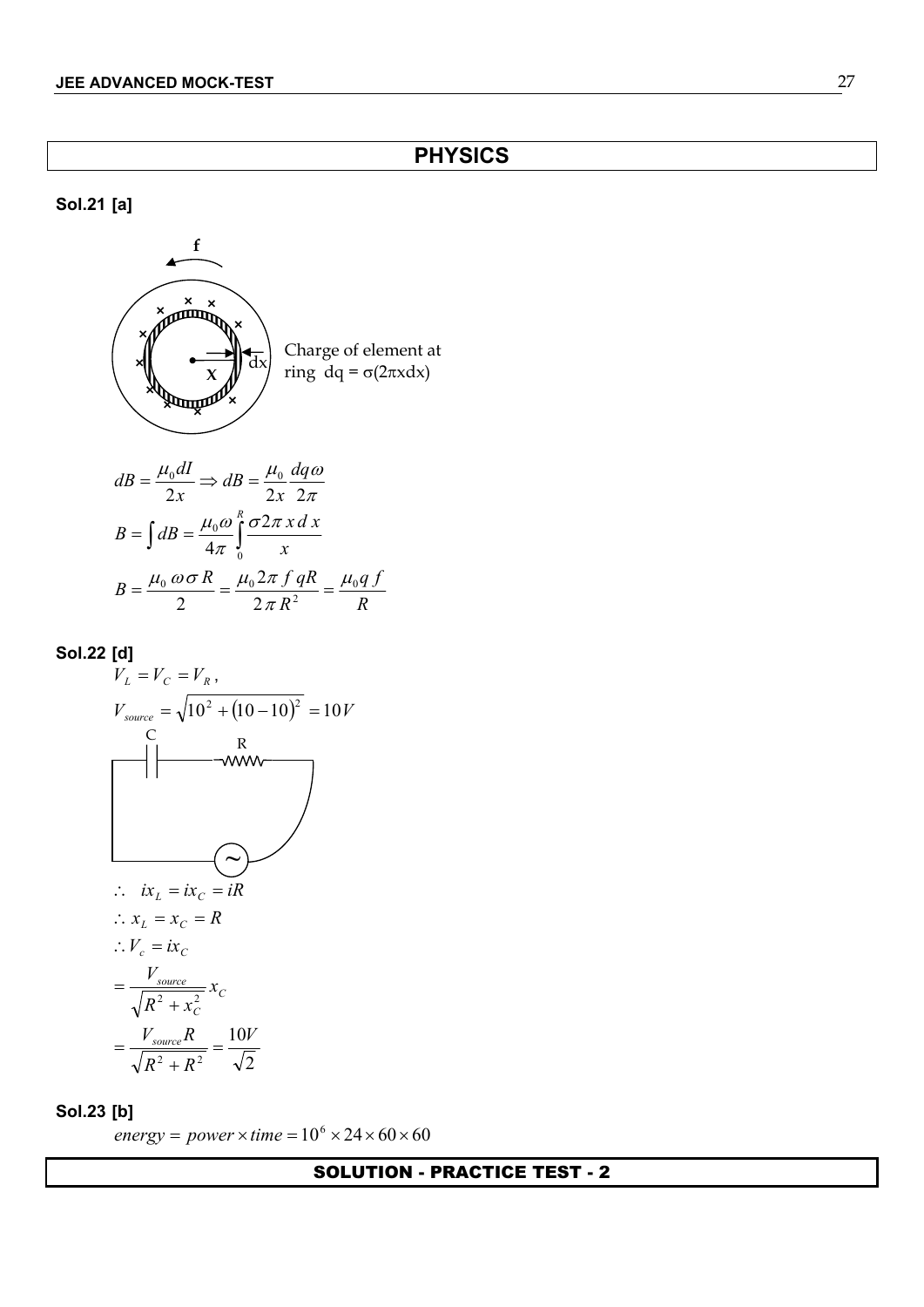$= 24 \times 36 \times 10^8$  *Joule* No. of uranium atoms used  $=\frac{2!}{32 \times 10^{-12}}$ 8  $24 \times 36 \times 10^8$  $\times 10^{-12}$  $=\frac{24\times36\times10^8}{24\times10^{12}}$  $\therefore$  required mass  $=\frac{255}{(1.2)^2} \times 27 \times 10^{20} \approx 1$  gm  $6 \times 10^{23}$  $\frac{235}{\times 10^{23}} \times 27 \times 10^{20} \approx 1$  gm  $=\frac{255}{(1.002)} \times 27 \times 10^{20} \approx 1$  gm

## **Sol.24 (d)**

 $(m+M)V_r \Rightarrow V_r = \frac{mv}{(m+1)(m+1)}$  $(m+M)$  $mv = (m + M)V_x \Rightarrow V_x = \frac{mv}{(m + M)}$ From energy conservation  $v^2 = \frac{1}{2}(m+M)V_x^2 + \frac{1}{2}mV_y^2 + mgh_1$  $2^{m}$  y  $\cdots$   $3^{n}$  $1 \t L^2$  $2^{(11+12-y)x}$   $2^{(11+y)x}$  $1_{(\dots,1)}$ 2  $2^{(11+11)}$   $2^{11}$   $2^{11}$   $2^{11}$   $2^{11}$  $\frac{1}{2}mv^2 = \frac{1}{2}(m+M)V_x^2 + \frac{1}{2}mV_y^2 + mgh_1$ 1  $v^2 = v^2 - \frac{mv^2}{r^2} - 2gh_1$  $V_y^2 = v^2 - \frac{mv^2}{m+M} - 2gh_1$  $= v^2 - \frac{mv}{\hbar^2} - 2gh_1$ If  $h<sub>2</sub>$  is the height from break off point then *g*  $V_v^2$  $h_2 = \frac{y}{2}$ *y*  $2g$ 2 &  $g(m+M)$  $h = h_1 + h_2 = \frac{Mv^2}{2(1+v_1^2 + 1)}$  $+M)$  $= h_1 + h_2 = \frac{mV}{2\pi}$  $2g(m+M)$ 2  $1 + n_2 = \frac{1}{2}$ **Sol.25 [d]**  $(F + 80N) - \mu_2(5kg + 10kg)g = (15 kg)a$  $\frac{F + 80 - 60}{4} = a$  …..(1)  $\dots(1)$  $15 \hspace{20pt} \ldots$  $80 - 60$  (4)  $\mu_1(5)$ g  $\mu_2(15)$ g  $\rightarrow$  a 10 kg  $\longrightarrow$  F  $F - \mu_2 (15) \times 10 - \mu_1 (5 \times 10) = 10 \times a$  $\frac{F-90}{40} = a$  ....(2)  $\dots(2)$  $10$  $90$  (2) So, we can write 10 15 90  $\frac{F+20}{F} = \frac{F-90}{F}$  $F = 310 N$ 

**Sol. 26[d]**

$$
R = u_x t + \frac{1}{2} a_x t^2
$$
  
=  $u \cos \theta \times \frac{2u \sin \theta}{g} + \frac{1}{2} \left( \frac{g}{4} \right) \left( \frac{2u \sin \theta}{g} \right)^2$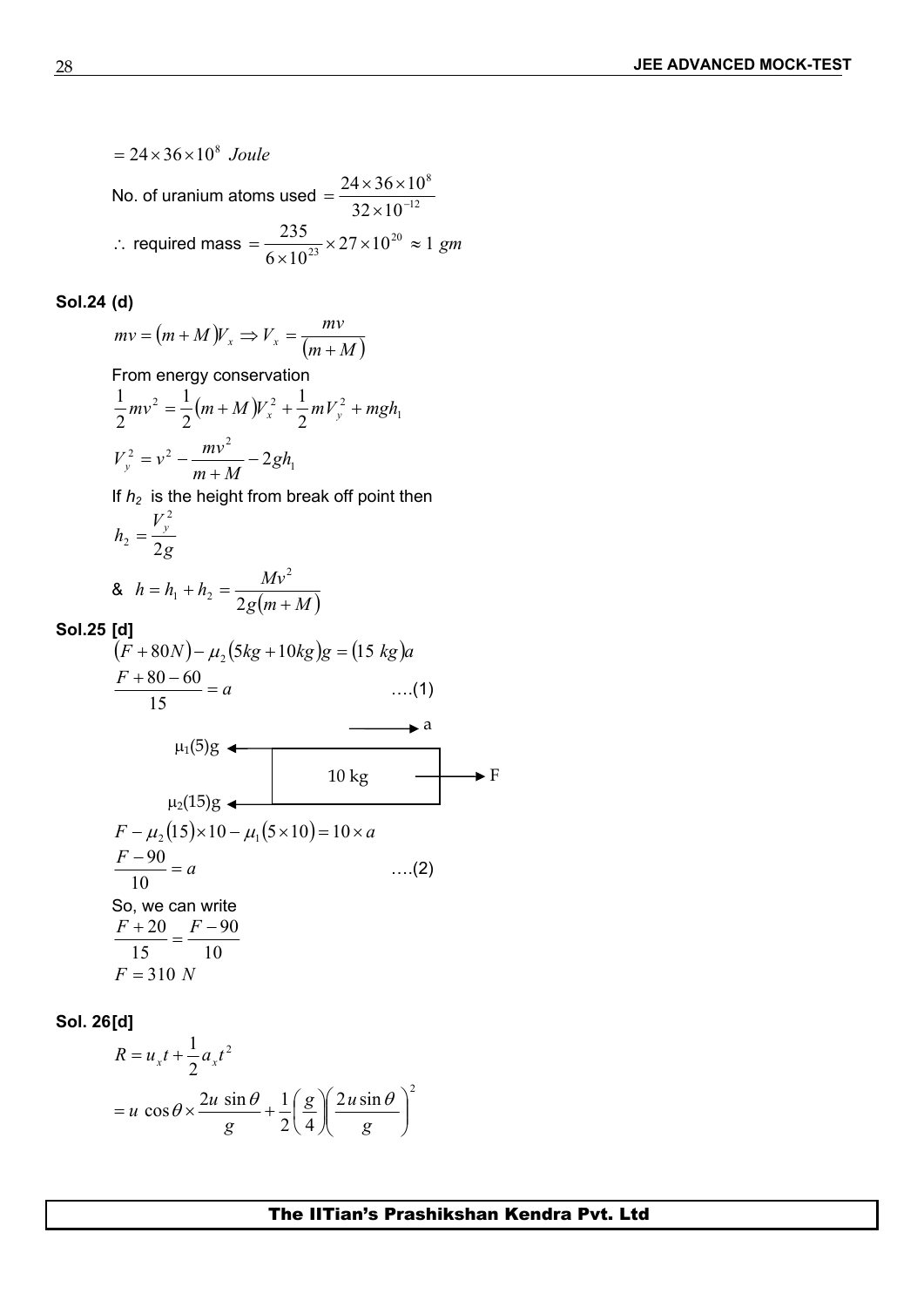$$
= \frac{2u^2 \sin \theta \cos \theta}{g} + \frac{(u \sin \theta)^2}{2g}
$$
  
= R + H, R =  $\frac{2u^2 \sin \theta \cos \theta}{g}$   

$$
H = \frac{(u \sin \theta)^2}{2g}
$$

**Sol.27 [a]**

**Constrain**  $-x_2 + 2x = 0$  $x_2 = 2x$  $-x_1 + x_2 + x_2$  $x_1 = 2x_2$  $x_1 = 4x$  $K$ ▔▎<del>↓</del> ×  $x_1$  $\overrightarrow{x_2}$  $\Delta T$ 2  $\Delta T$ 2  $\Delta T$ 2  $2Kx_1 = \frac{\Delta T}{2}$   $\Delta T = 4Kx_1$  $\Delta T = 4Kx_1$  $\Rightarrow$  16 *Kx*  $a = \frac{16Kx}{16}$ *m Kx m*  $4 \sqrt{K} 2 \sqrt{K}$  $\omega = G_1 \left| \frac{K}{r} \right|$   $T = \frac{2\pi}{r} \sqrt{\frac{m}{r}} = \frac{\pi}{2} \sqrt{\frac{m}{r}}$ *K m*  $K$  2  $\sqrt{\ }K$  $T = \frac{2\pi}{M} \sqrt{\frac{m}{m}} = \frac{\pi}{2} \sqrt{\frac{m}{m}}$  $4 \sqrt{K}$  2  $\sqrt{K}$  $=\frac{2\pi}{\pi} \sqrt{\frac{m}{\pi}} = \frac{\pi}{2} \sqrt{\frac{m}{\pi}}$ 

**Sol.28 [d]** 
$$
H = \frac{Q}{t} = \frac{KA}{\ell}(\theta_1 - \theta_2)
$$

$$
= \frac{mL}{t} = \frac{KA\pi r^2}{\ell}(\theta_1 - \theta_2)
$$

$$
\frac{V\rho L}{t} = \frac{K4\pi r^2}{\ell}(\theta_1 - \theta_2)
$$

$$
\frac{4}{3}\frac{\pi r^3 \rho L}{t} = \frac{K4\pi r^2}{\ell}(\theta_1 - \theta_2)
$$

$$
K \propto \frac{r.\ell}{t}
$$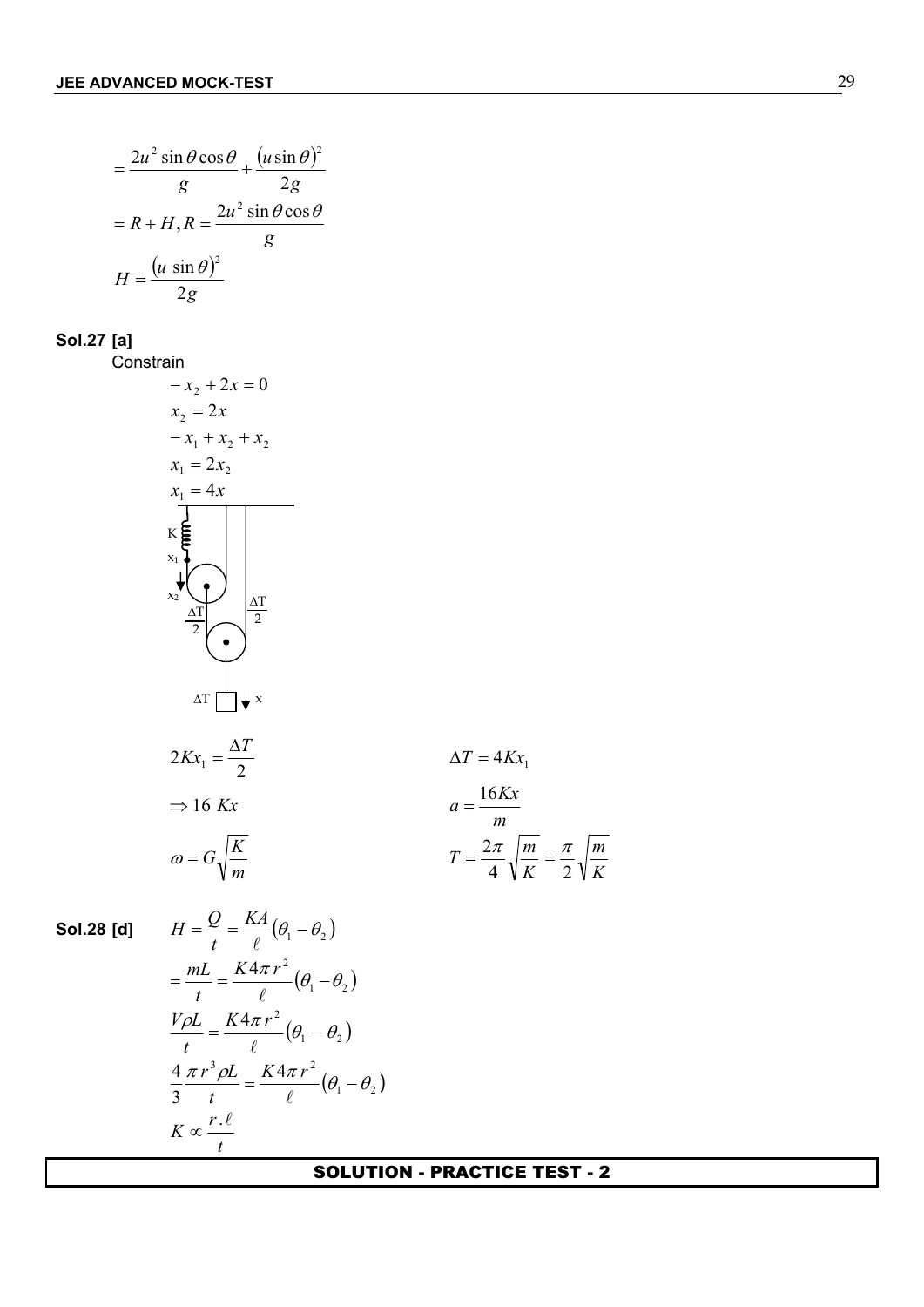$$
\frac{K_1}{K_2} = \frac{r_1}{r_2} \cdot \frac{\ell_1}{\ell_2} \times \frac{t_2}{t_1}
$$
\n
$$
\frac{K_1}{K_2} = \frac{2r}{r} \cdot \frac{\ell_1}{4\ell_2} \cdot \frac{16}{25} = \frac{8}{25}
$$

**Sol.29 [c]**



$$
dU_i = -\left(\frac{m}{\ell} R d\theta\right) \times g \times R[1 - \cos\theta]
$$
  
\n
$$
dU_i = -\frac{mgR^2}{\ell} [1 - \cos\theta] d\theta
$$
  
\n
$$
\therefore U_i = -\frac{mgR^2}{\ell} \left[\left(\frac{\ell}{R}\right) - \sin\left(\frac{\ell}{R}\right)\right]
$$
  
\nand  $U_f = 0$   $\therefore W_{ext} = \Delta U$ 

**Sol.30 [d]**



Net upward force

$$
= 2\pi R_2 S + 2\pi R_1 S
$$
 contact angle = 0°  
∴ Capillary rise is given by  

$$
h = \frac{2\pi S(R_1 + R_2)}{\pi (R_2^2 - R_1^2)\rho g}
$$

$$
= \frac{2S}{(R_2 - R_1)\rho g}
$$

**Sol.31 [b] Sol.32 [b]**

$$
Emf = Bv\ell
$$
  
Here  $q = CV = CBv\ell$  ...(i)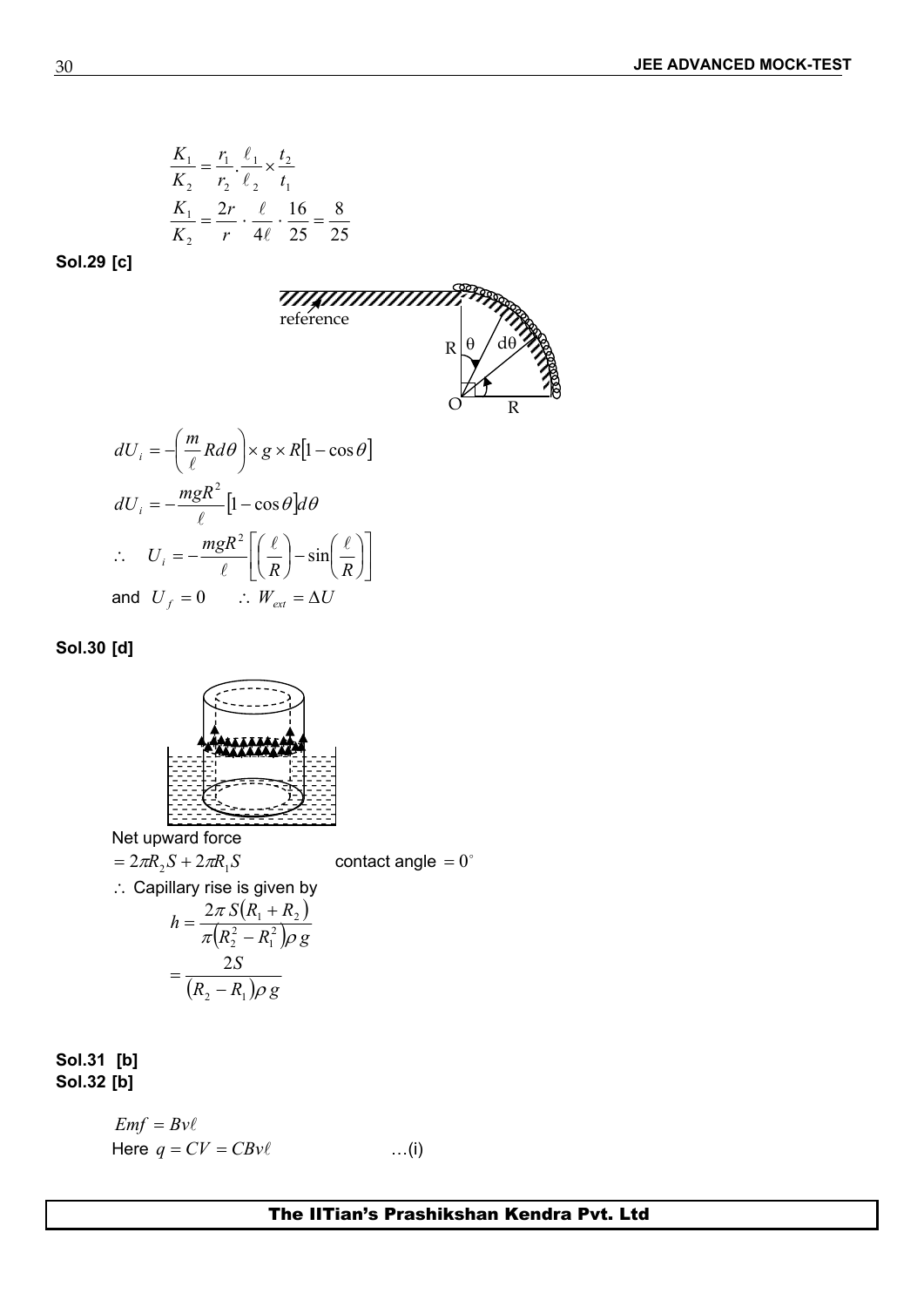$$
i = \frac{dq}{dt} = C\ell B \left(\frac{dv}{dt}\right) = CB\ell a \qquad ...(ii)
$$
  
\nHere  $F_{net} = F - F_B = F - Bi\ell$   
\n
$$
ma = F - B(CB\ell a)\ell
$$
  
\n
$$
a = \frac{F}{m + CB^2 \ell^2} = const \qquad ...(iii)
$$
  
\n
$$
\frac{dv}{dt} = \frac{F}{m + CB^2 \ell^2}
$$
  
\n
$$
V = \left(\frac{F}{m + CB^2 \ell^2}\right)t \qquad ...(iv)
$$

Equation (ii) says I is const Equation (iv) says  $V \propto t$  hence velocity  $\uparrow s$ Equation (i) says with increase in velocity charge increases



$$
\int dI = \int_0^L dm \cdot x^2
$$
  
= 
$$
\int_0^L \lambda dx \cdot x^2 = \int_0^L K \cdot x^3 dx = \frac{KL^4}{4}
$$

So choice (D) is correct and rest are wrong.

## **Sol.34 [d]**

If *M* is mass of the square plate. Mass of portion of each hole

$$
m = \frac{M}{16R^2} \pi R^2 = \frac{\pi}{16} M
$$

Moment of Inertia of remaining portion

$$
I = I_{square} - 4I_{hole}
$$
  

$$
\frac{\pi}{16} [16R^2 + 16R^2] - 4 \left[ \frac{mR^2}{2} + m(\sqrt{2}R)^2 \right] I
$$
  

$$
= \left( \frac{8}{3} - \frac{10\pi}{16} \right) M R^2
$$

**Sol.35 [a]**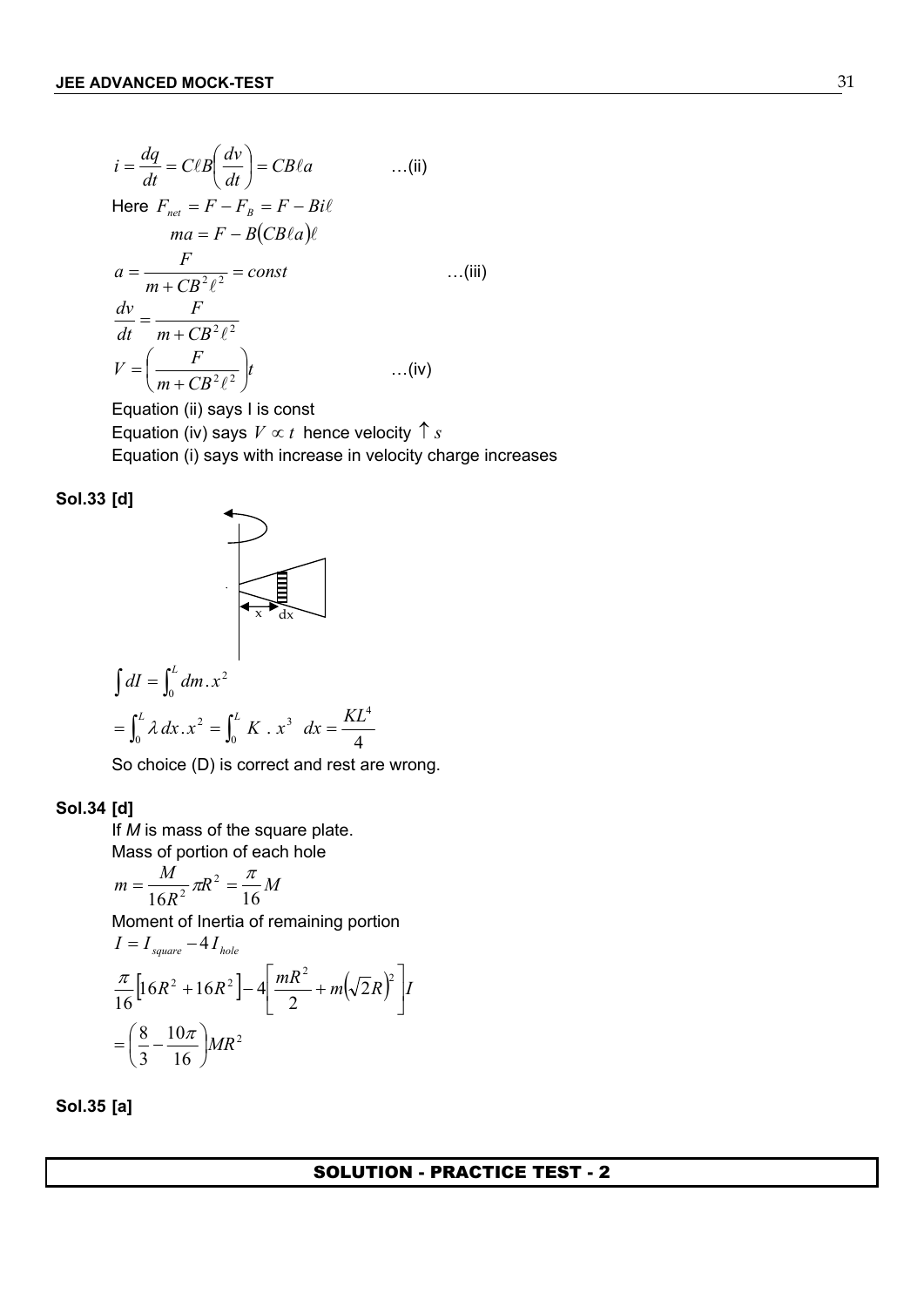The force exerted by the gas on the piston at the moment when compression of the spring is *x*, is given by

$$
F = P_0 A + kx
$$

where  $P_0 = 100$  *k Pa* = atomospheric pressure  $A = 20$   $cm^2$  = Area of cross-section of the piston and  $k = 200$  *N* /  $m =$  spring constant. Hence, work done by the gas as the piston moves through  $\ell = 10$  cm, is given by :

$$
W = \int_0^{\ell} F \, dx = \int_0^{\ell} (P_0 A + kx) \, dx = P_0 A \, \ell + \frac{1}{2} k \, \ell^2
$$
  
=  $(100 \times 103 \, N/m^2) \times (20 - 10^{-4} m^2) \times (10 \times 10^{-2} m)$   
+  $\frac{1}{2} \times (200 \, N/m) \times (100 \times 10^{-4} m^2)$   
=  $20J + 1J = 21J$ 

#### **Sol.36 [c]**

The internal energy is :  $U = \frac{1}{2} lnRT$  $\int$  $\left(\frac{3}{2}\right)$ nRT  $(2)$  $=\left(\frac{3}{2}\right)nRT$  $2)^{n+1}$  $3)$   $\overline{R}$ 

$$
\therefore dU = \left(\frac{3}{2}\right) nR\Delta T
$$
  
= 1.5×(2.0 mol)×(8.3 J/mol – K)×(31K) = 772J  
Hence, according to first law of thermodynamics,  

$$
\Delta Q + \Delta U + \Delta W = 772 J + 21 J = 793 J
$$





Electric potential decreases along electric field vector.

**Sol.38 [b]**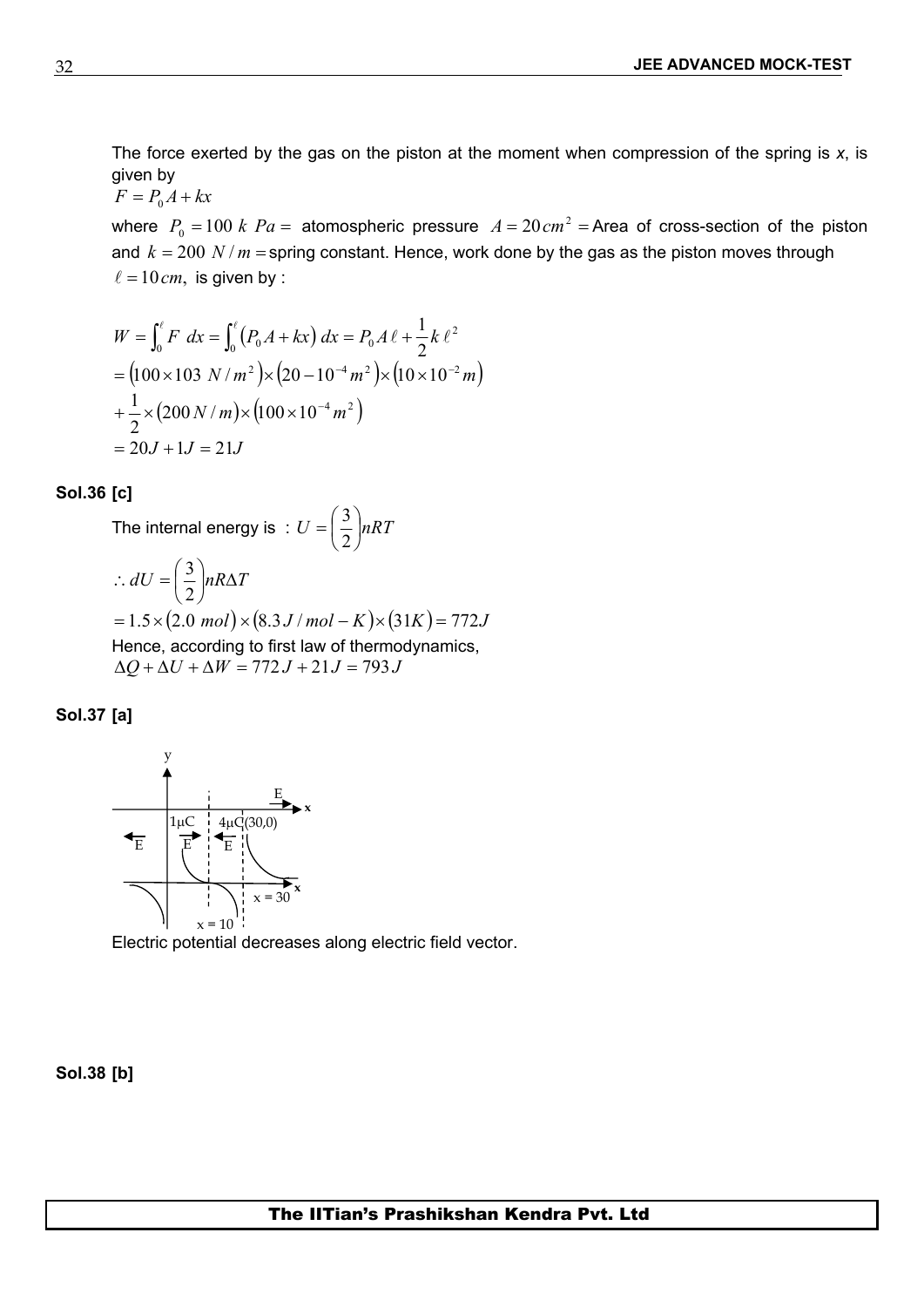



# **Sol.39 [c]**

$$
S = \frac{1}{2} \times 2 \times 16 = 16 m
$$
  
\n
$$
|Wg| = mg \ S =
$$
  
\n
$$
W_N = m(g + a)\cos^2 \theta \ . \ S
$$
  
\n
$$
W_f = m(g + a)\sin^2 \theta \ . \ S
$$

# **Sol.40 [c]**

(1) 
$$
10 \times 1(\theta - 30) = 10 \times 1(70 - \theta) \Rightarrow 50^{\circ}C \rightarrow S
$$
  
\n(2)  $10 \times 80 + 10 \times 1 \times (\theta - 0) = 10 \times 1 \times (85 - \theta)$   
\n $\Rightarrow 2\theta = 5^{\circ}C \Rightarrow \theta = 2.5^{\circ}C \rightarrow P$   
\n(3)  $\theta < 80^{\circ}C$ , so ice will not melt completely  $\rightarrow Q$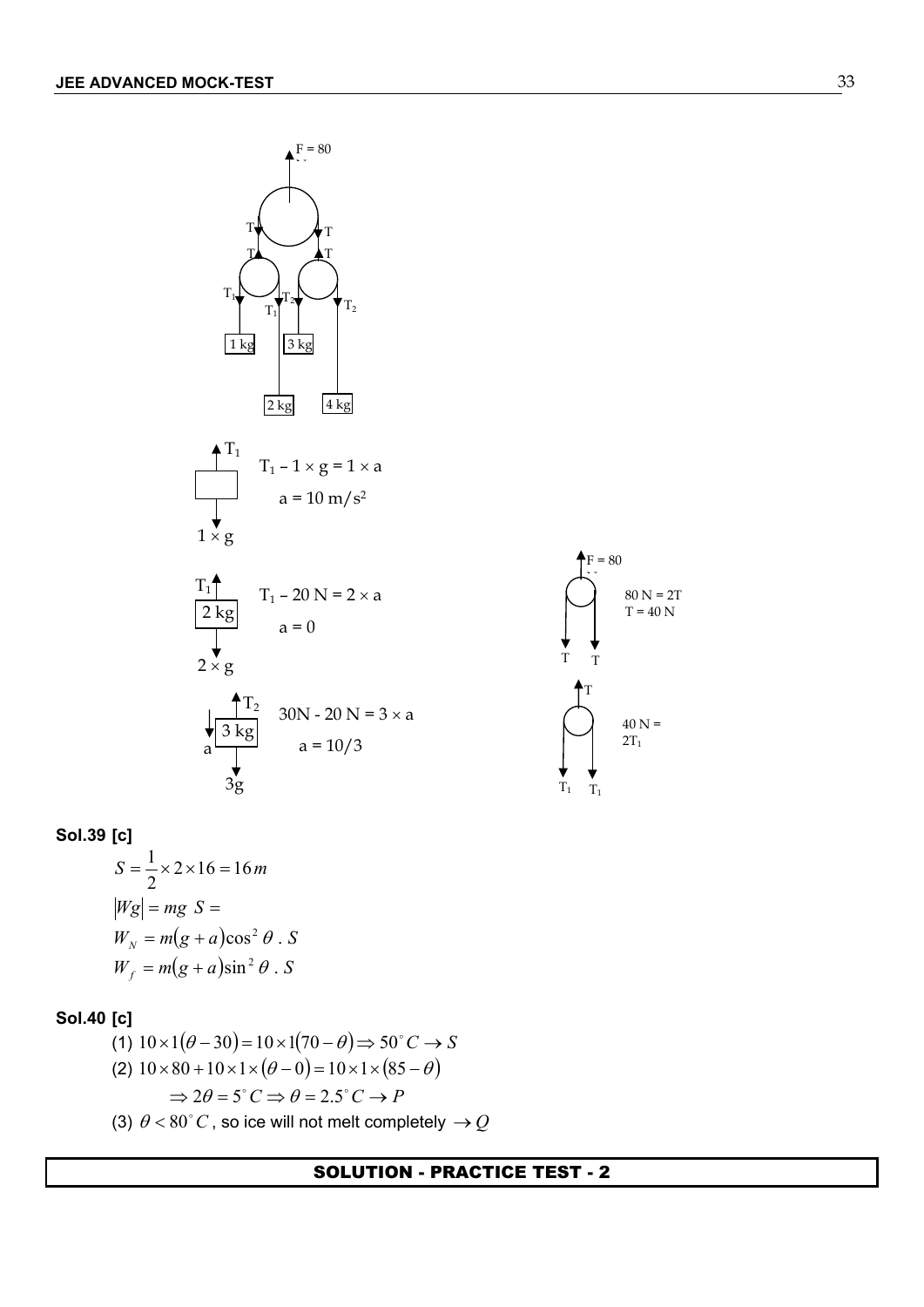(4) 
$$
m_s > \frac{m_i}{3}
$$
, so steam will not condense completely  $\rightarrow R$ 

## **MATHEMATICS**

## **Sol.41 (b)**

Since equation  $5x^2 + 12x + 13 = 0$  has imaginary roots. Hence equations  $ax^2 + bx + c = 0$  &  $5x^2 + 12x + 13 = 0$  have both common roots

$$
\therefore \frac{a}{5} = \frac{b}{12} = \frac{c}{13} = k \text{ (say)}
$$
  
\n
$$
a = 5k, b = 12k, c = 13k
$$
  
\n
$$
\Rightarrow a^2 + b^2 = 25k^2 + 144k^2 = 169k^2 = (13k)^2 = c^2
$$
  
\n
$$
\Rightarrow a^2 + b^2 = c^2
$$
  
\n
$$
\Rightarrow ABC \text{ is right angled triangle}
$$

## **Sol.42 (c)**

For the given system to have a non-trivial solution, we must have

$$
\begin{vmatrix} 1 & k & 3 \ 3 & k & -2 \ 2 & 3 & -4 \ \end{vmatrix} = 0 \Rightarrow \begin{vmatrix} 1 & k & 3 \ 0 & -2k & -11 \ 0 & 3-2k & -10 \ \end{vmatrix} = 0
$$
  
[Applying  $R_2 \rightarrow R_2 - 3R_1, R_3 \rightarrow R_3 - 2R_1$ ]  
 $\Rightarrow 20k + 11(3 - 2k) = 0$   
 $\Rightarrow k = \frac{33}{2}$ 

# **Sol.43 (d)**

$$
\left|\frac{z-i}{z+i}\right| = \text{purely real}
$$
  

$$
\arg\left|\frac{z-i}{z+i}\right| = 0
$$
  

$$
\int_{2}^{4} [0] dx = 0
$$

## **Sol.44 (a)**

$$
S_1 : \sin^{-1} x - \frac{\pi}{2} + \sin^{-1}(-x) = \frac{\pi}{2}
$$
  
\n
$$
\Rightarrow \sin^{-1}(x) + \sin^{-1}(-x) = \pi
$$
  
\n
$$
0 = \pi \text{ which is not possible} \qquad \therefore \text{ no solution}
$$
  
\n
$$
S_2 : \sin^{-1}(x^2 + 4x + 3) + \cos^{-1}(x^2 + 6x + 8) = \frac{\pi}{2}
$$
  
\n
$$
= \sin^{-1}(x^2 + 4x + 3) + \cos^{-1}(x^2 + 4x + 3)
$$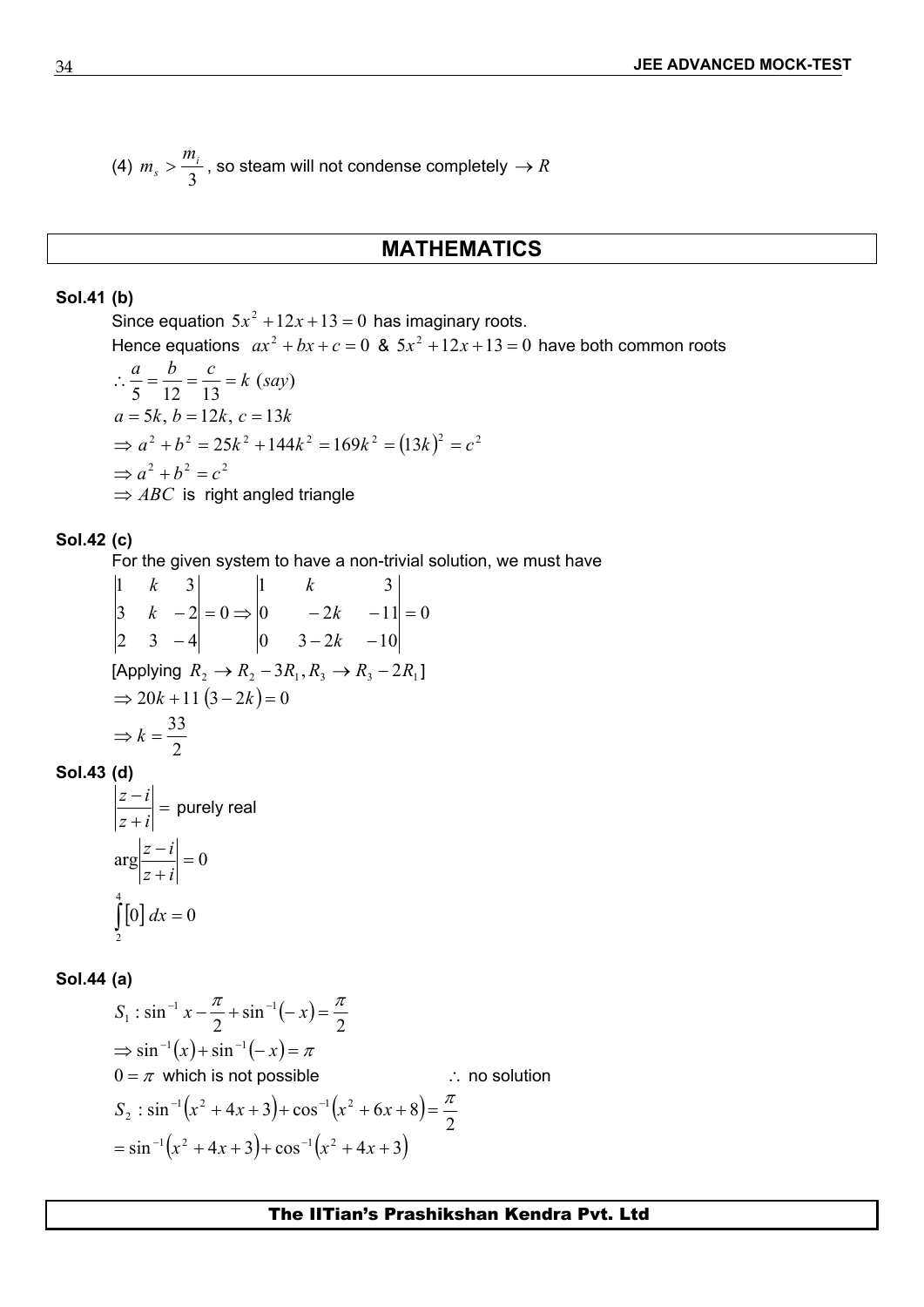$$
\Rightarrow x^2 + 6x + 8 = x^2 + 4x + 3
$$
  
\n
$$
\Rightarrow 2x = -5 \Rightarrow x = -\frac{5}{2}
$$
  
\n
$$
\therefore x^2 + 4x + 3 = (x + 2)^2 - 1 \in [-1, 1]
$$
  
\nat  $x = -\frac{5}{2}$   
\n8.  $x^2 + 6x + 8 = (x + 3)^2 - 1 \in [-1, 1]$   
\nat  $x = -\frac{5}{2}$   
\n
$$
\therefore x = -\frac{5}{2}
$$
  
\n
$$
S_3 \therefore -1 \le \cos(\sin^{-1} x) \le 1
$$
  
\nand  $-1 \le \sin(\cos^{-1} x) \le 1$   
\n
$$
\sin^{-1}{\cos(\sin^{-1} x)} + \cos^{-1}{\sin(\cos^{-1} x)} = \frac{\pi}{2}
$$
  
\n
$$
S_4 : 2\left[\tan^{-1}\frac{1+2}{1-2} + \pi + \tan^{-1}3\right]
$$
  
\n
$$
= 2\left[\pi - \tan^{-1}3 + \tan^{-1}3\right] = 2\pi
$$

**Sol.45 (a)** 

$$
S_1: a_{ji} = j^2 - i^2 = -(i^2 - j^2)
$$
  
\n
$$
a_{ji} = -a_{ij}
$$
  
\nSkew-symmetric matrix  
\n
$$
S_2: Area = 4\left(\frac{1}{2}.1.1\right) = 2
$$
  
\n
$$
-x + y = 1
$$
  
\n
$$
S_3: Area = \frac{1}{4}\left(Ellipse \text{ area } 0 - \Delta OAB = \frac{\pi ab}{4} - \frac{ab}{2}\right)
$$
  
\n
$$
S_4: Area = 2\left(\frac{1}{2}1.1\right) = 1
$$

 $\int$ 

 $(2)$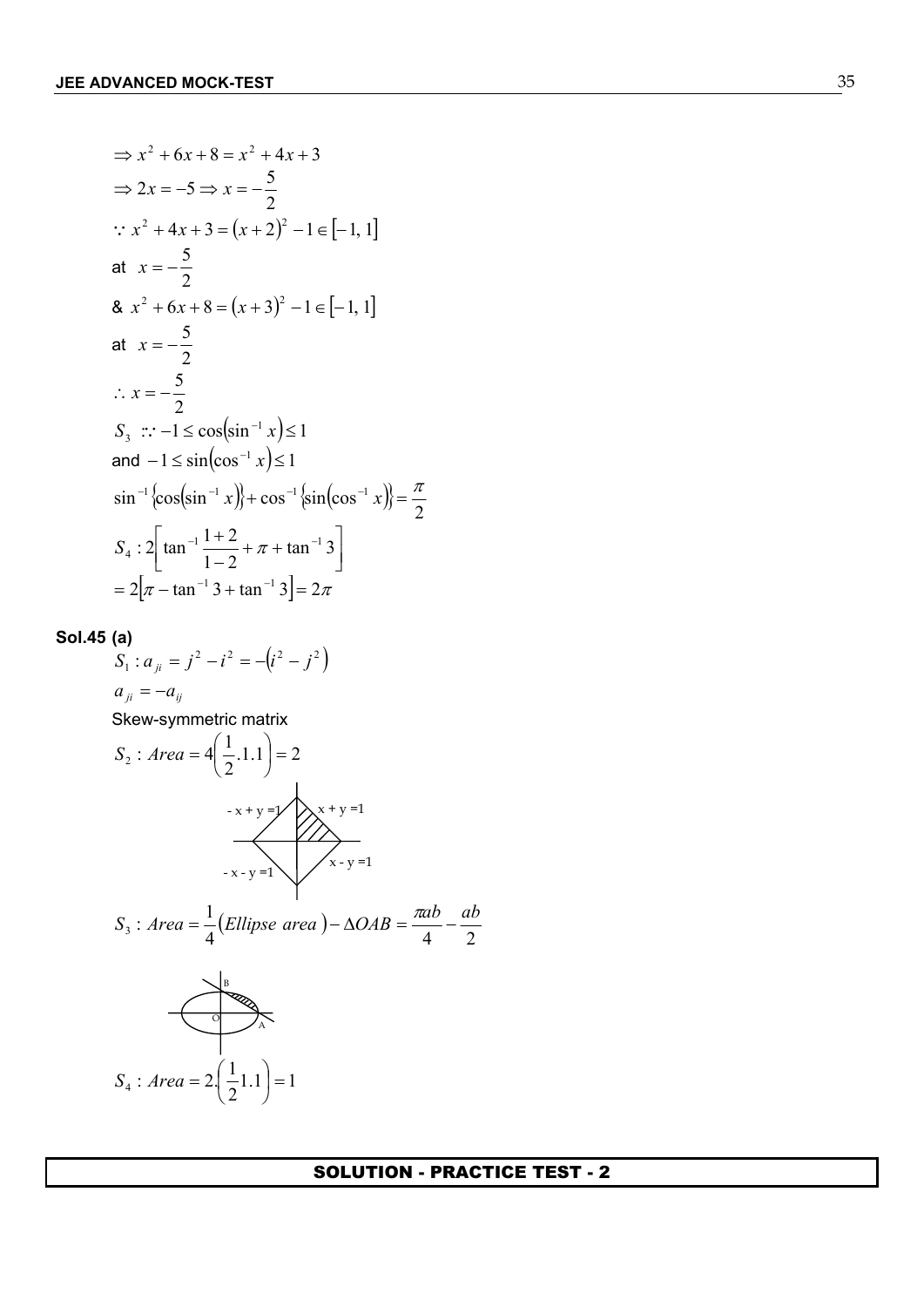

#### **Sol.46 (a)**

$$
S_1: \left[\sin^{-1} x\right] = \left\{1 + x^2\right\} = \left\{x^2\right\}
$$
  
\n
$$
\left[\sin^{-1} x\right] = \begin{cases} -2, & -1 \le x < -\sin 1 \\ -1, & -\sin 1 \le x < 0 \\ 0, & 0 \le x < \sin 1 \end{cases}
$$
  
\n
$$
\therefore \text{ the only solution is } x = 0
$$
  
\n
$$
S_2: \text{ Range of } f(x) \text{ is whole of R } S_2 \text{ is true}
$$
  
\n
$$
S_3: \text{No basic inverse trigonometric function is periodic.}
$$
  
\n
$$
S_4: (x^2 - 3x - 10)\ell n^2(x - 3) \ge 0
$$
  
\ni.e.  $x^2 - 3x - 10 \ge 0, x = 4$   
\ni.e.  $x \in [5, \infty) \cup \{4\}$   
\n
$$
\therefore S_4 \text{ is false}
$$

## **Sol.47 (a)**

S<sub>1</sub>: 
$$
x^2 + 4y^2 - 2x - 16y + 13 = 0
$$
  
\ni.e.  $(x^2 - 2x + 1) + 4(y^2 - 4y + 4) = 4$   
\ni.e.  $\frac{(x-1)^2}{4} + \frac{(y-2)^2}{1} = 1$   
\n∴ length of latus rectum =  $\frac{2 \times 1}{2} = 1$   
\n∴ S<sub>1</sub> is true  
\nS<sub>2</sub>: For the ellipse  $a = 2, b = 1$   
\n∴  $e = \sqrt{\frac{4-1}{4}} = \frac{\sqrt{3}}{2}$   
\n∴  $2ae = 2.2 \cdot \frac{\sqrt{3}}{2} = 2\sqrt{3}$   
\n∴ S<sub>2</sub> is false  
\nS<sub>3</sub>: Sum of the focal distance =  $2a = 4$   
\n∴ S<sub>3</sub> is true.  
\nS<sub>4</sub>: tangents at the vertices are  
\n $x - 1 = \pm 2$   
\n $x = 3, -1$   
\n∴ the line  $y = 3$  intersect there as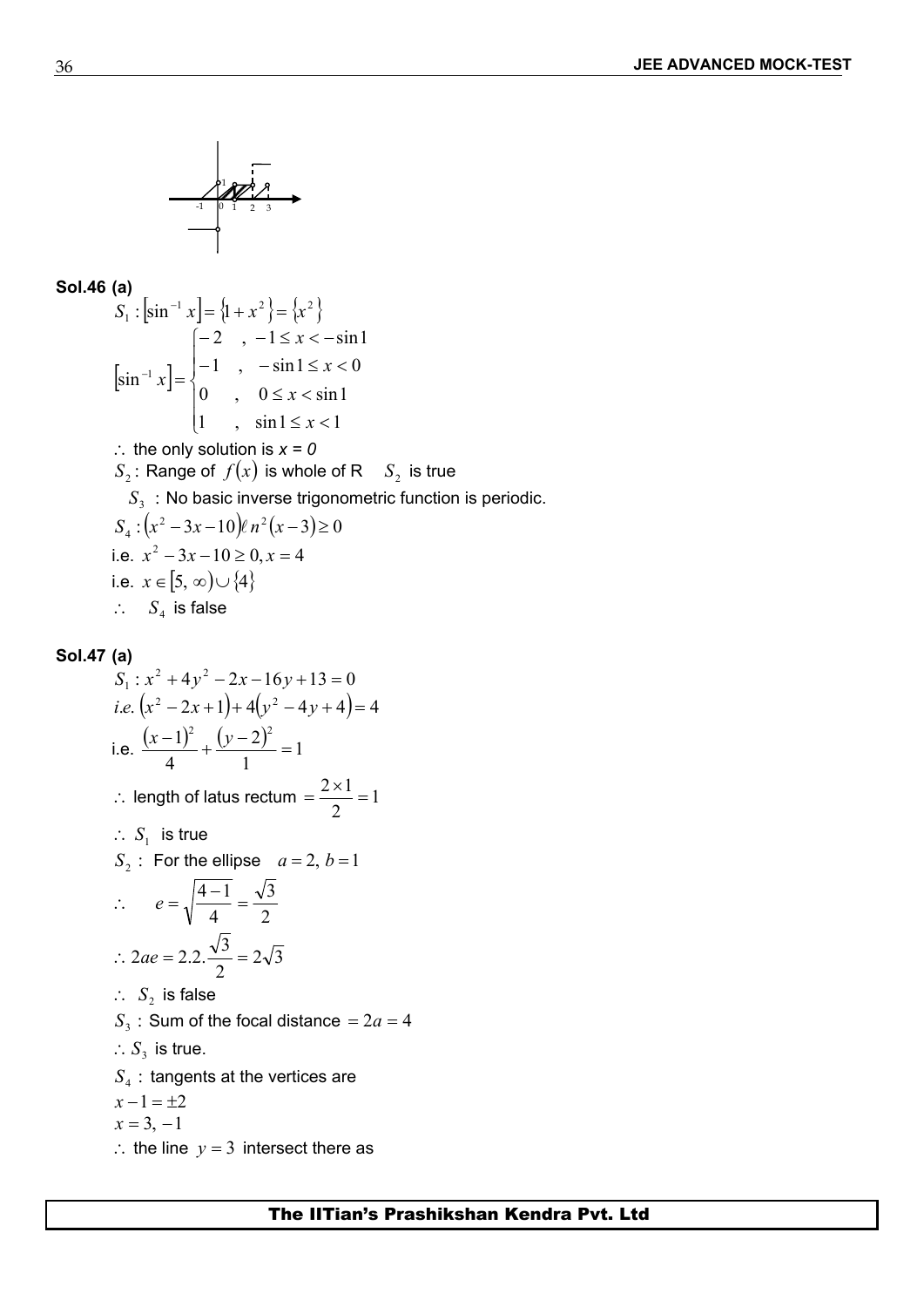P(3,3) and Q(-1,3)  
\nA focus is 
$$
x = 1 + \sqrt{3}
$$
,  $y = 2$   
\ni.e. focus is  $S(\sqrt{3} + 1, 2)$   
\nslope of *PS* is  $\frac{1}{2 - \sqrt{3}}$ , *slope of QS* is  $\frac{1}{-2 - \sqrt{3}}$   
\n∴ Product of slopes =  $\frac{1}{2 - \sqrt{3}} \times \frac{1}{-2 - \sqrt{3}} = -1$   
\n∴  $S_4$  is true

**Sol.48 (d)** 

$$
f(x) = \frac{x^2 + 5x - 14}{x^2 - 7x + 10} = \frac{x + 7}{x - 5}
$$
  
\n
$$
\therefore f(2) = \frac{-9}{3} = -3
$$

**Sol.49 (b)** 

$$
p = \lim_{n \to \infty} \left[ \frac{\prod_{r=1}^{n} (n^3 + r^3)}{n^{3n}} \right]^{1/n}
$$
  
*en*  $p = \lim_{n \to \infty} \frac{1}{n} \sum_{r=1}^{n} ln \left( 1 + \left( \frac{r}{n} \right)^3 \right)$   
 $= \int_{0}^{1} ln \left( 1 + x^3 \right) dx = ln \left( 2 - 3 + 3\lambda \right)$ 

**Sol.50 (b)** 

Given,

$$
1 \ge |z - (4 - 3i)| \ge \begin{cases} |z| - |4 - 3i| \\ |4 - 3i| - |z| \end{cases}
$$
  
\n
$$
\Rightarrow |z| \le 6 \text{ and } |z| \ge 4 \qquad \Rightarrow 4 \le |z| \le 6 \Rightarrow \alpha = 4, \beta = 6
$$
  
\nLet  $y = \frac{x^4 + x^2 + 4}{x} = x^3 + x + \frac{4}{x} = x^3 + x + \frac{1}{x} + \frac{1}{x} + \frac{1}{x} + \frac{1}{x} + \frac{1}{x}$   
\nSince  $x \in (0, \infty)$ , therefore  
\n $x^3, x, \frac{1}{x}$  are positive.  
\nSum will be least when  $x^2 = x = \frac{1}{x} \Rightarrow x = 1$   
\n $\therefore k = 6$   
\nHence,  $k = \beta$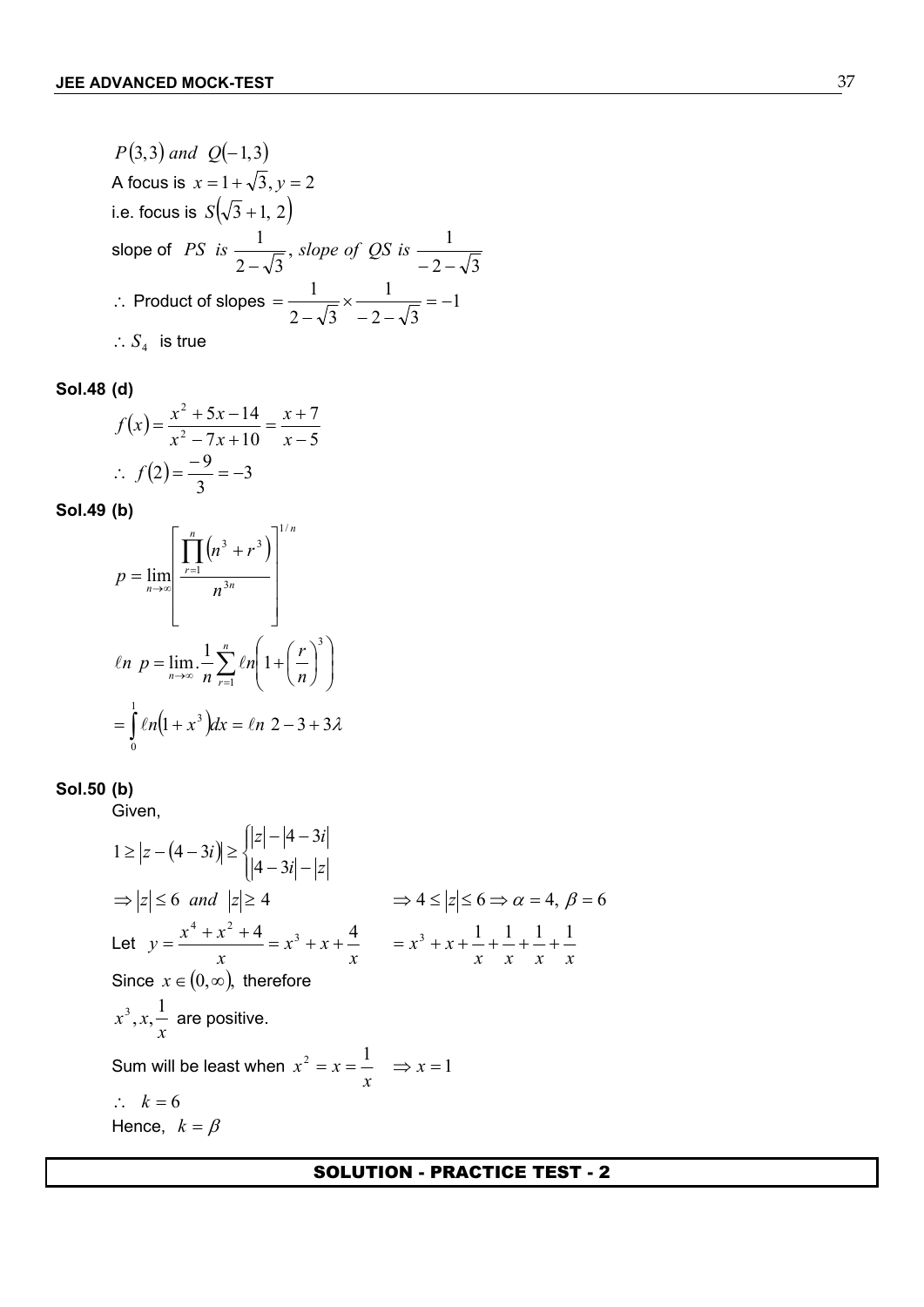**Sol.51 (c)**

**Sol.52 (d)** 

**Sol.51 8.52**  
\n
$$
f(xy) = xf(y) + xf(x) \forall x, y \in R \text{ replace } x \text{ by 1, } y \text{ by } x
$$
\n
$$
f(x) = f(x) + xf(1) \Rightarrow f(1) = 0
$$
\n
$$
f'(x) = \lim_{h \to 0} \frac{f(x+h) - f(x)}{h}
$$
\n
$$
= \lim_{h \to 0} \frac{xf(1 + \frac{h}{x}) - f(x)}{h}
$$
\n
$$
= \lim_{h \to 0} \frac{xf(1 + \frac{h}{x}) + (1 + \frac{h}{x})f(x) - f(x)}{h}
$$
\n
$$
= \lim_{h \to 0} \frac{f(1 + \frac{h}{x}) - f(1)}{h} + \frac{f(x)}{x}
$$
\n
$$
f'(x) = f'(1) + \frac{f(x)}{x}
$$
\n
$$
f'(x) = f'(1) = 1
$$
\n
$$
\frac{f'(x)}{x} - \frac{f(x)}{x^2} = \frac{1}{x}
$$
\n
$$
\int af\left(\frac{f(x)}{x}\right) = \int \frac{1}{x} dx
$$
\n
$$
f(x) = \tan x + cx
$$
\n
$$
f(x) = x \tan x + cx
$$
\n
$$
f(x) = x \tan x - cx
$$
\n
$$
f(x) = x \tan x - cx
$$
\n
$$
f(x) = x \tan x - cx
$$
\n
$$
\lim_{h \to 0} (1 + f(x))^{1/x} = \lim_{x \to 0} e^{\frac{f(x)}{x}}
$$
\n
$$
e^{\lim_{x \to 0} \tan x} = e^{-x} = 0
$$
\n
$$
f(x) = x \tan x
$$
\n
$$
f'(x) = f(x) + x \ln x
$$
\n
$$
f'(x) = f(x) + x \ln x
$$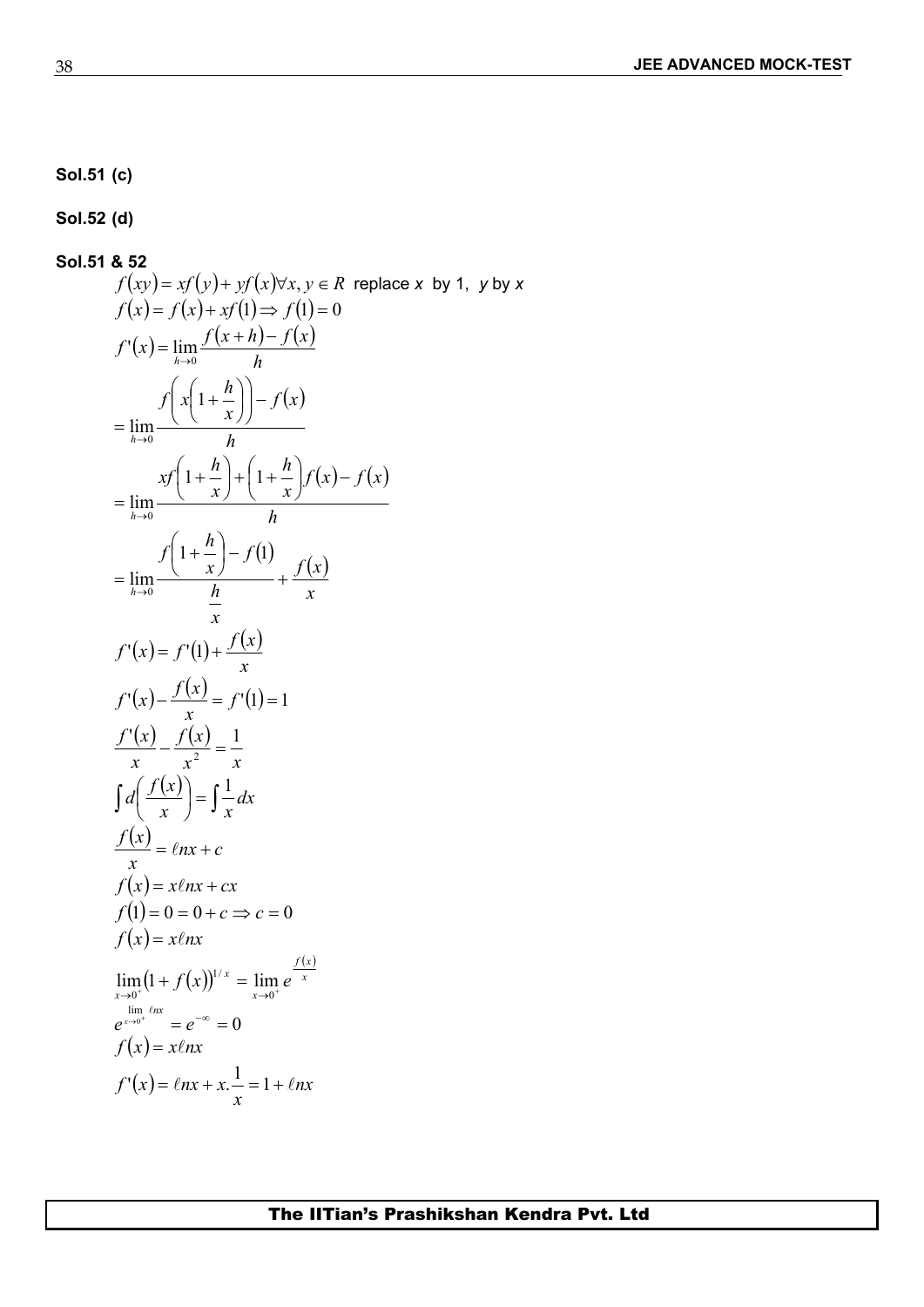

#### **Sol.53 (b) Sol.54 (a)**

#### **Sol. 53 & 44**

Since no point of the parabola is below x-axis  $\therefore$   $a^2 - 4 \le 0$  maximum value of *a* is 2 Equation of the parabola, when  $a = 2$  is  $y = x^2 + 2x + 1$ It intersects y-axis at (0, 1) Equation of the tangent at (0, 1) is  $y = 2x + 1$ Since  $y = 2x + 1$  touches the circle  $x^2 + y^2 = r^2$ 5 1  $\therefore$   $r = \frac{1}{\sqrt{5}}$ Equation of the tangent at (0,1) to the parabola  $y = x^2 + ax + 1$  is  $\frac{y+1}{2} = \frac{a}{2}(x+0) + 1$ 

i.e. 
$$
ax - y + 1 = 0
$$
  
\n $\therefore r = \frac{1}{\sqrt{a^2 + 1}}$ 

Radius maximum when  $a = 0$  $\therefore$  equation of the tangent is  $y = 1$ 

 $\therefore$  slope of the tangent is 0

**Sol.55 (a)**

**Sol.56 (c)** 

**Sol.55 & 56** 

$$
\frac{dy}{dx} = \frac{(x+1)^2 + y - 3}{x+1}
$$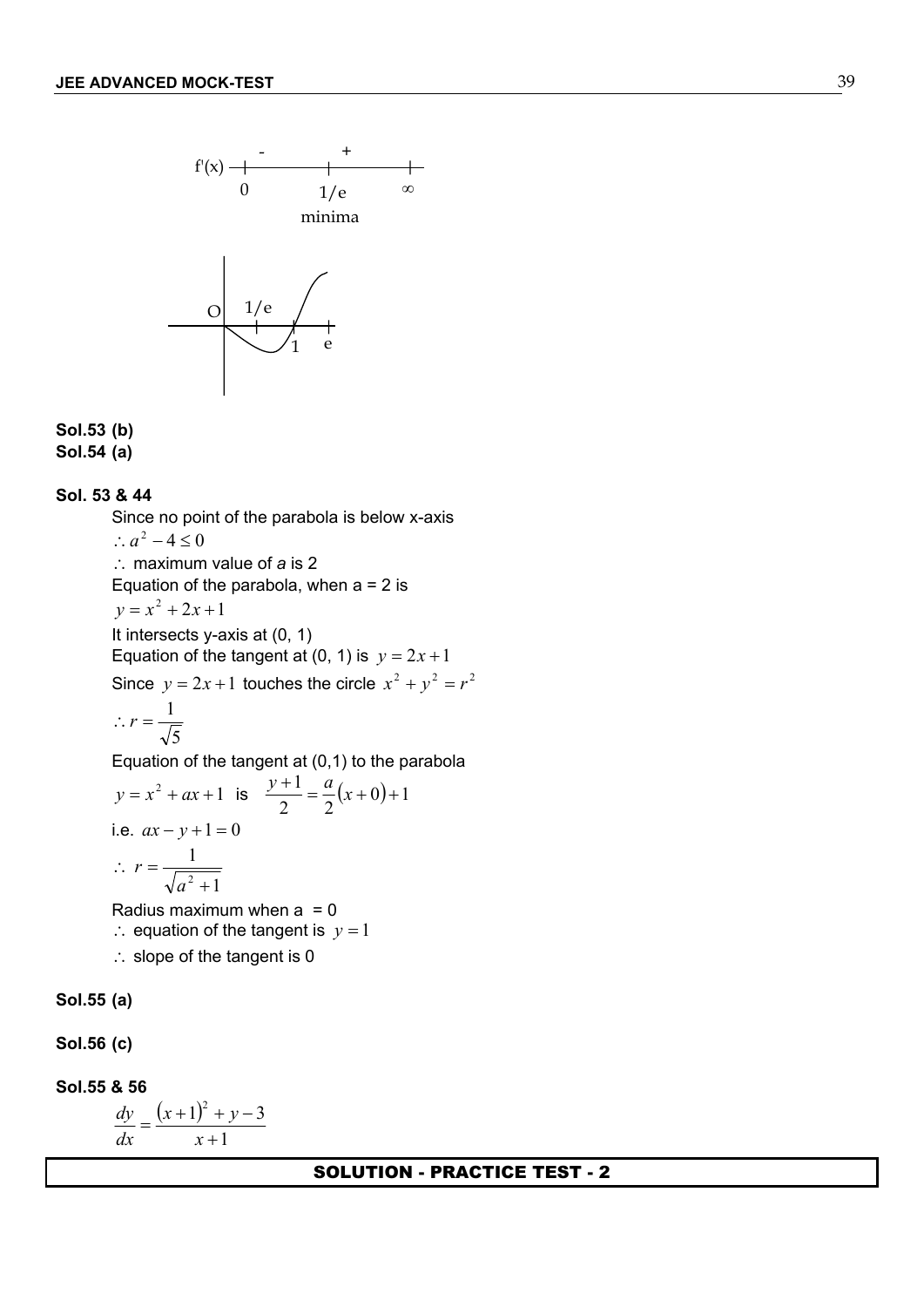$$
\Rightarrow \frac{dy}{dx} - \frac{y}{x+1} = x+1 - \frac{3}{x+1}
$$
  
\n
$$
\Rightarrow d\left(\frac{y}{x+1}\right) = \int 1 - \frac{3}{(x+1)^2} dx
$$
  
\n
$$
\frac{y}{x+1} = x + \frac{3}{x+1} + c
$$
  
\n
$$
y = (x + c)(x + 1) + 3
$$
  
\n(2,0) lies on it  
\n
$$
0 = (2 + c)(2 + 1) + 3
$$
  
\n
$$
2 + c + 1 = 0 \Rightarrow c = -3
$$
  
\n
$$
y = (x - 3)(x + 1) + 3
$$
  
\n
$$
y = x^2 + x - 3x \Rightarrow y = x^2 - 2x
$$
  
\nParabola  
\n
$$
y = |x^2 - 2x|
$$
  
\nParabola  
\nArea =  $\int_0^0 (x^2 - 2x) dx + \int_0^2 (2x - x^2) dx$ 

$$
+\int_{2}^{3} (x^{2} - 2x) dx
$$
  
=  $\left(\frac{x^{3}}{3} - x^{2}\right)_{-3}^{0} + \left(x^{2} - \frac{x^{3}}{3}\right)_{0}^{2} + \left(\frac{x^{3}}{3} - x^{2}\right)_{2}^{3}$   
=  $\frac{62}{3}$ 

## **Sol.57 (c)**

(P) Let length of common chord be 2a, then

$$
\sqrt{9-a^2} + \sqrt{16-a^2} = 5
$$
  
\n
$$
\sqrt{16-a^2} = 5 - \sqrt{9-a^2}
$$
  
\n
$$
16-a^2 = 25 + 9 - a^2 - 10\sqrt{9-a^2}
$$
  
\n
$$
10\sqrt{9-a^2} = 18 \implies 100(9-a^2) = 324
$$
  
\ni.e.  $100a^2 = 576$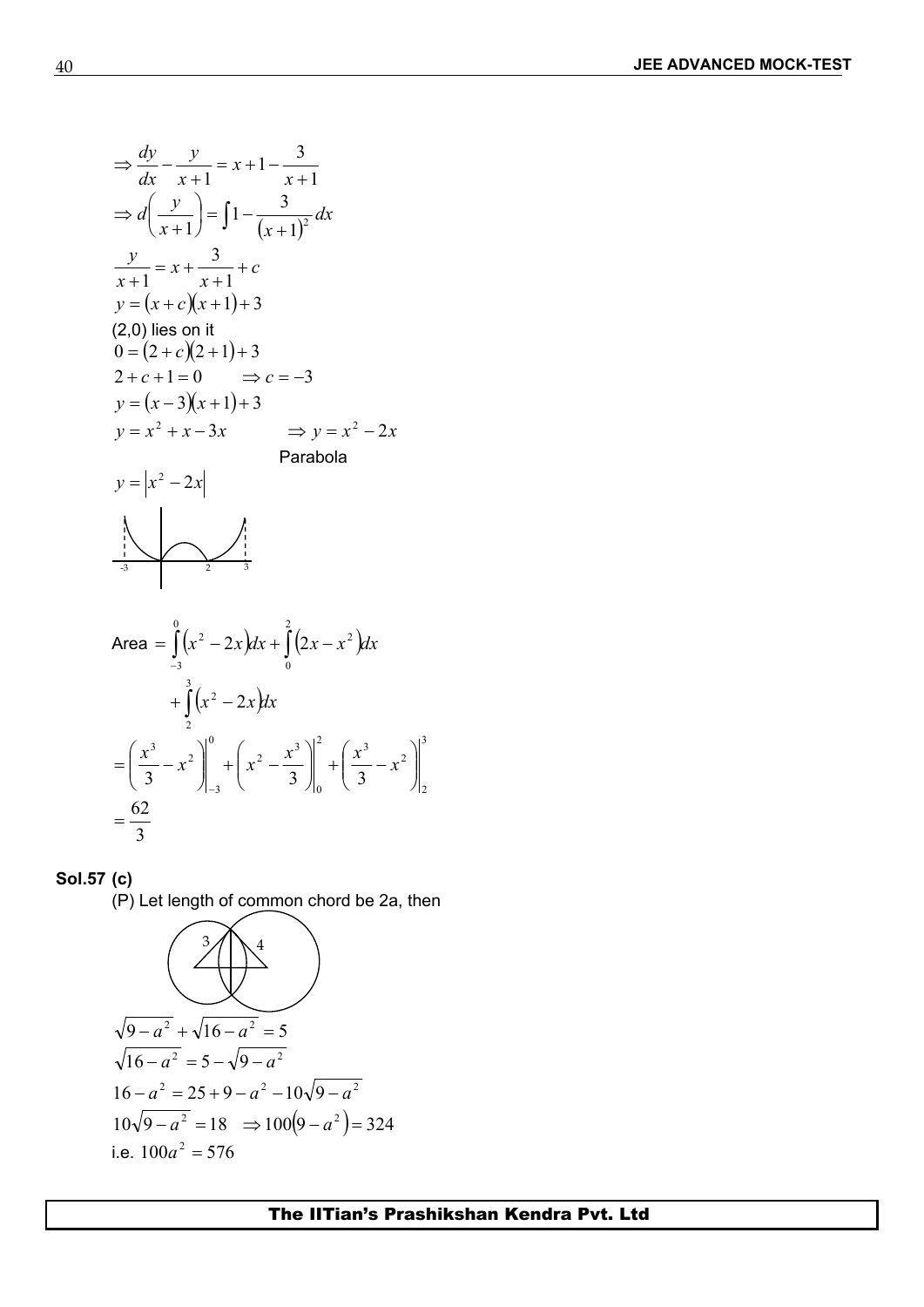$$
\therefore a = \sqrt{\frac{576}{100}} = \frac{24}{10}
$$
  
\n
$$
\therefore 2a = \frac{24}{5} = \frac{k}{5} \Rightarrow k = 24
$$
  
\n(Q) Equation of common chord is  
\n
$$
6x + 4y + p + q = 0
$$
  
\nCommon chord pass through centre (-2,-6) of circle  
\n
$$
x^2 + y^2 + 4x + 12y + p = 0
$$
  
\n
$$
\therefore p + q = 36
$$

(R) Equation of the circle is 
$$
2x^2 + 2y^2 - 2\sqrt{2}x - y = 0
$$
  
\nLet  $(\alpha, 0)$  be mid point of a chord. Then equation of the chord is  
\n $2\alpha x - \sqrt{2}(x + \alpha) - \frac{1}{2}(y + 0) = 2\alpha^2 - 2\sqrt{2} \alpha$   
\nSince it passes through the point  $(\sqrt{2}, \frac{1}{2})$   
\n $\therefore 2\sqrt{2} \alpha - \sqrt{2}(\sqrt{2} + \alpha) - \frac{1}{4} = 2\alpha^2 - 2\sqrt{2} \alpha$   
\ni.e.  $8\alpha^2 - 12\sqrt{2} \alpha + 9 = 0$   
\ni.e.  $(2\sqrt{2} \alpha - 3)^2 = 0$   
\ni.e.  $\alpha = \frac{3}{2\sqrt{2}}, \frac{3}{2\sqrt{2}}$   $\therefore$  number of chords is 1

(S) Mid point of AB = (1, 4)  
\n∴ Equation of perpendicular bisector of AB is x = 1  
\nA diameter is 
$$
4y = x + 7
$$

- $\therefore$  Centre of the circle is (1, 2)
- $\therefore$  sides of the rectangle are 8 and 4
- $\therefore$  area = 32

#### **Sol.58 (a)**

(P) 
$$
f(x) = |\sin x| + |\cos x|
$$
  
\nPeriod is  $\frac{\pi}{2}$ .  
\n(Q)  $\vec{P} = ((\vec{a} \times \vec{b})\vec{c})\vec{b} - ((\vec{a} \times \vec{b})\vec{b})\vec{c} = [\vec{a}\vec{b}\vec{c}]\vec{b}$   
\nSimilarly  $\vec{q} = [\vec{a}\vec{b}\vec{c}]\vec{c}$  and  $\vec{r} = [\vec{a}\vec{b}\vec{c}]\vec{a}$   
\n $\Rightarrow [\vec{p}\vec{q}\vec{r}] = [\vec{a}\vec{b}\vec{c}]^4 \Rightarrow n = 4$   
\n(R) as  $\sqrt{\frac{a^2 + 2b^2}{a}} > b$ , points must lie on major axis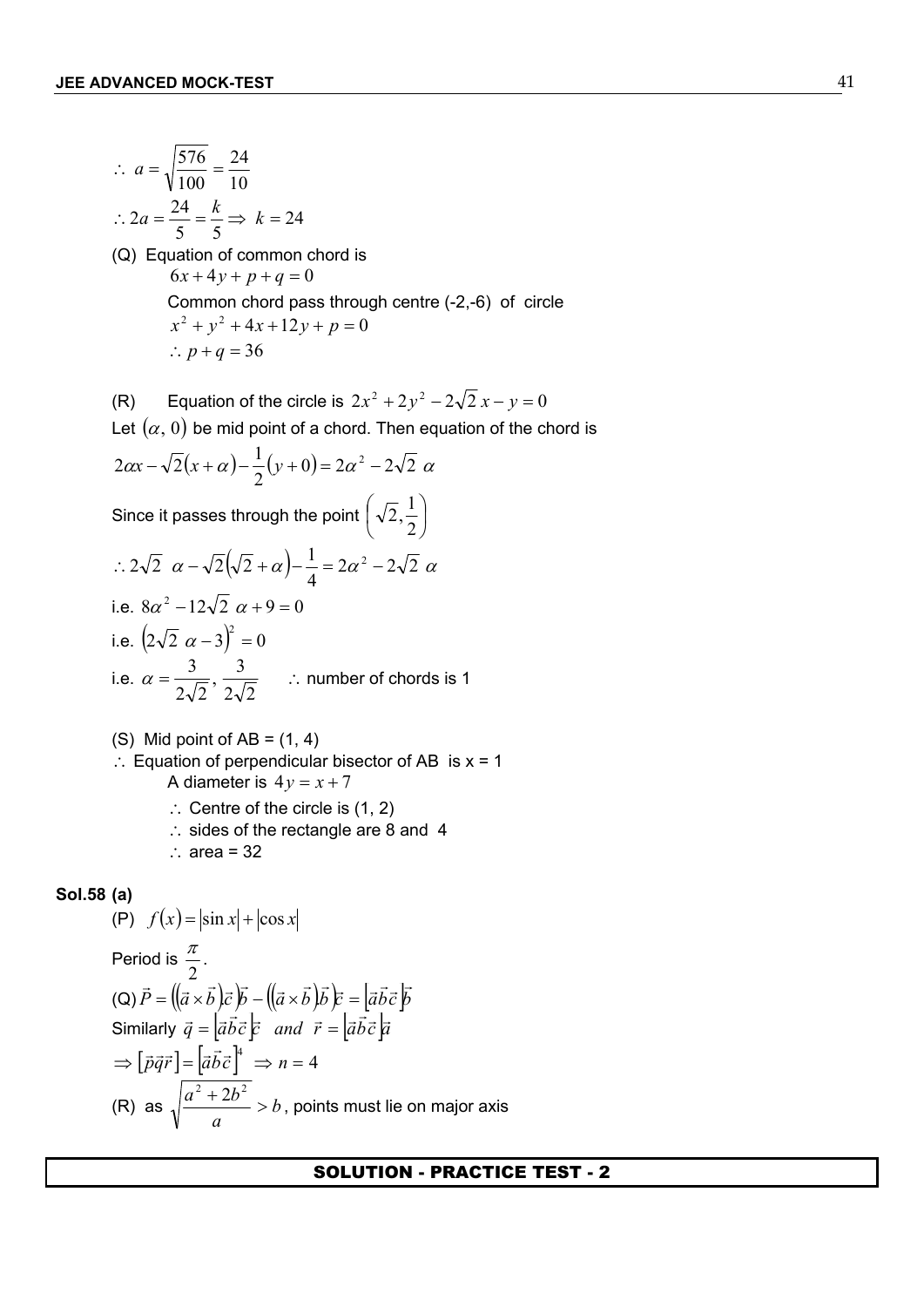Now 
$$
a = \sqrt{\frac{a^2 + 2b^2}{2}} \Rightarrow \frac{b^2}{a^2} = \frac{1}{2}
$$
  
\n $\therefore e = \frac{1}{\sqrt{2}} \Rightarrow k = 2$   
\n(S) For  $\triangle ABC$   
\n $\cot A \cot B + \cot B \cot C + \cot C \cot A = 1$   
\nAlso  $2 \cot B = \cot A + \cot C$   
\n $AM \geq_{1} CM$   
\n $\frac{\cot A + \cot C}{2} \geq \sqrt{\cot A \cot C}$   
\n $\Rightarrow \cot^{2} B \geq \cot A \cot C$   
\n $\geq 1 - \cot B(\cot A + \cot C)$   
\n $\geq 1 - 2 \cot^{2} B$   
\n $\Rightarrow \cot^{2} B \geq \frac{1}{3}$   
\n $\Rightarrow (\cot B)_{\text{min}} = \frac{1}{\sqrt{3}}$   
\n $\therefore k = 3$ 

## **Sol.59 (d)**

$$
(P) S = \lim_{n \to \infty} \sum_{n=1}^{n} \frac{{}^{n}C_{2}}{2^{n}}
$$
\n
$$
S = \frac{1}{4} + \frac{3}{8} + \frac{6}{16} + \frac{10}{32} + \dots \dots \dots (1)
$$
\n
$$
\frac{S}{2} = + \frac{1}{8} + \frac{3}{16} + \frac{6}{32} + \dots \dots \dots (2)
$$
\n
$$
\frac{S}{2} = \frac{1}{4} + \frac{2}{8} + \frac{3}{16} + \frac{4}{32} + \dots \dots \dots (3)
$$
\n[from (1) - (2)]\n
$$
\frac{S}{4} = + \frac{1}{8} + \frac{2}{16} + \frac{3}{32} + \dots \dots \dots (4)
$$
\n
$$
\frac{S}{4} = \frac{1}{4} + \frac{1}{8} + \frac{1}{16} + \frac{1}{32} + \dots \dots \dots (4)
$$
\n[From (3) - (4)]\n
$$
\Rightarrow \frac{S}{4} = \frac{(1/4)}{1 - (1/2)} = \frac{1}{4} \cdot \frac{2}{1} = \frac{1}{2} \Rightarrow S = 2
$$

(Q) Uncommon roots when  $g(x) \neq 0$  *and*  $f(x)$  is zero are 2, 9 which are the solutions. (R)  $x \cos x$   $\sin x \cos x$  $y = \frac{1 - 2\sin^2 x \cos^2 x}{1 - \sin^2 x + \cos^2 x}$ <br>=  $\frac{\sin^2 x + \cos^2 x}{1 - \cos^2 x} - 2\sin x \cos x$  $\sin x \cos x$   $\sin x \cos x$  $=\frac{1-2\sin^2 x \cos^2 x}{1}$   $=\frac{\sin^2 x + \cos^2 x}{1} - 2\sin x \cos x = (\tan x + \cot x) - \sin 2x$  $x \cos x$   $\left(\frac{\tan x}{\tan x} + \sec x\right)$  $\frac{x + \cos^2 x}{x}$  – 2sin x cos x = (tan x + cot x) – sin 2x  $\sin x \cos x$  $\sin^2 x + \cos^2 x$  (  $t = \frac{\sin^2 x + \cos^2 x}{\sin^2 x} - 2\sin x \cos x = (\tan x + \cot x) - \sin 2x$ Now,  $(\tan x + \cot x)$  is minimum at  $x = \pi / 4$  and sin 2x is maximum at  $x = \pi / 4$  $\therefore$  *y*<sub>min</sub> *occurs at*  $x = \pi/4$  *and*  $y_{min} = 1$